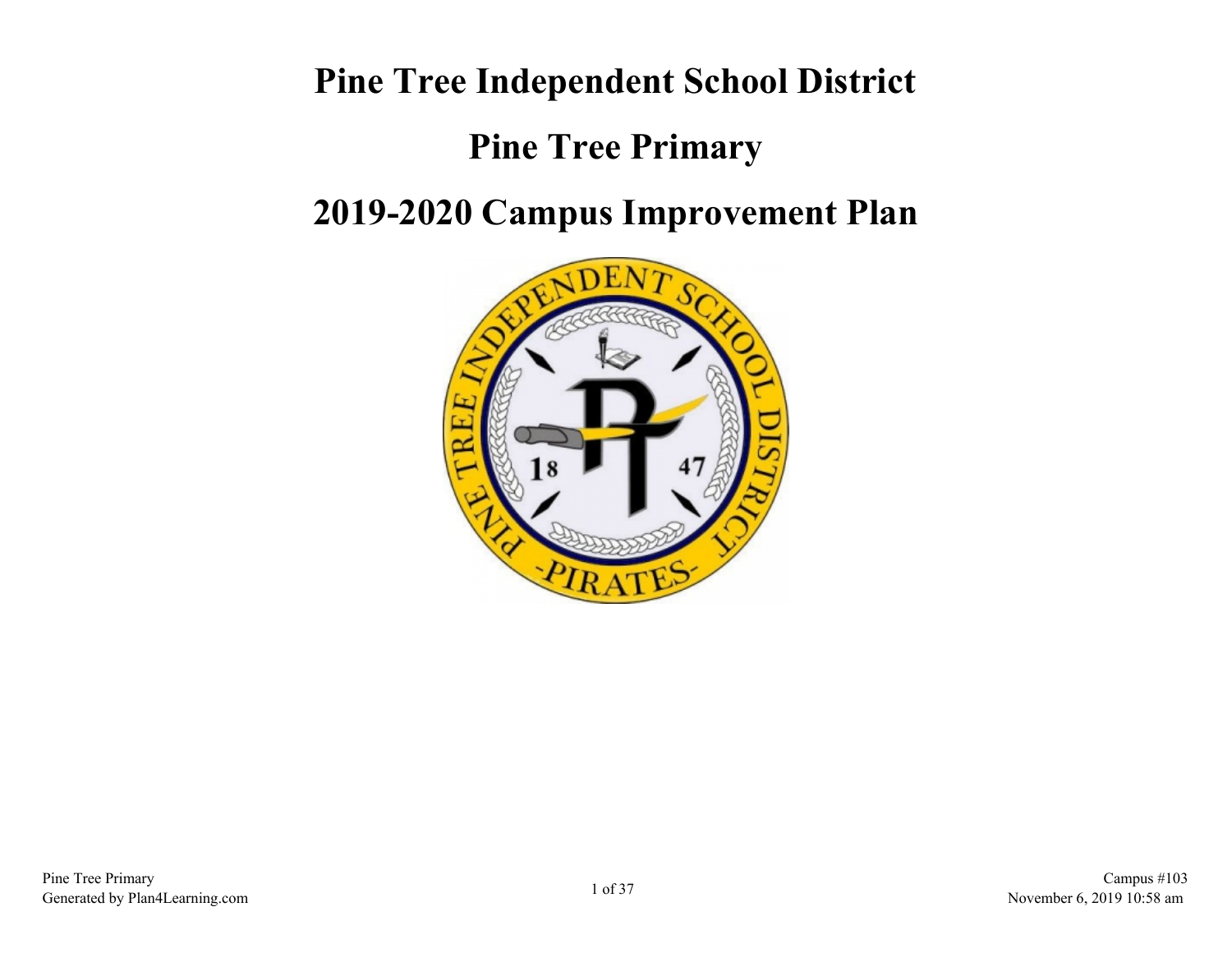# **Mission Statement**

The Pine Tree family champions the relentless pursuit of excellence through a compassionate and safe learning environment empowering all students to develop their unique passions and to make a positive impact in a global society.

# **Vision**

Tradition of Excellence

## **Value Statement**

We believe in:

Life Long Learning - We are a learning organization, where students are engaged and leaders grow.

Innovation Through Collaboration - We foster a culture of innovation; working together & adapting to change.

Trust & Safety - We provide a trusting and safe environment - accountable to the highest standards and most effective tools.

Respect - We respect each other, embracing diversity and global awareness.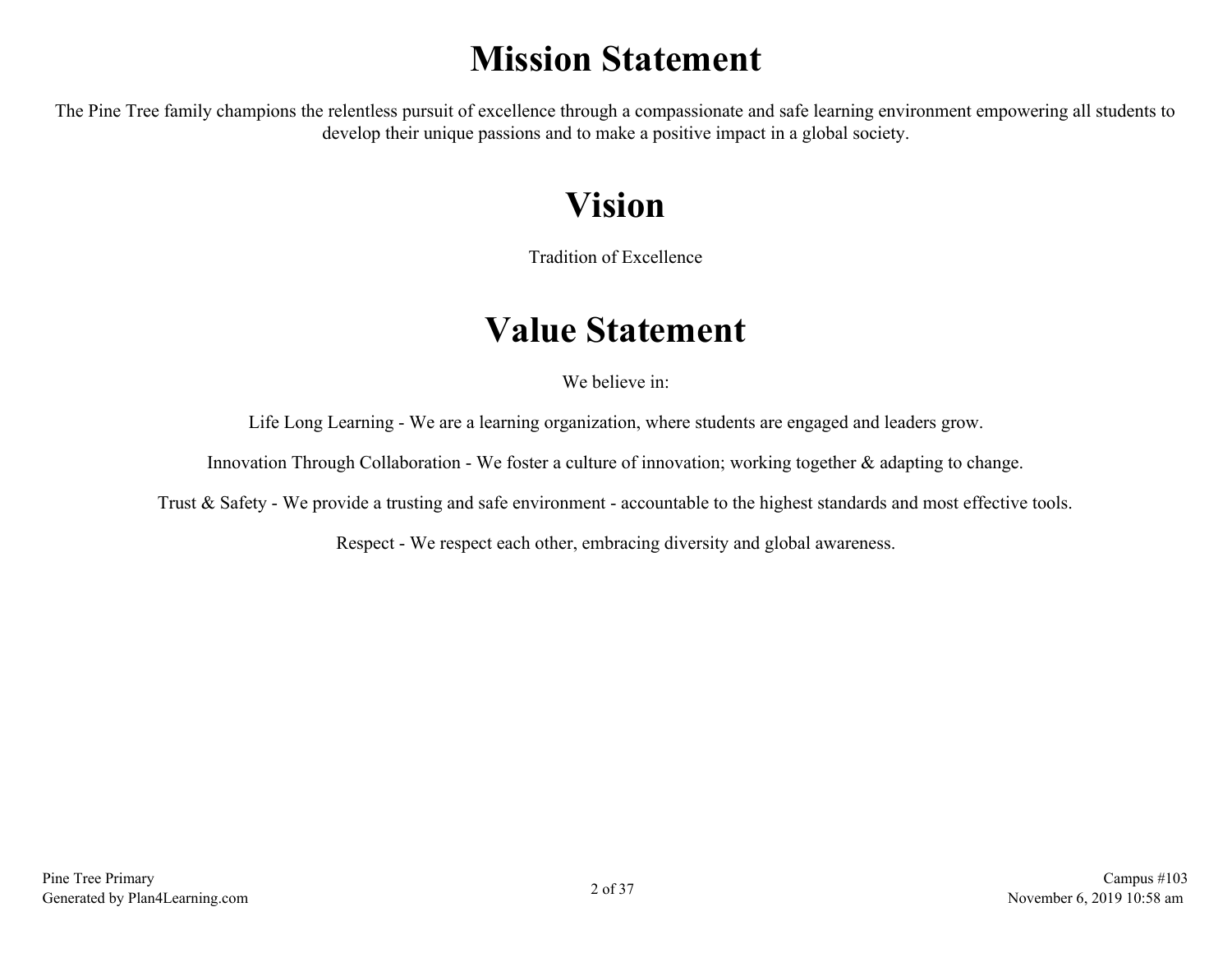## **Table of Contents**

| Comprehensive Needs Assessment                                                                                                                                                                                                 |  |
|--------------------------------------------------------------------------------------------------------------------------------------------------------------------------------------------------------------------------------|--|
| Demographics                                                                                                                                                                                                                   |  |
| Student Achievement (and according to the control of the control of the control of the control of the control of the control of the control of the control of the control of the control of the control of the control of the  |  |
| School Culture and Climate                                                                                                                                                                                                     |  |
| Staff Quality, Recruitment, and Retention enters and security and such a second contract the contract of the state of the state of the state of the state of the state of the state of the state of the state of the state of  |  |
| Curriculum, Instruction, and Assessment entertainment contains the control of the control of the control of the control of the control of the control of the control of the control of the control of the control of the contr |  |
| Parent and Community Engagement (and a series are conserved as a series and a series are conserved as a series of $11$                                                                                                         |  |
|                                                                                                                                                                                                                                |  |
| Technology                                                                                                                                                                                                                     |  |
| Priority Problem Statements (and the contract of the contract of the contract of the contract of the contract of the contract of the contract of the contract of the contract of the contract of the contract of the contract  |  |
| Comprehensive Needs Assessment Data Documentation (and all contracts and all contracts and all comprehensive Needs Assessment Data Documentation (and all contracts and all contracts and all contracts and all contracts and  |  |
| Goals                                                                                                                                                                                                                          |  |
| Goal 1: Pine Tree Primary will create a customized learning environment that ensures a culture of innovation.<br>19                                                                                                            |  |
| Goal 2: Pine Tree Primary will maximize learning through the use of advanced resources and digital literacy.                                                                                                                   |  |
| Goal 3: Pine Tree Primary will boldly support the social and emotional needs of all students.<br>27                                                                                                                            |  |
| Goal 4: Pine Tree Primary will ensure student leadership is an integral part of our learning culture.<br>29                                                                                                                    |  |
|                                                                                                                                                                                                                                |  |
|                                                                                                                                                                                                                                |  |
| <b>State Compensatory</b>                                                                                                                                                                                                      |  |
|                                                                                                                                                                                                                                |  |
|                                                                                                                                                                                                                                |  |
| Addendums                                                                                                                                                                                                                      |  |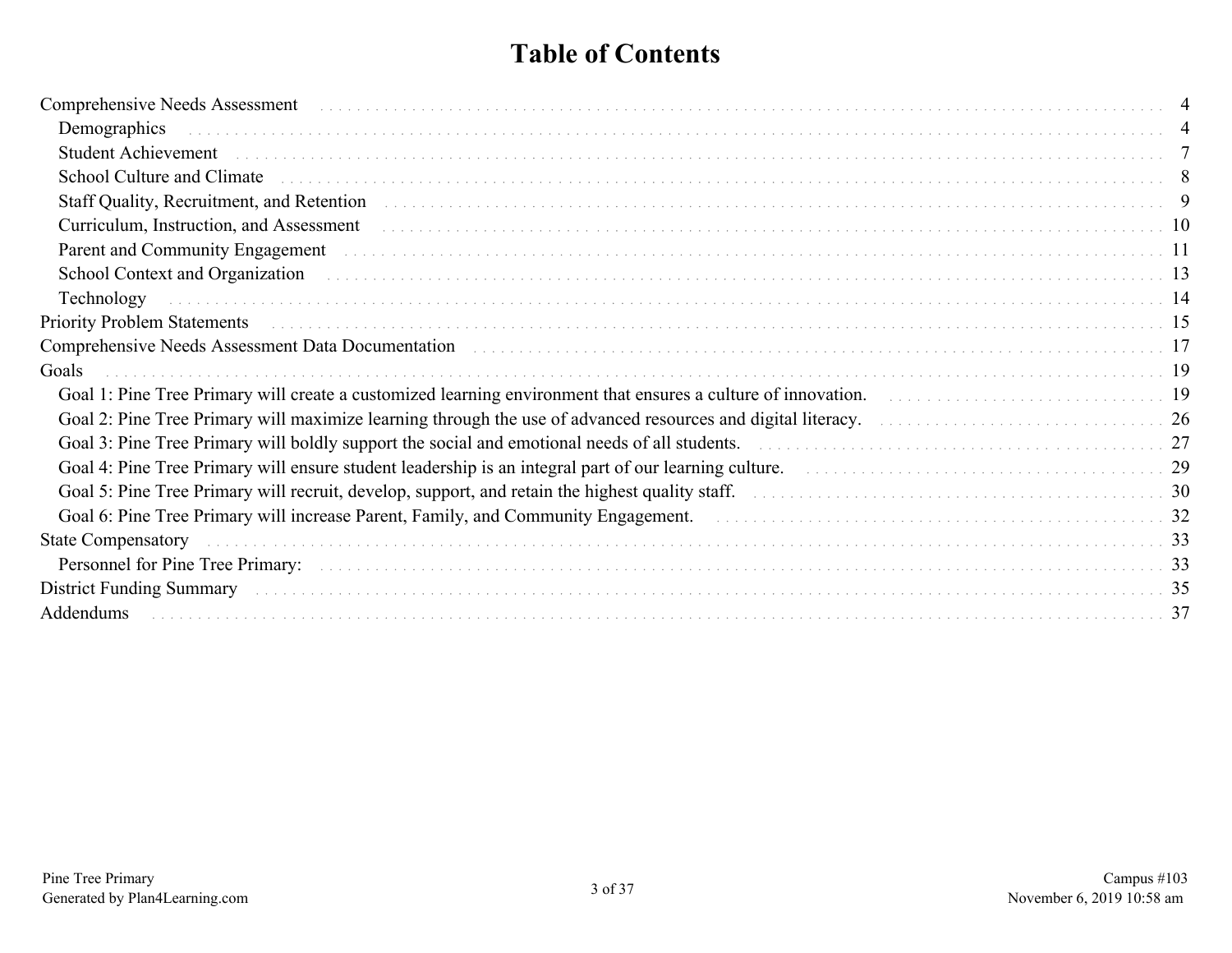## **Comprehensive Needs Assessment**

### **Revised/Approved: September 19, 2019**

## <span id="page-3-0"></span>**Demographics**

### **Demographics Summary**

Pine Tree Primary houses 2 PPCD classes, 9 PreKindergarten classes and 18 Kindergarten classes.

Pine Tree Primary is a School Wide Title I Campus

Based on 2017-2018 Texas Education Agency Academic Performance Report:

#### *Students by Grade:*

| Grade                                                  | <b>Count Percent District State</b> |  |
|--------------------------------------------------------|-------------------------------------|--|
| Early Childhood Education $7 \t 1.2\% \t .1\% \t .3\%$ |                                     |  |
| Pre-Kindergarten                                       | $198$ $35.1\%$ $4.2\%$ $4.3\%$      |  |
| Kindergarten                                           | 359 63.7% 7.7% 7.2%                 |  |

#### *Student by Ethnicity:*

| Ethnicity        |     | <b>Count Percent District State</b> |                         |  |
|------------------|-----|-------------------------------------|-------------------------|--|
| African American |     | 132 23.4% 24.1% 12.6%               |                         |  |
| Hispanic         | 203 | 36\% 35.3\% 52.4\%                  |                         |  |
| White            |     | 187 33.2% 34.8% 27.8%               |                         |  |
| American Indian  | 3   |                                     | $0.5\%$ $0.3\%$ $0.4\%$ |  |
| Asian            | 6 — |                                     | $1.1\%$ 0.9% 4.4%       |  |
| Pacific Islandar | 1   |                                     | $0.2\%$ $0.1\%$ $0.1\%$ |  |
| 2 or More Races  | 32  |                                     | $5.7\%$ $4.6\%$ $2.3\%$ |  |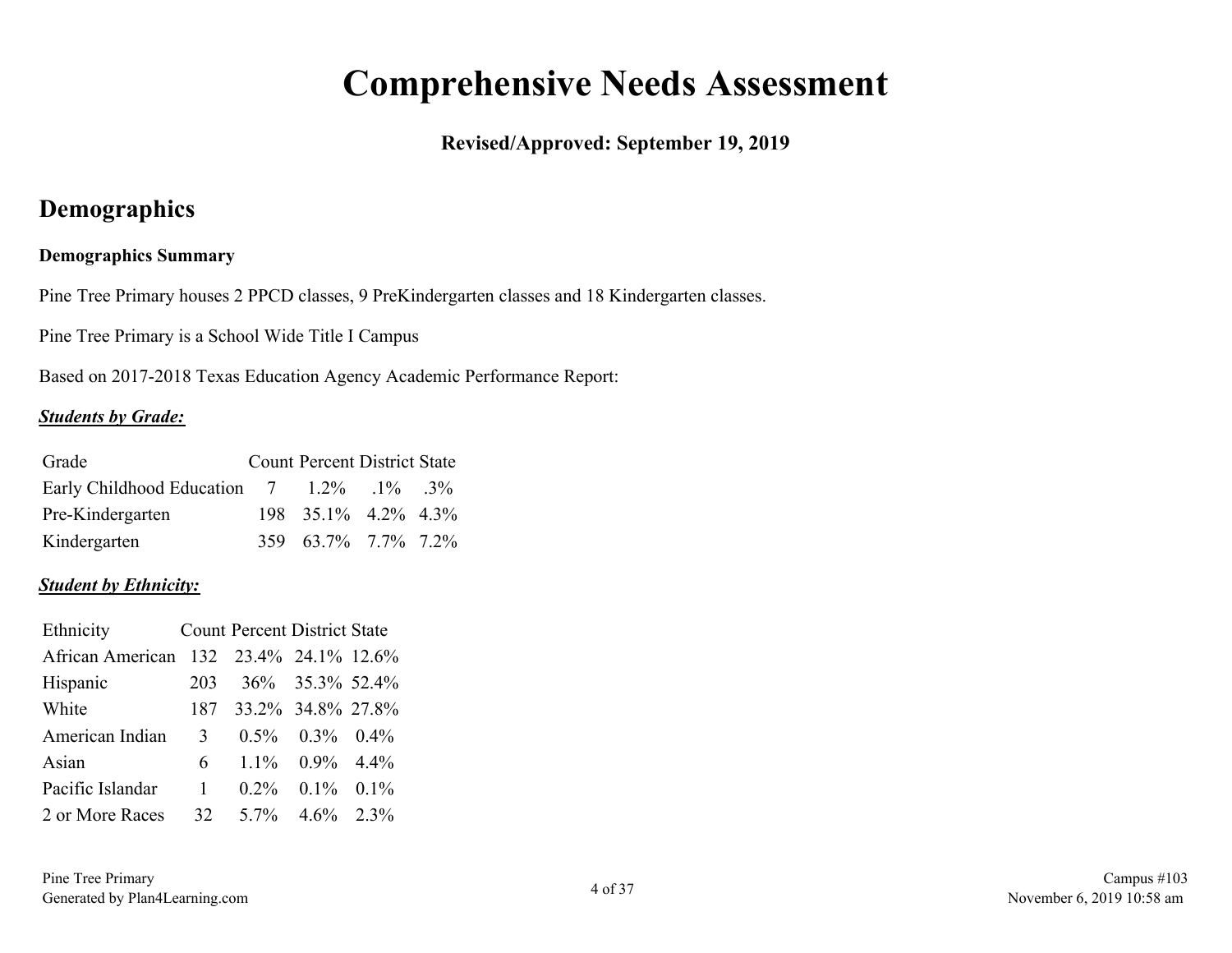#### *Students by Sub-Pop*

| Subpop                                           |  | <b>Count Percent District State</b> |  |
|--------------------------------------------------|--|-------------------------------------|--|
| Ecomonically Disadvantaged 464 82.3% 63.2% 58.8% |  |                                     |  |
| ELL.                                             |  | $127$ $22.5\%$ $14.3\%$ 18.8%       |  |
| At Risk                                          |  | 144 25.5% 52.7% 50.8%               |  |

Kindergarten retention rate in 1.6% and class size average is 19.8

#### *Teachers by Ethnicity*

| Ethnicity                          | <b>Count Percent District State</b>      |  |
|------------------------------------|------------------------------------------|--|
| African American 2 6.3% 8.2% 10.4% |                                          |  |
| Hispanic                           | $5\quad 15.7\% \quad 6.5\% \quad 27.2\%$ |  |
| White                              | 24.3 76.6% 83.5% 58.9%                   |  |

#### *Teacher by Years of Experience*

| Number of Years Count Percent District State |                |                       |                   |  |  |  |  |  |
|----------------------------------------------|----------------|-----------------------|-------------------|--|--|--|--|--|
| Beginning                                    |                | 7.4 23.4% 24.9% 8.2%  |                   |  |  |  |  |  |
| 1-5 Years                                    |                | 6.3 19.9% 22.4% 29.1% |                   |  |  |  |  |  |
| 6-10 Years                                   | 5 <sup>7</sup> |                       | 15.7% 14.9% 19.1% |  |  |  |  |  |
| $11-20$ Years                                | 9.             |                       | 28.3% 18.8% 28.2% |  |  |  |  |  |
| $20+Years$                                   | 4              |                       | 12.6% 18.8% 15.3% |  |  |  |  |  |

#### **Demographics Strengths**

Pine Tree Primary is a very diverse campus with a mixture of African American, Hispanic, and White students and staff. Primary has strong community involvement, partnering with Horace Mann, HIPPY, PAT, Hospitality ER as well as a variety of local businesses.

#### **Problem Statements Identifying Demographics Needs**

**Problem Statement 1**: Economically disadvantaged students are educationally disadvantaged **Root Cause**: PreKindergarten students must qualify for Pine Tree Primary Fine Tree Primary Campus #103<br>Generated by Plan4Learning.com **5 of 37** Campus #103<br>November 6, 2019 10:58 am November 6, 2019 10:58 am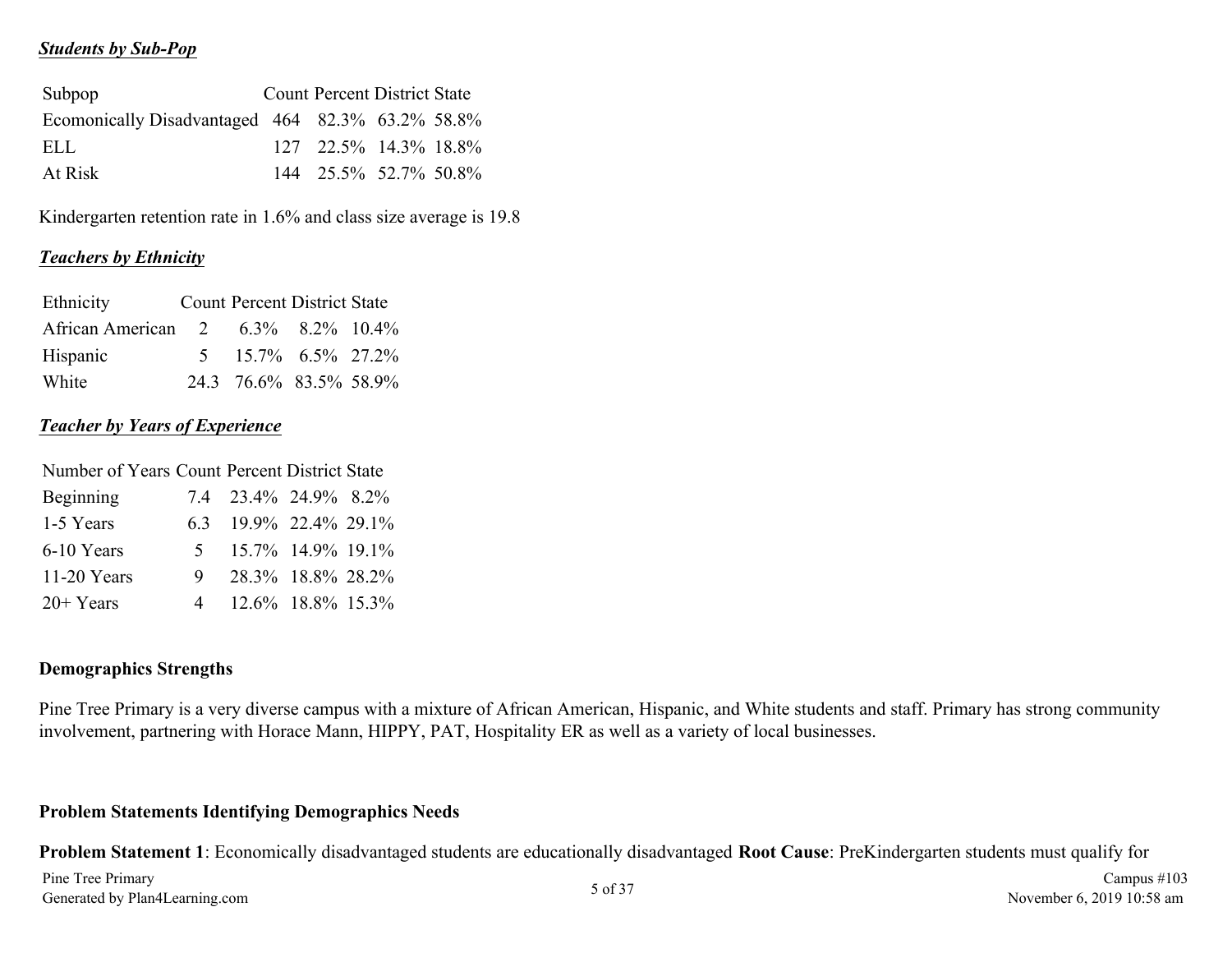Program based on Economically Disadvantage Status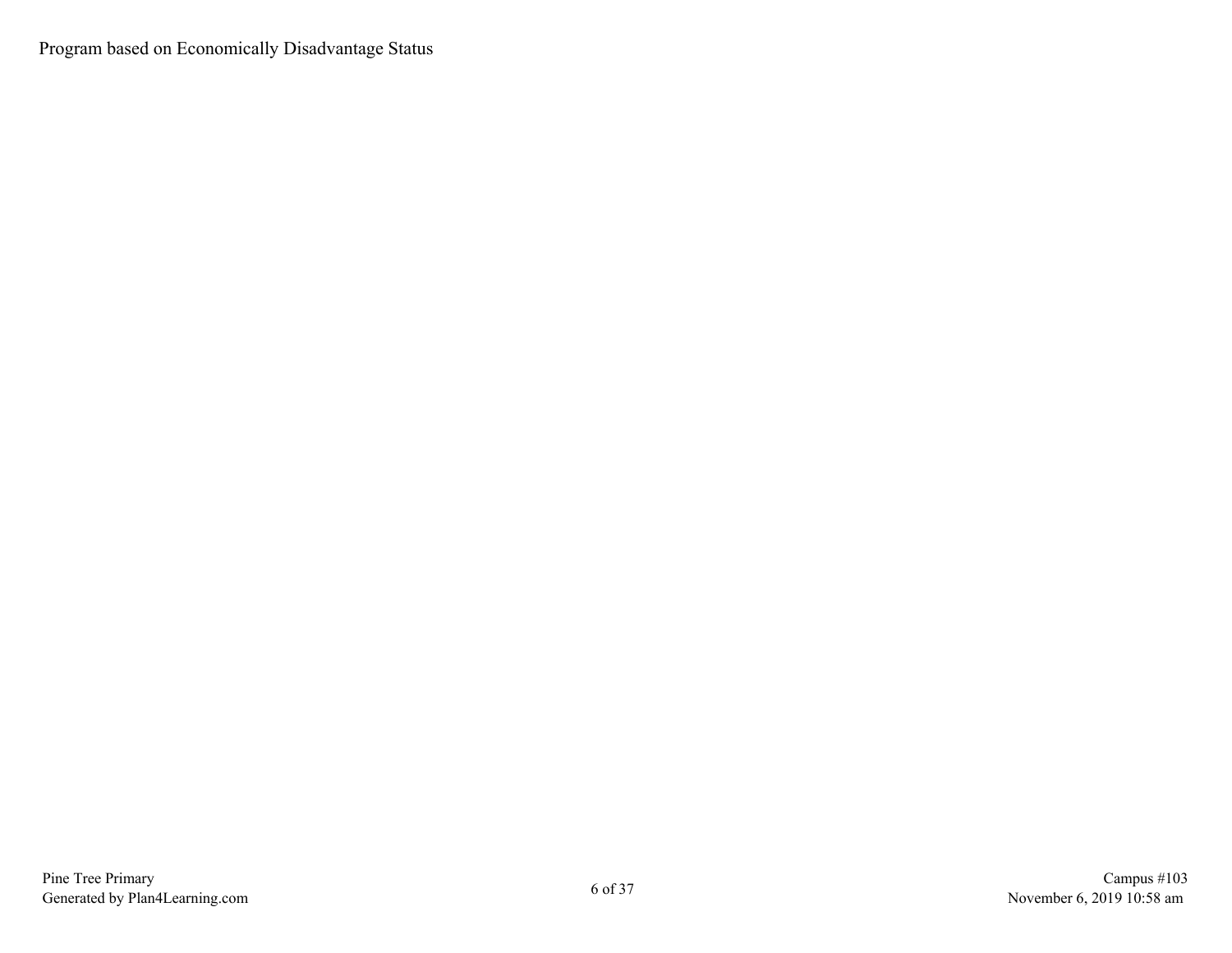### <span id="page-6-0"></span>**Student Achievement**

#### **Student Achievement Summary**

Pine Tree Primary's 2019 Accountability Rating is 86 (B)

See attached addendum

#### **Student Achievement Strengths**

2017-2018 PreKindergarten end of the year reading scores increased 15% from 2016-2017

2017-2018 Kindergarten end of the year reading scores increased 17% from 2016-2017

RtI meetings were implemented every 3 weeks beginning in the 2016-2017 and currently continuing in 2019-2020. Specials teachers (PE, Music, etc) were assigned Tier 2 groups for reading and math. Reading Specialist and Instructional Coach intervened with students in need of Tier 2 and Tier 3 interventions. Best teaching practices, informal data collection and using assesssment to guide instruction began early in the 2017-2018 school year and continues in the current school year 2019-2020. These practices being implemented early with fidility resulted in the increase in student achievement.

#### **Problem Statements Identifying Student Achievement Needs**

**Problem Statement 1**: Less than 95% of students left Kindergarten reading on grade level (88%) **Root Cause**: Only 75% of students who qualify for Pre-Kindergarten in PT ISD actually attend

**Problem Statement 2**: Less than 95% of students left Prekindergarten on grade level (79%) **Root Cause**: A number of Pre-Kindergarten students enroll in PreK without exposure to daycare

**Problem Statement 3**: Less than 95% of students left Kindergarten below grade level in math (81%) **Root Cause**: Instruction of problem solving and process standards and depth and complexity of the TEK is lacking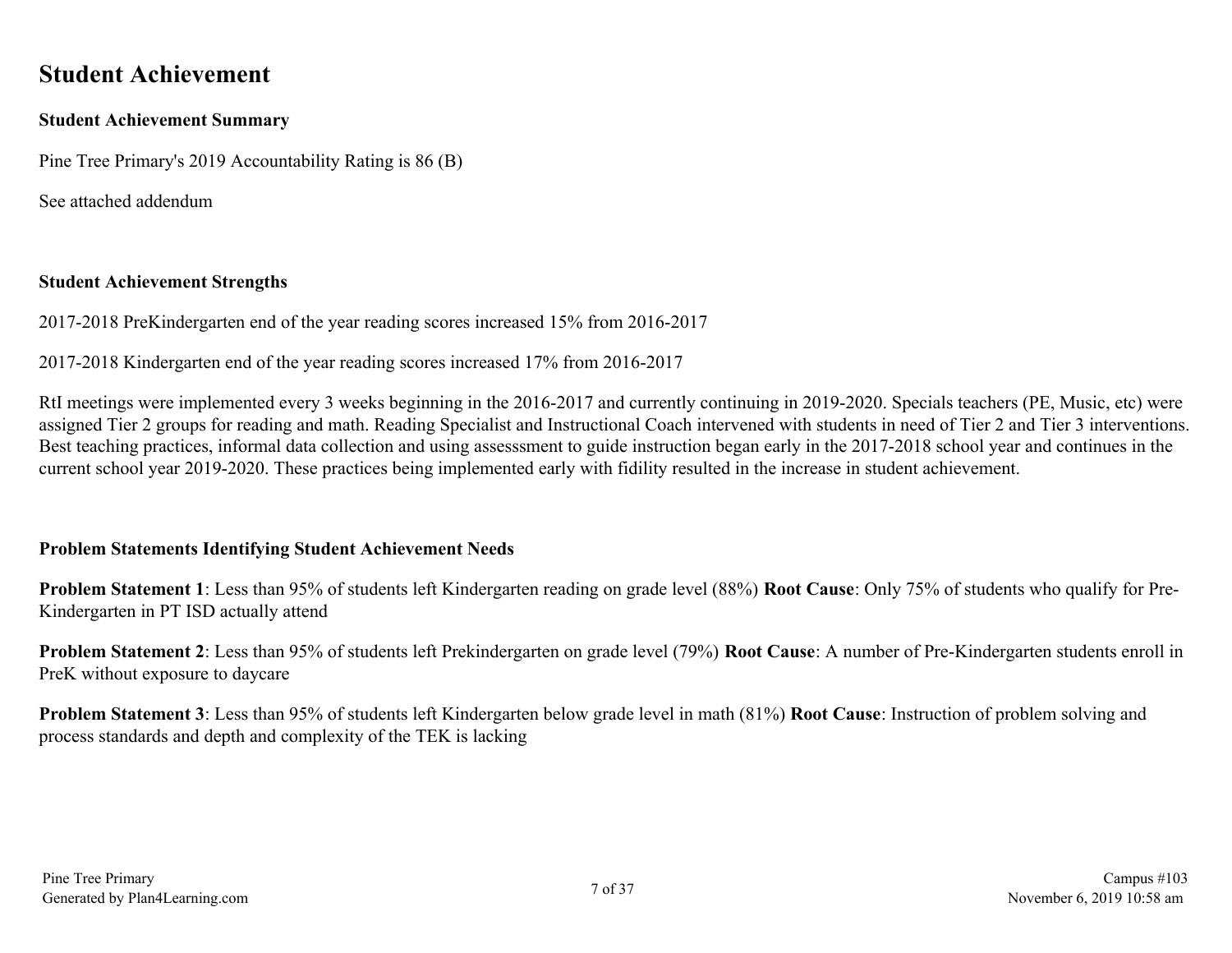### <span id="page-7-0"></span>**School Culture and Climate**

#### **School Culture and Climate Summary**

Due to turnover in the administration position in the past, consistency in developing a strong school culture and climate has not been a priority. However, during the 2017-2018 school year, school culture was a continued focus for staff development as well as continued learning throughout the year. Systems and practices were put into place to build a positive learning environment where staff felt supported. Now that Primary school culture has been formed, Primary focus for 2018-2019 school year is to implement classroom practices where students take ownership of their data (data notebooks) and make decisions on what their own instructional goals.

#### **School Culture and Climate Strengths**

Pine Tree Primary has a consistent positive behavior support model, CHAMPS/Safe and Civil Schools, that is utilized on campus in all areas.

Kindergarten students participate in the OLWEUS bullying Program through weekly student meetings to teach students how to proactively react bullying situations.

The school implements positive behavior management (CHAMPS) to address student discipline concerns.

The school implemented a behavior redirect program to help support positive behavior interventions in an effort to increase student participation and learning in the classroom to ensure learning takes place.

Pine Tree Primary hosts the district's offered English classes for Native Spanish Speaking parents.

Pine Tree Primary will add Mindful Mondays in order to help students learn self coping skills.

Pine Tree Primary hosts the district's Lation Family Literacy classes.

### **Problem Statements Identifying School Culture and Climate Needs**

**Problem Statement 1**: Students continue to need assistance in self regulating behavior **Root Cause**: Students who did not attend Primary PreKindergarten are new to school environment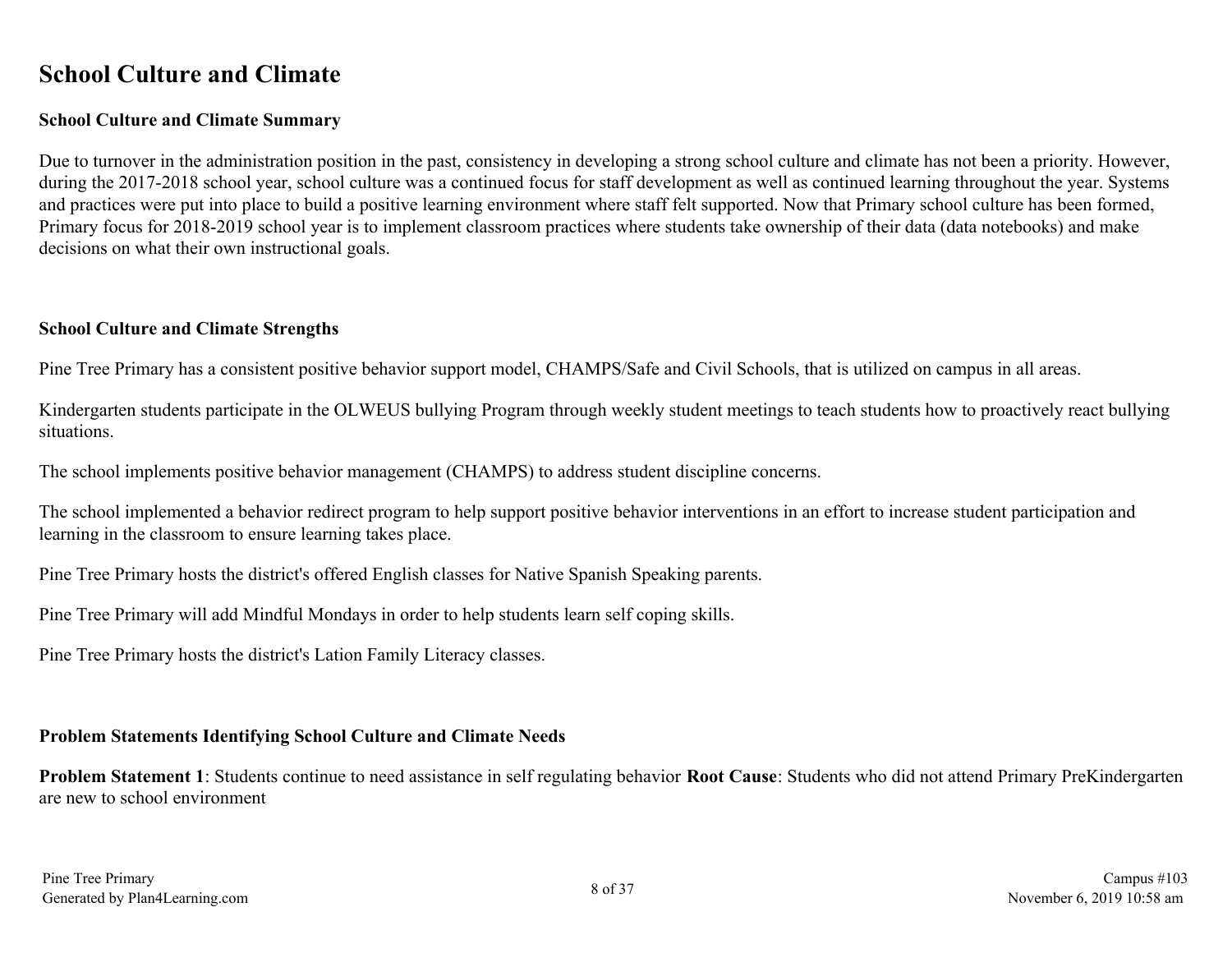## <span id="page-8-0"></span>**Staff Quality, Recruitment, and Retention**

#### **Staff Quality, Recruitment, and Retention Summary**

Pine Tree Primary implement common planning time for prekindergarten and kindergarten so that all students and teachers have an equitable learning experience. In order to comply with PreKindergarten guidelines, Primary employs a teacher and classroom assistant per Prekindergarten classroom to sustain 11:1 ratio.

In 2019-2020 use of TEK resource PreK Outcomes Framework implemented in order for all PreK Staff in order to analyze standard and align standards, instruction and assessment.

During the 2019-2020 nine new employees were hired as classroom teachers, therefore the need for embedding professional development. In order to provide immediate modeling and feedback tghe use of substitues for veteran teachers will be needed to ensure growth of the new teachers to systems, processes and instructional practices implemented at PT Primary.

#### **Staff Quality, Recruitment, and Retention Strengths**

Primary has a mentoring program for campus teachers facilitated by the instructional coach.

In order to promote a culture of collaboration and strengthen staff relationships, celebrations will be held throughout the school year. The Sunshine committee will facilitate staff morale activities.

Our goal is to retain 100% of staff for the 2019-2020 school year.

Our goal is to have 100% ESL teacher certified at the end of the 2019-2020 school year.

#### **Problem Statements Identifying Staff Quality, Recruitment, and Retention Needs**

**Problem Statement 1**: High turnover rate in classroom teachers **Root Cause**: Younger staff moved to cities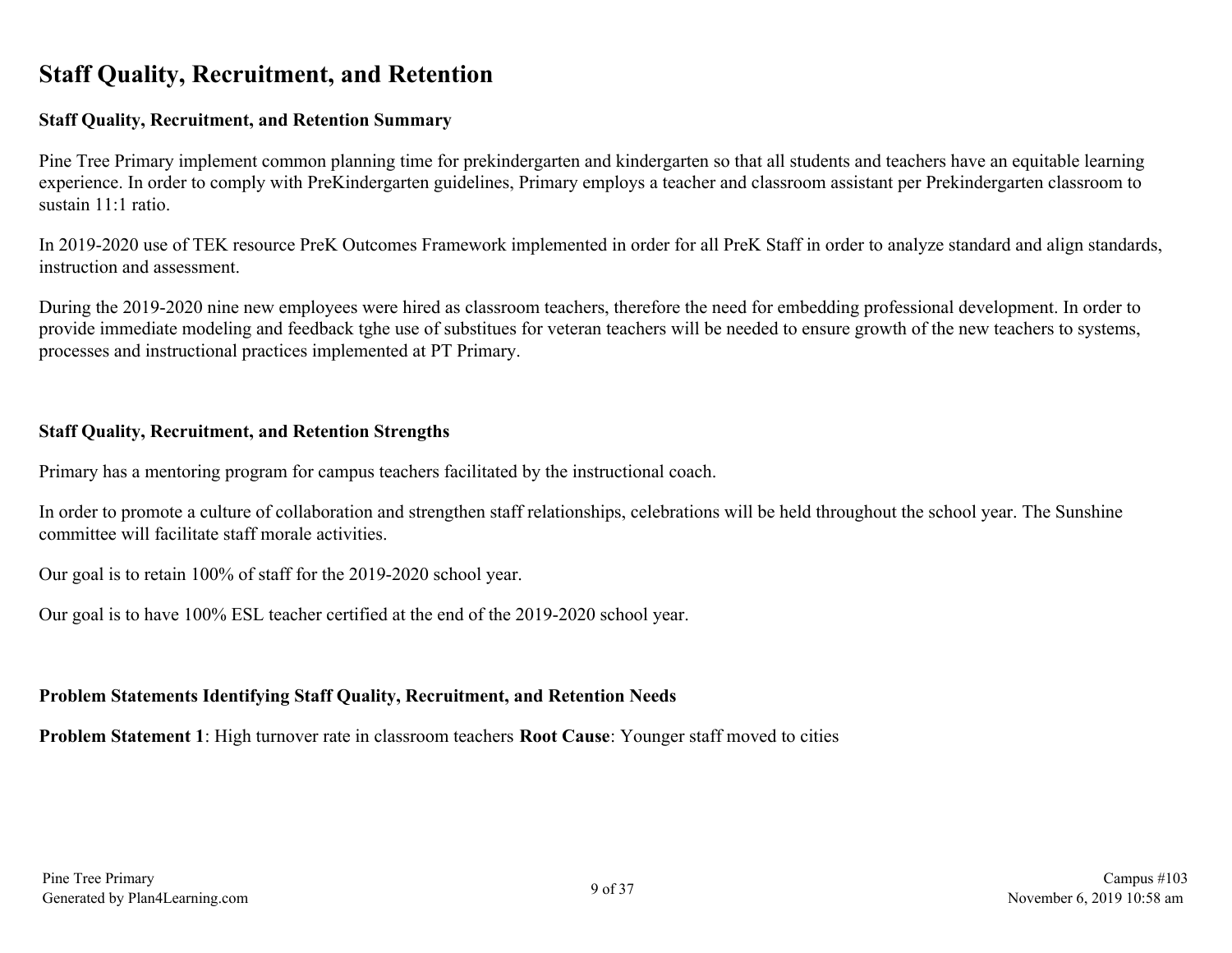### <span id="page-9-0"></span>**Curriculum, Instruction, and Assessment**

#### **Curriculum, Instruction, and Assessment Summary**

Primary utilizes the TEKS Resource System as the curriculum management portal. The bilingual classrooms use transitional early exit model.

Students are instructed daily through Writers Workshop, Readers Workshop, guided reading and guided math daily.

Teachers have participated in aligning math and ELAR strategies during both vertical alignment meetings during the school year and professional learning.

Teacher collaborate on a weekly basis to discuss instructional design, high yield instructional strategies leading to increased student achievement ensuring content, context, and cognition types of the student expectations in the TEKS.

Classroom teachers administer three running records per nine weeks per student.

#### **Curriculum, Instruction, and Assessment Strengths**

Primary implements a STEAM focus daily

The school has implemented a planning protocol that connects the "Big Four PLC Questions," Backwards Design, and Balanced Literacy professional development. Curriculum documents are shared in a team Google drive to ensure that all campus staff have easy access to curriculum resources and instructional resources.

#### **Problem Statements Identifying Curriculum, Instruction, and Assessment Needs**

**Problem Statement 1**: Students do not have ownership of learning goals and tracking of informal data **Root Cause**: Teachers are now comfortable and familiar with using informal data yet haven't moved to student ownership

**Problem Statement 2**: STEAM time incorporating depth of problem solving **Root Cause**: Challenge question is lacking in STEAM activities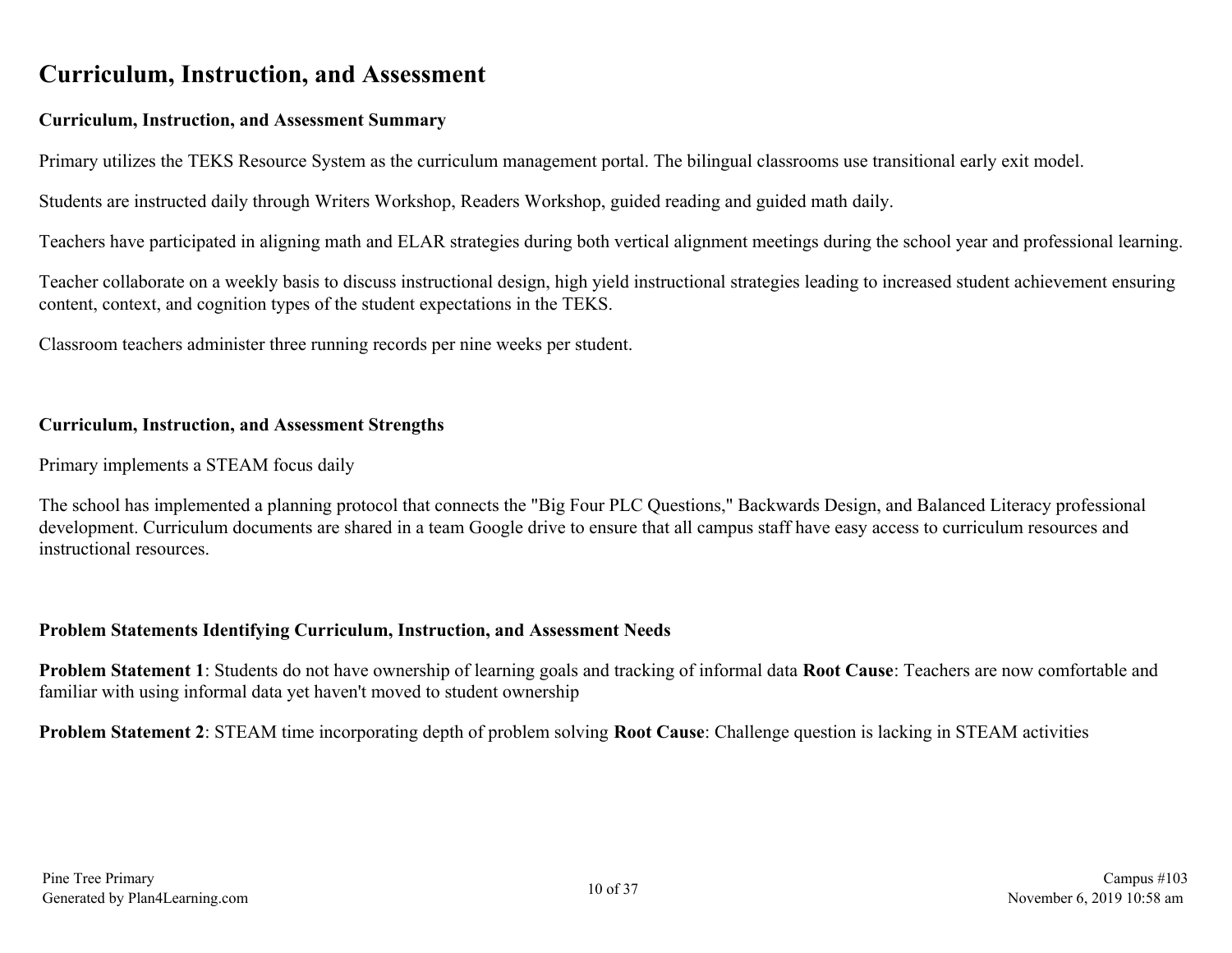### <span id="page-10-0"></span>**Parent and Community Engagement**

#### **Parent and Community Engagement Summary**

Primary has numerous opportunities for parents to be involved in their students' learning including meet the teacher nights, parent/teacher conferences, student led parent conferences, Fall and Spring curriculum nights, GT parent nights, spring semester Innovation Showcase, digital citizenship, transition and campus orientation meetings for parents and students. For the 2017-2018 school year and continue in current school year, Primary connected to parents through SeeSaw. This allowed parents to view products that their children have created that use technology vs. paper pencil. SeeSaw would also allow parents to interact with teacher and student throughout the day. The use of SeeSaw will continue for 2019-2020. Campus will implement Ready Rosie during the 2019-2020 school year to build parent capacity.

Through the High Quality Prekindergarten Grant, students, staff, and families had opportunities for increased involvement in the education of the students. A survey was conducted in Spring 2019 for prekindergarten families to get feedback on how the program helps to prepare parents and students for Kindergarten. Results of the Spring 2019 survey were discussed with staff and goals are set for 2019-2020.

Address barriars of educators, students and parents:

Parents: Communicate in English/Spanish, provide transportation, assist parents of truant students in problem solving and solutions, use SeeSaw to communicate academic porducts, provide learning opproturnities throughout year for parents to assist students with early literacy practice.

Educators: Survey needs for classroom and provide needed resources, use behavior interventionist to assist with TIER 1 instruction, provide professional development throughtout year based on data collection

Students: campus wide free breakfast and lunch, behavior intervention, academic intervention, ESL classes have bilingual paras to assist students with translation from Spanish to English

#### **Parent and Community Engagement Strengths**

Primary utilizes School Messenger, district, campus, and teacher websites, and campus newsletter to communicate district/campus/classroom activities. Facebook and Twitter are used as another means of communication with parents.

Primary offers all communication in more than one language.

The campus utilizes translators to translate campus documents.

The campus welcomes community volunteers at all campus functions.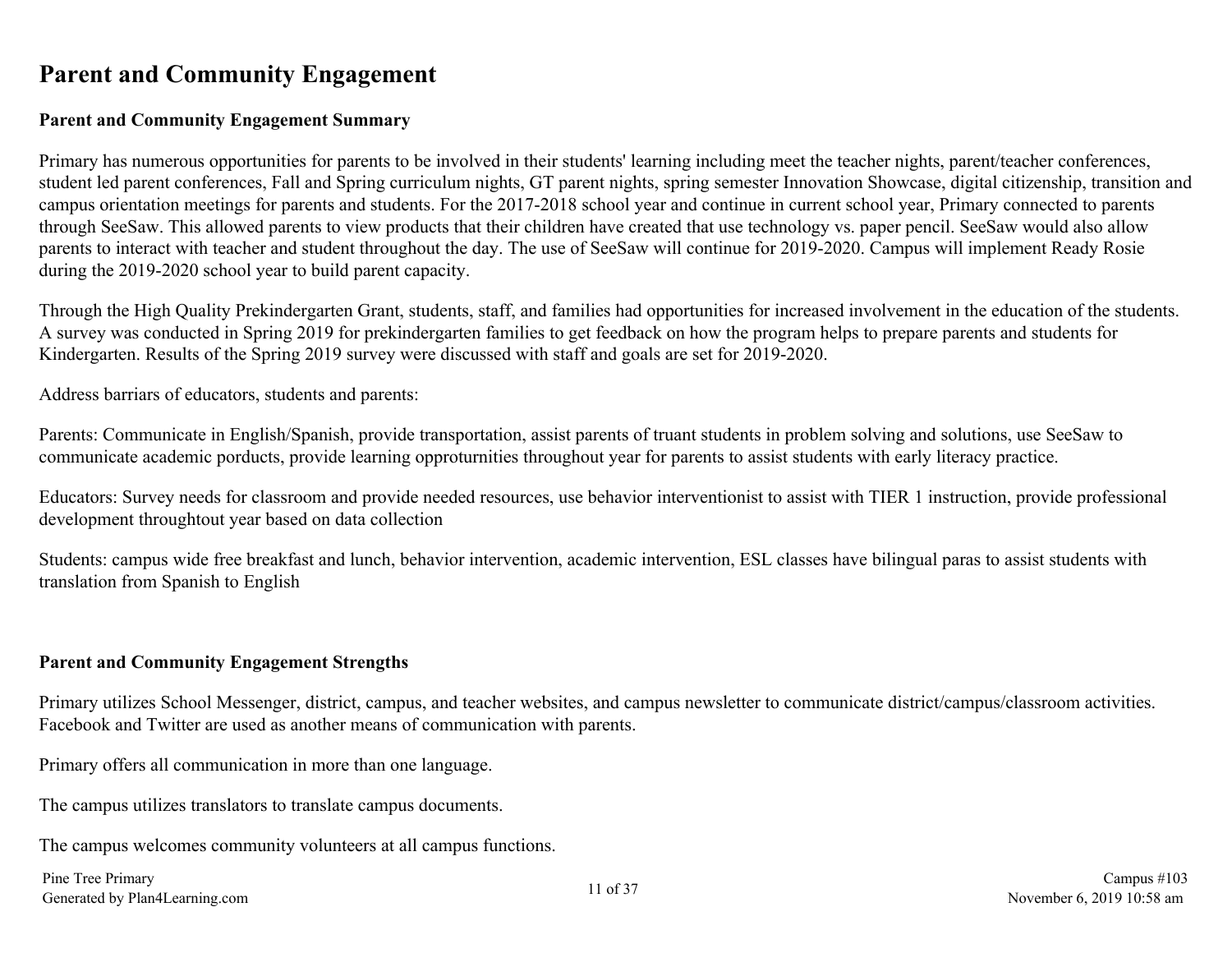Opportunities to collaborate with local businesses and community members will continue to be explored.

Parent Liason in district to assist families

#### **Problem Statements Identifying Parent and Community Engagement Needs**

**Problem Statement 1**: Parents need a way to see student work that is completed in classrooms now that more and more student work is real world based and not paper based. **Root Cause**: Lack of technology that aides in parent/school interaction such as SeeSaw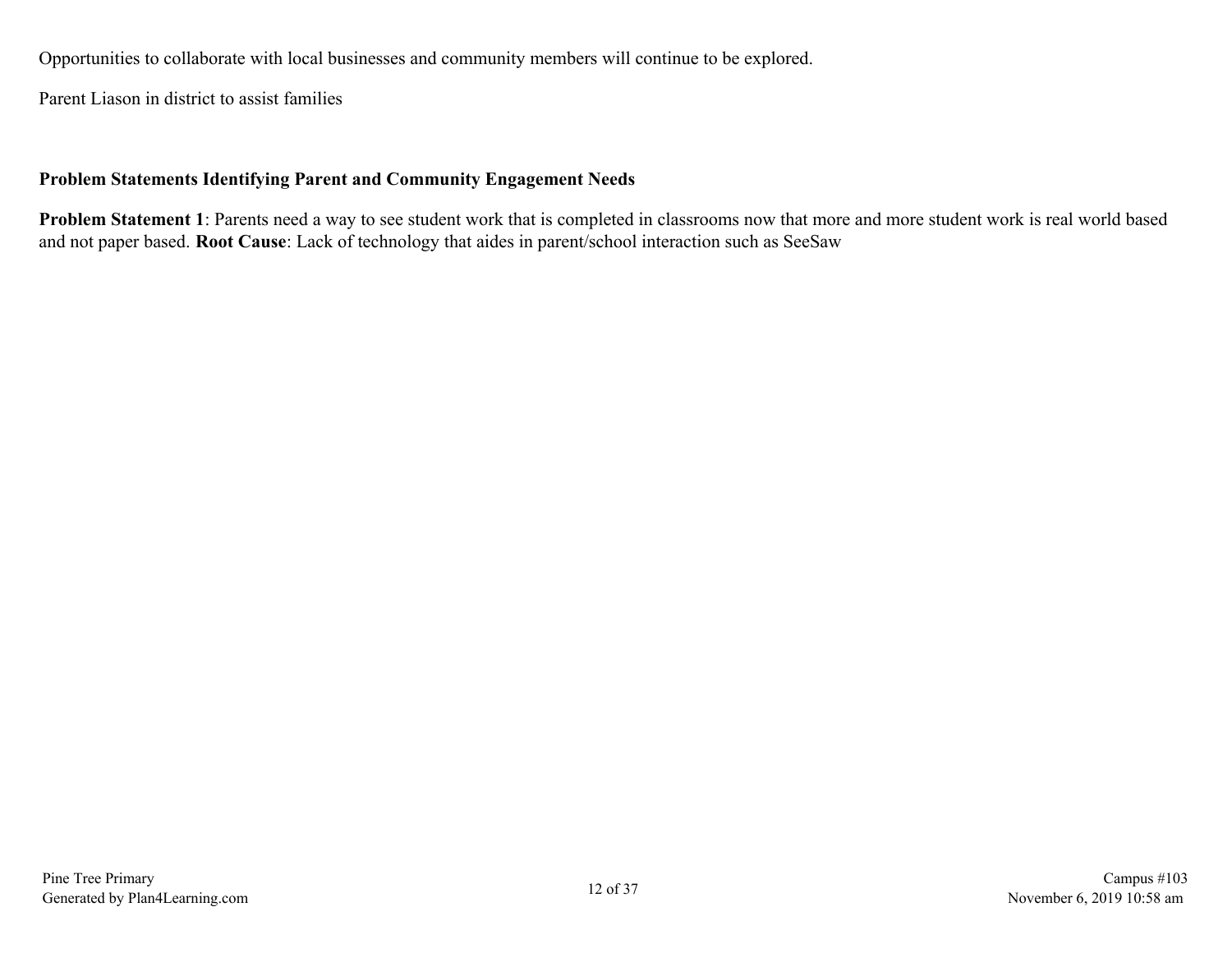### <span id="page-12-0"></span>**School Context and Organization**

#### **School Context and Organization Summary**

Primary is a Professional Learning community. Common collaboration is embedded in the master schedule as well as the campus calendar to ensure time to collaborate on TEKS, student data and assessment.

Primary has a designated leadership team consisting of grade level and lead teachers that meet regularly with campus administration. This allows for twoway feedback regarding campus happenings and decision making.

Monthly faculty learning allow time to explore common topics. A digital newsletter is utilized weekly to allow for communication of upcoming events, decisions, and other important information.

The campus improvement committee meets four times a year to review student academic achievement, the progression of the campus plan, and provide feedback regarding the subsequent year's improvement planning.

CHAMPS is implemented as school wide behavior management system.

RTI (Response to Intervention) Teams meet every 3 weeks to plan, implement, and evaluate the campus RTI program.

A Digital Staff Notebook in Google Drive has been developed for ease of access to campus procedures and important documents.

Each student will have a data notebook in order to keep and track learning goals and informal/summative assessments.

#### **School Context and Organization Strengths**

Primary will continue to implement the RTI system where every student is reviewed every three weeks.

The school will continue to utilize weekly common planning times for all teachers to review assessment data and plan for instruction using backwards design and the 4 PLC questions.

Primary will implement the pyramid of intervention to focus on the alignment of intervention to student needs.

Primary was named a Model Professional Learning Community campus by Solution Tree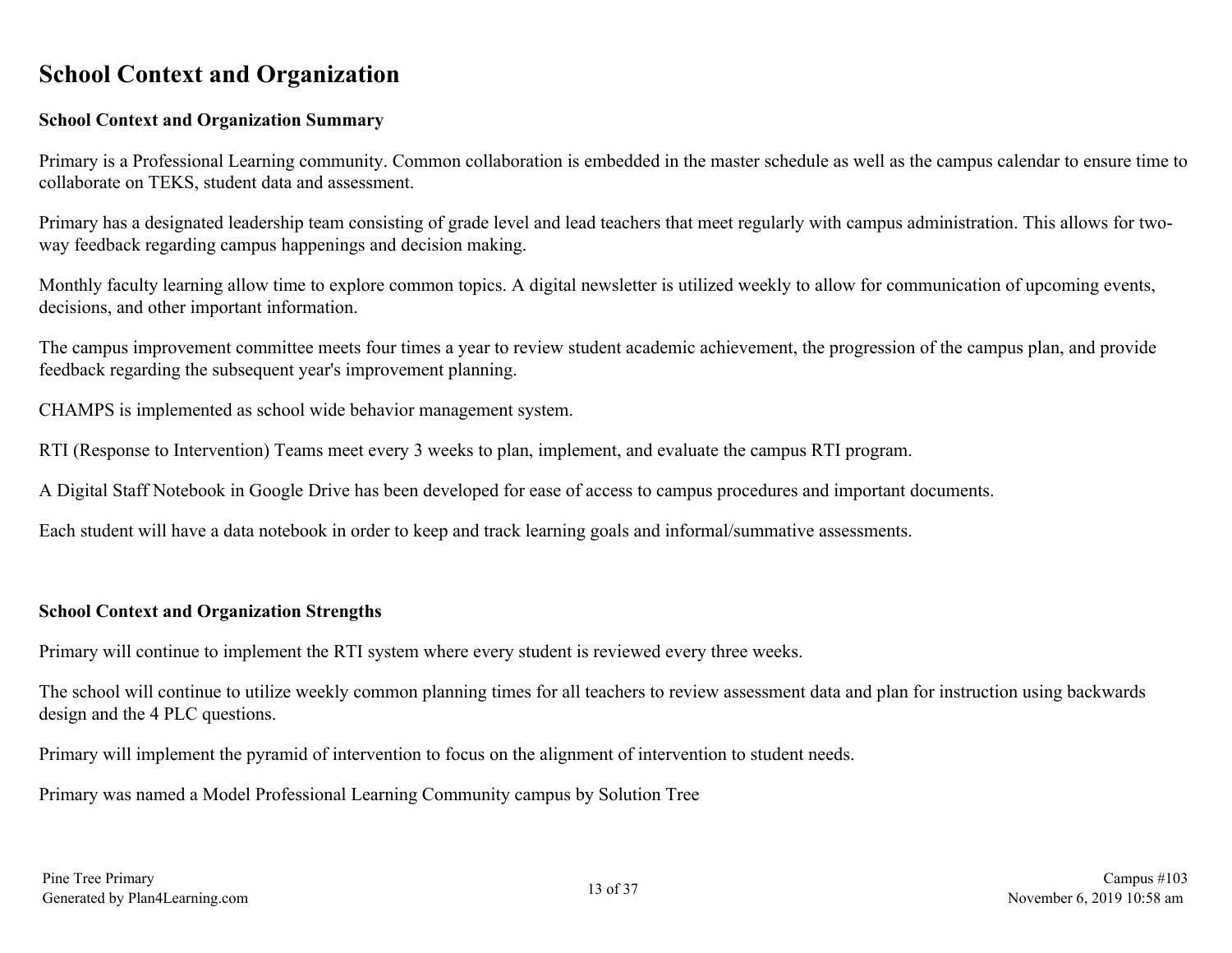## <span id="page-13-0"></span>**Technology**

### **Technology Summary**

Primary students and classes have access to IPads to enrich the curriculum and expand learning opportunities for all students.

Each classroom has a projector and document cameras . Three computer labs are available for student use. Each teacher has a laptop that can be used in and out other classroom.

Mimo's are not conducive to best instruction for Primary age levels. Clevertouch boards are needed in each classroom as well as increasing number of Ipads to 11 in each class 2:1 ratio

#### **Technology Strengths**

Students are able and willing to use technology. They come to us with background knowledge of use of Smartphones which can be transferred to usse of Ipads.

SeeSaw is being used by each classroom to communicate learning to parents

#### **Problem Statements Identifying Technology Needs**

**Problem Statement 1**: Mimo is not the best technology tool for PreK and Kindergarten classrooms **Root Cause**: Lack of funding

**Problem Statement 2**: Due to growth at the campus, not every classroom is outfitted with the same amount of technology **Root Cause**: Lack of Funding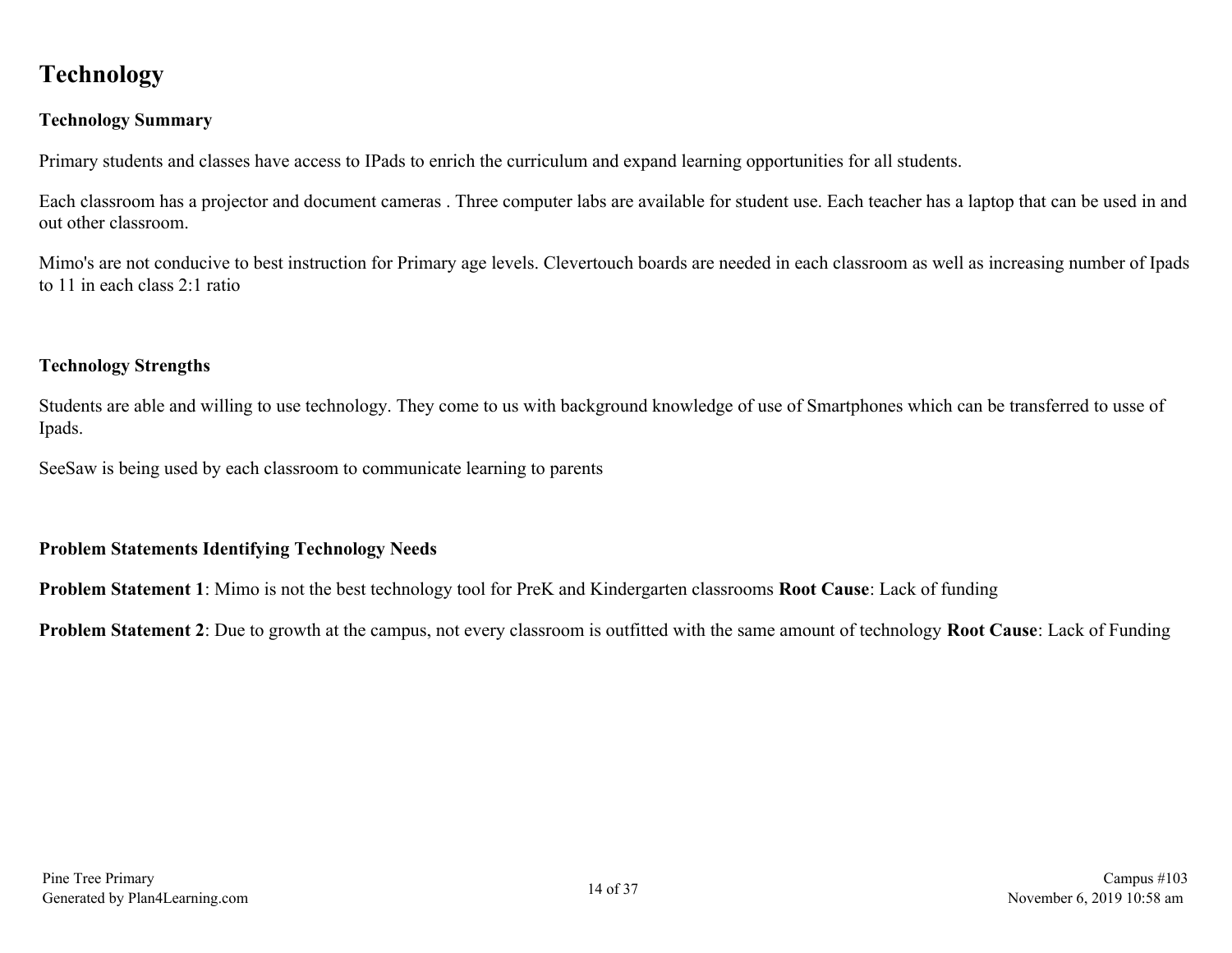## **Priority Problem Statements**

<span id="page-14-0"></span>**Problem Statement 1**: Economically disadvantaged students are educationally disadvantaged **Root Cause 1**: PreKindergarten students must qualify for Program based on Economically Disadvantage Status **Problem Statement 1 Areas**: Demographics

**Problem Statement 2**: Less than 95% of students left Kindergarten reading on grade level (88%) **Root Cause 2**: Only 75% of students who qualify for Pre-Kindergarten in PT ISD actually attend **Problem Statement 2 Areas**: Student Achievement

**Problem Statement 3**: Students do not have ownership of learning goals and tracking of informal data **Root Cause 3**: Teachers are now comfortable and familiar with using informal data yet haven't moved to student ownership **Problem Statement 3 Areas**: Curriculum, Instruction, and Assessment

**Problem Statement 4**: Parents need a way to see student work that is completed in classrooms now that more and more student work is real world based and not paper based.

**Root Cause 4**: Lack of technology that aides in parent/school interaction such as SeeSaw **Problem Statement 4 Areas**: Parent and Community Engagement

**Problem Statement 5**: Mimo is not the best technology tool for PreK and Kindergarten classrooms **Root Cause 5**: Lack of funding

Pine Tree Primary Fine Tree Primary Campus #103<br>Generated by Plan4Learning.com 15 of 37 Campus #103<br>November 6, 2019 10:58 am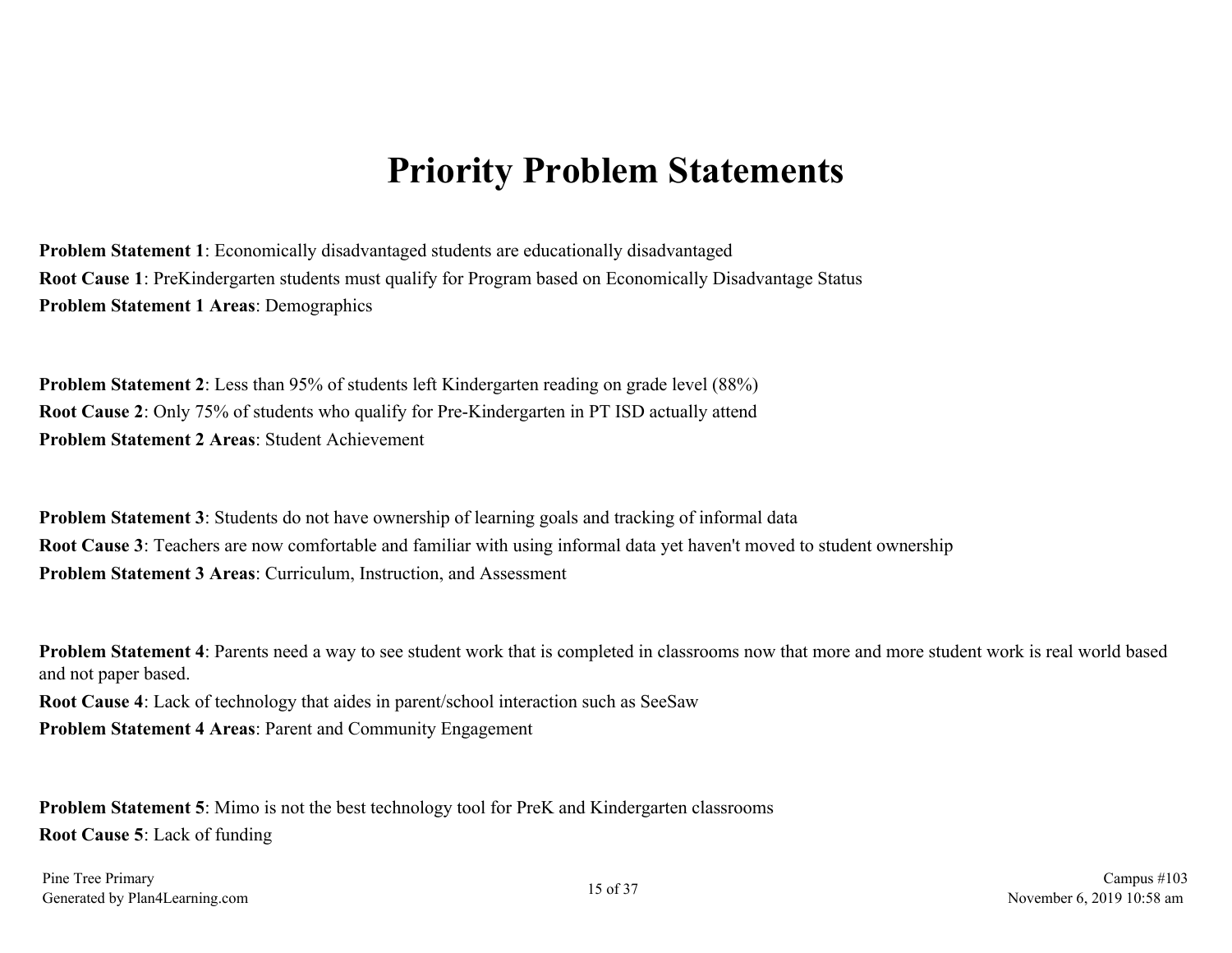**Problem Statement 5 Areas**: Technology

**Problem Statement 6**: High turnover rate in classroom teachers **Root Cause 6**: Younger staff moved to cities **Problem Statement 6 Areas**: Staff Quality, Recruitment, and Retention

**Problem Statement 7**: Less than 95% of students left Prekindergarten on grade level (79%) **Root Cause 7**: A number of Pre-Kindergarten students enroll in PreK without exposure to daycare **Problem Statement 7 Areas**: Student Achievement

**Problem Statement 8**: Students continue to need assistance in self regulating behavior **Root Cause 8**: Students who did not attend Primary PreKindergarten are new to school environment **Problem Statement 8 Areas**: District Culture and Climate

**Problem Statement 9**: Less than 95% of students left Kindergarten below grade level in math (81%) **Root Cause 9**: Instruction of problem solving and process standards and depth and complexity of the TEK is lacking **Problem Statement 9 Areas**: Student Achievement

**Problem Statement 11: STEAM time incorporating depth of problem solving Root Cause 11**: Challenge question is lacking in STEAM activities **Problem Statement 11 Areas**: Curriculum, Instruction, and Assessment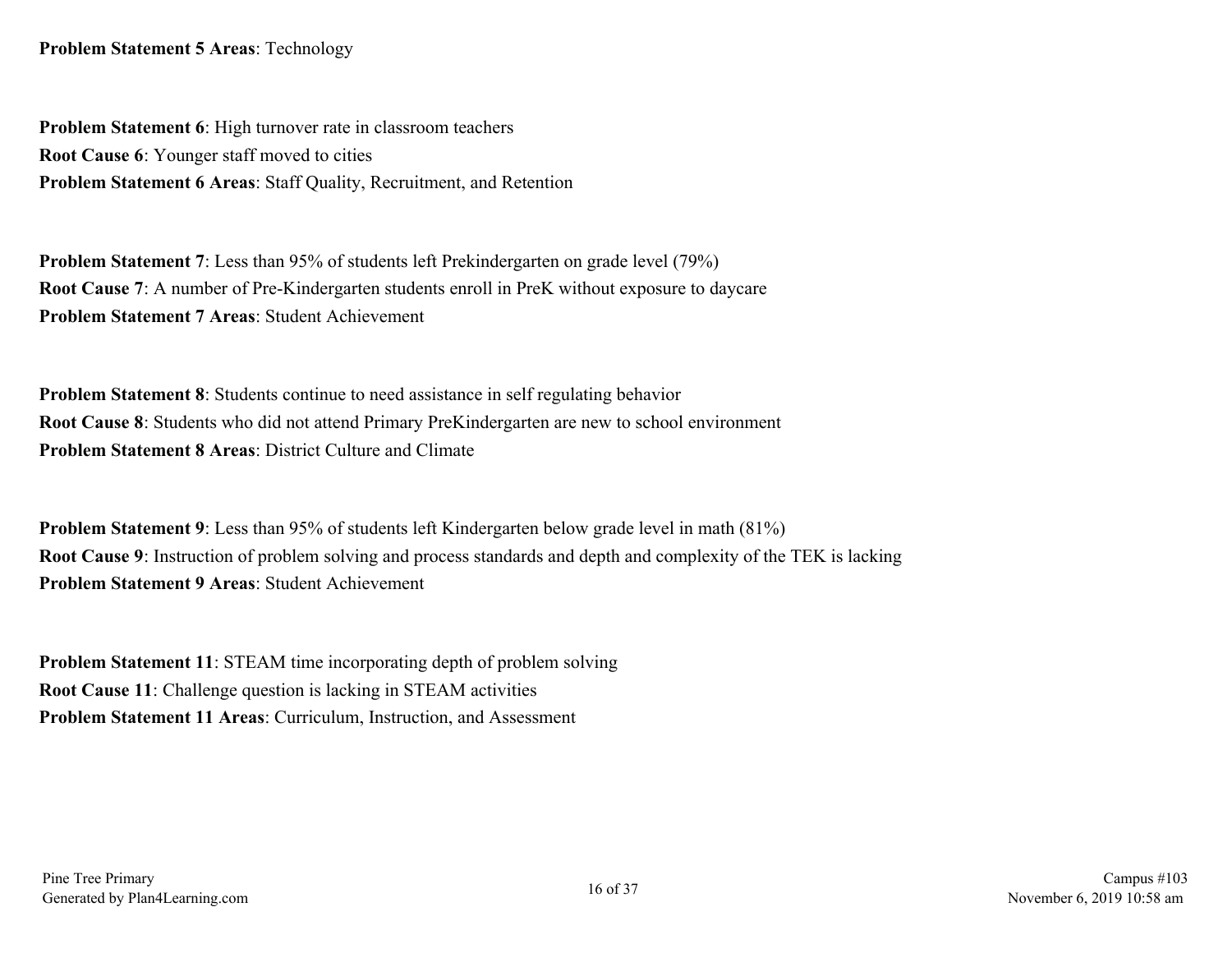# **Comprehensive Needs Assessment Data Documentation**

<span id="page-16-0"></span>The following data were used to verify the comprehensive needs assessment analysis:

#### **Improvement Planning Data**

- District goals
- Campus Performance Objectives Summative Review from previous year
- Current and/or prior year(s) campus and/or district improvement plans
- Campus and/or district planning and decision making committee(s) meeting data
- State and federal planning requirements

#### **Accountability Data**

- Texas Academic Performance Report (TAPR) data
- Accountability Distinction Designations

#### **Student Data: Assessments**

- State and federally required assessment information (e.g. curriculum, eligibility, format, standards, accommodations, TEA information)
- State of Texas Assessments of Academic Readiness (STAAR) current and longitudinal results, including all versions
- Texas English Language Proficiency Assessment System (TELPAS) results
- Texas Primary Reading Inventory (TPRI), Tejas LEE, or other alternate early reading assessment results
- Local diagnostic reading assessment data
- Local diagnostic reading assessment data
- Local diagnostic math assessment data
- Local benchmark or common assessments data
- Running Records results
- Istation Indicators of Progress (ISIP) reading assessment data for Grades PK-2
- Prekindergarten Self-Assessment Tool
- Texas approved Prekindergarten and Kindergarten assessment data

#### **Student Data: Student Groups**

- Race and ethnicity data, including number of students, academic achievement, discipline, attendance, and rates of progress between groups
- Special programs data, including number of students, academic achievement, discipline,attendance, and rates of progress for each student group
- Economically disadvantaged / Non-economically disadvantaged performance and participation data
- Male / Female performance, progress, and participation data
- Special education/non-special education population including discipline, progress and participation data

Pine Tree Primary Fine Tree Primary Campus #103<br>Generated by Plan4Learning.com 17 of 37 Campus #103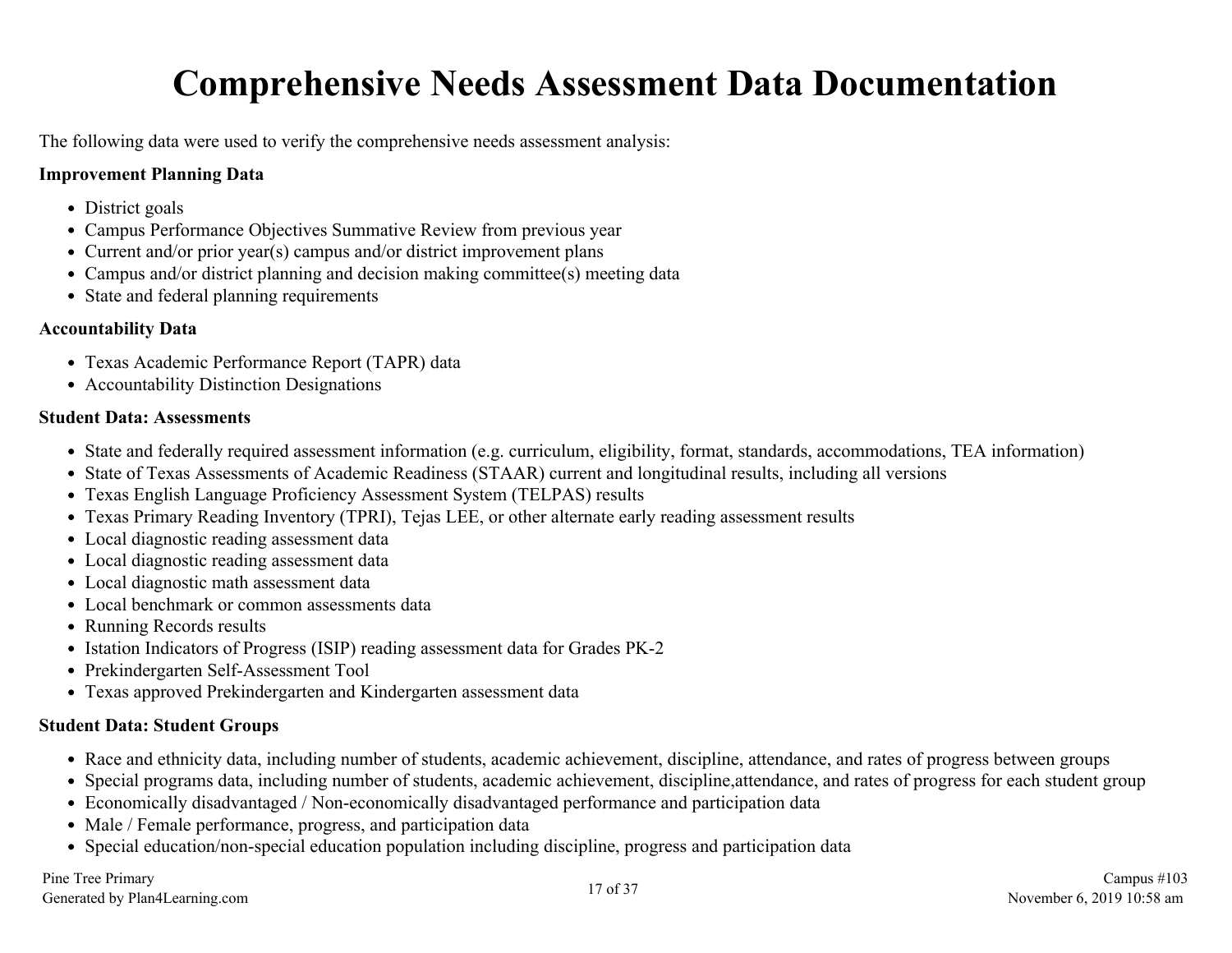- At-risk/non-at-risk population including performance, progress, discipline, attendance, and mobility data
- EL/non-EL or LEP data, including academic achievement, progress, support and accommodation needs, race, ethnicity, and gender data
- STEM/STEAM data
- Gifted and talented data
- Response to Intervention (RtI) student achievement data

#### **Student Data: Behavior and Other Indicators**

- Attendance data
- Mobility rate, including longitudinal data
- Discipline records
- Class size averages by grade and subject
- School safety data
- Enrollment trends

### **Employee Data**

- Professional learning communities (PLC) data
- Staff surveys and/or other feedback
- Teacher/Student Ratio
- State certified and high quality staff data
- Campus leadership data
- Campus department and/or faculty meeting discussions and data
- Professional development needs assessment data
- Evaluation(s) of professional development implementation and impact
- TTESS data

### **Parent/Community Data**

• Parent surveys and/or other feedback

### **Support Systems and Other Data**

- Processes and procedures for teaching and learning, including program implementation
- Study of best practices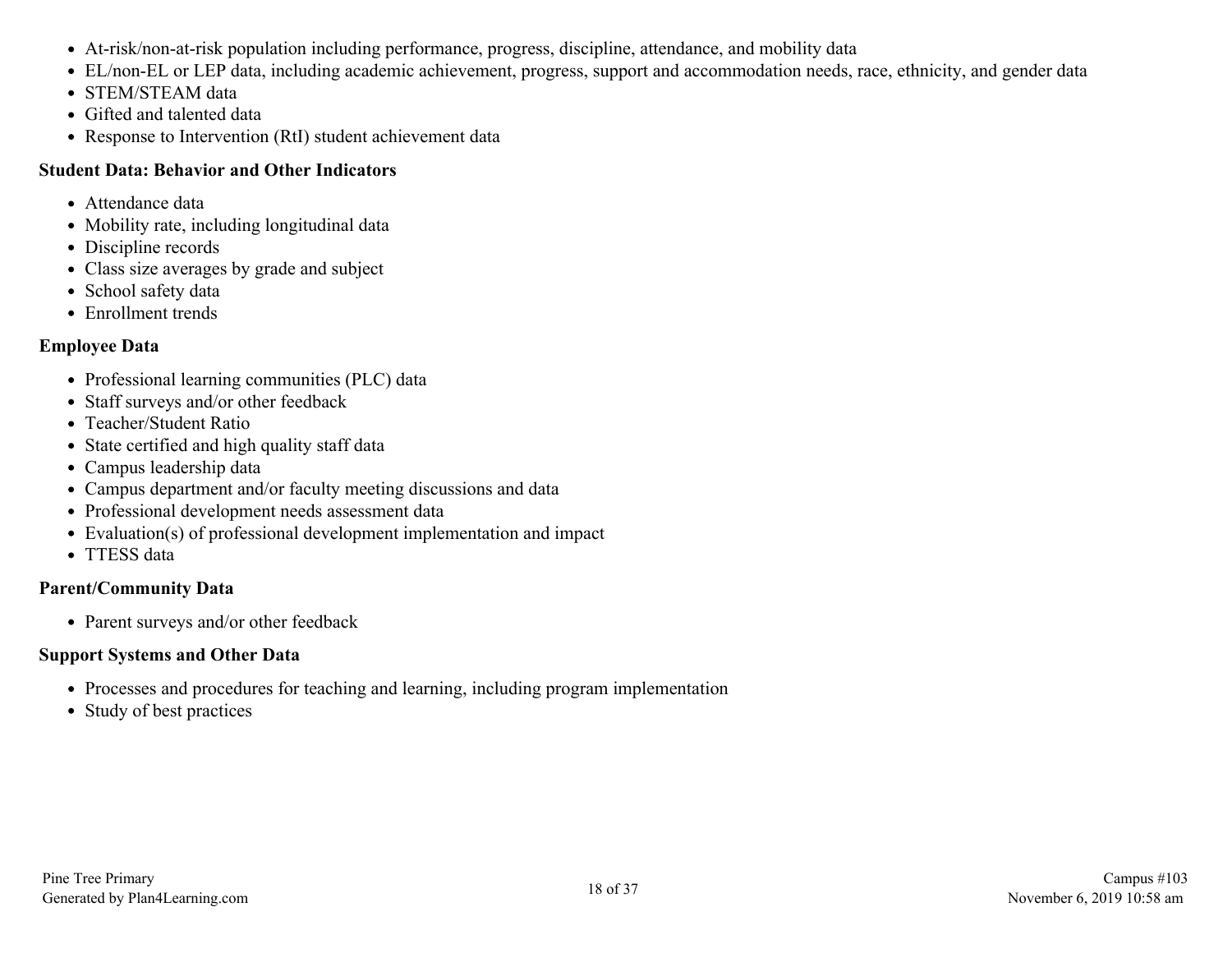# **Goals**

<span id="page-18-0"></span>**Revised/Approved: November 06, 2019**

## **Goal 1: Pine Tree Primary will create a customized learning environment that ensures a culture of innovation.**

**Performance Objective 1:** 95% of kindergarten students will meet and/or exceed grade level reading goal (Independent C)

**Evaluation Data Source(s) 1:** F& P Benchmark Scores

**Summative Evaluation 1:**

**Targeted or ESF High Priority**

| <b>Strategy Description</b>                                                                                                                                             | <b>ELEMENTS</b><br><b>Monitor</b> | <b>Strategy's Expected Result/Impact</b>                                                    | <b>Formative Reviews</b>                                                  |            |     |     |
|-------------------------------------------------------------------------------------------------------------------------------------------------------------------------|-----------------------------------|---------------------------------------------------------------------------------------------|---------------------------------------------------------------------------|------------|-----|-----|
|                                                                                                                                                                         |                                   |                                                                                             |                                                                           | <b>Nov</b> | Feb | May |
| 1) Teacher's will receive training on<br>Reader's/Writer's Workshop, Running Records<br>and Guided Reading. All components will be<br>implemented in daily instruction. | 2.4, 2.5, 2.6                     | District CIA<br>Department<br>Principal,<br>Assistant<br>Principal,<br><i>Instructional</i> | Decrease in Tier 2 & Tier 3<br>Students will meet or exceed reading level |            |     |     |
|                                                                                                                                                                         |                                   | $\vert$ Coach (1 FTE)<br><b>Funding Sources: 211- Title I Funds - 56647.00</b>              |                                                                           |            |     |     |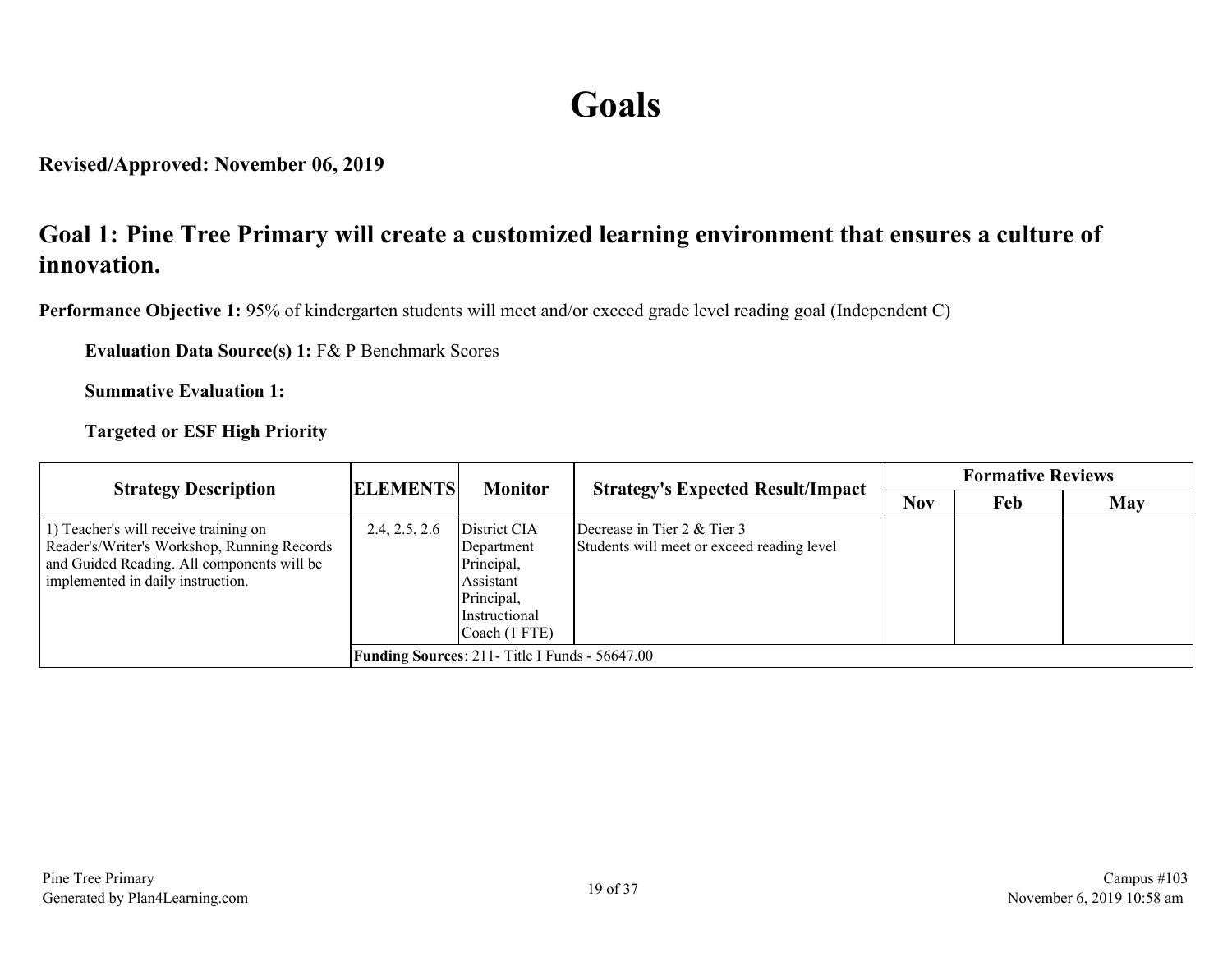| <b>Strategy Description</b>                                                                                                                                                                                            | <b>Monitor</b>                                                       |                                                                                                                                                                                                                | <b>Formative Reviews</b>                                                       |            |     |            |  |  |
|------------------------------------------------------------------------------------------------------------------------------------------------------------------------------------------------------------------------|----------------------------------------------------------------------|----------------------------------------------------------------------------------------------------------------------------------------------------------------------------------------------------------------|--------------------------------------------------------------------------------|------------|-----|------------|--|--|
|                                                                                                                                                                                                                        | <b>ELEMENTS</b>                                                      |                                                                                                                                                                                                                | <b>Strategy's Expected Result/Impact</b>                                       | <b>Nov</b> | Feb | <b>May</b> |  |  |
| <b>TEA Priorities</b><br>Build a foundation of reading and math<br>2) Academic Specialist will provide Tier 2<br>intervention using Leveled Literacy Intervention<br>to students not progressing at same rate as peers | 2.4, 2.6                                                             | District<br>Curriculum<br>Coordinator,<br>Principal,<br>Assistant<br>Principal,<br>Instructional<br>Coach (1 FTE),<br>Academic<br>Specialist (1<br>FTE)                                                        | Student's move to Tier 1                                                       |            |     |            |  |  |
|                                                                                                                                                                                                                        |                                                                      | Funding Sources: 211- Title I Funds - 103293.00                                                                                                                                                                |                                                                                |            |     |            |  |  |
| 3) Provide full day pre-kindergarten with Spring<br>implementation of guided reading for students<br>with readiness skills.                                                                                            | 2.4, 2.5, 2.6                                                        | Principal,<br>Assistant<br>Principal, PreK<br>Teachers (9)<br>FTEs), Bilingual<br>PreK Teachers (1<br>FTE), PreK<br>Aides (9 FTEs);<br><b>Bilingual Aides</b><br>$(1$ FTEs),<br>Instructional<br>Coach (1 FTE) | Increase in PreKindergarten end of year CLI data<br>in reading                 |            |     |            |  |  |
|                                                                                                                                                                                                                        |                                                                      |                                                                                                                                                                                                                | Funding Sources: 163- Comp Ed Funds - 556983.00, 211- Title I Funds - 56647.00 |            |     |            |  |  |
| 4) Increase attendance to 97%                                                                                                                                                                                          | 2.6                                                                  | Principal<br>Assistant<br>Principal<br><b>PEIMS</b>                                                                                                                                                            | Increased academic achievement                                                 |            |     |            |  |  |
| <b>TEA Priorities</b><br>Recruit, support, retain teachers and principals<br>Build a foundation of reading and math<br>5) PT Primary will provide written guidance and<br>supports on how to use assessments to inform | 2.4, 2.6                                                             | Campus<br>principals,<br>Instructional<br>Coach (1 FTE)                                                                                                                                                        | Improved student achievement.                                                  |            |     |            |  |  |
| instruction. In addition, Primary will provide<br>written supports on how to differentiate for ELL<br>and special needs.                                                                                               |                                                                      | Funding Sources: 211- Title I Funds - 56647.00                                                                                                                                                                 |                                                                                |            |     |            |  |  |
|                                                                                                                                                                                                                        | 100%<br>0%<br>$=$ No Progress<br>$=$ Discontinue<br>$=$ Accomplished |                                                                                                                                                                                                                |                                                                                |            |     |            |  |  |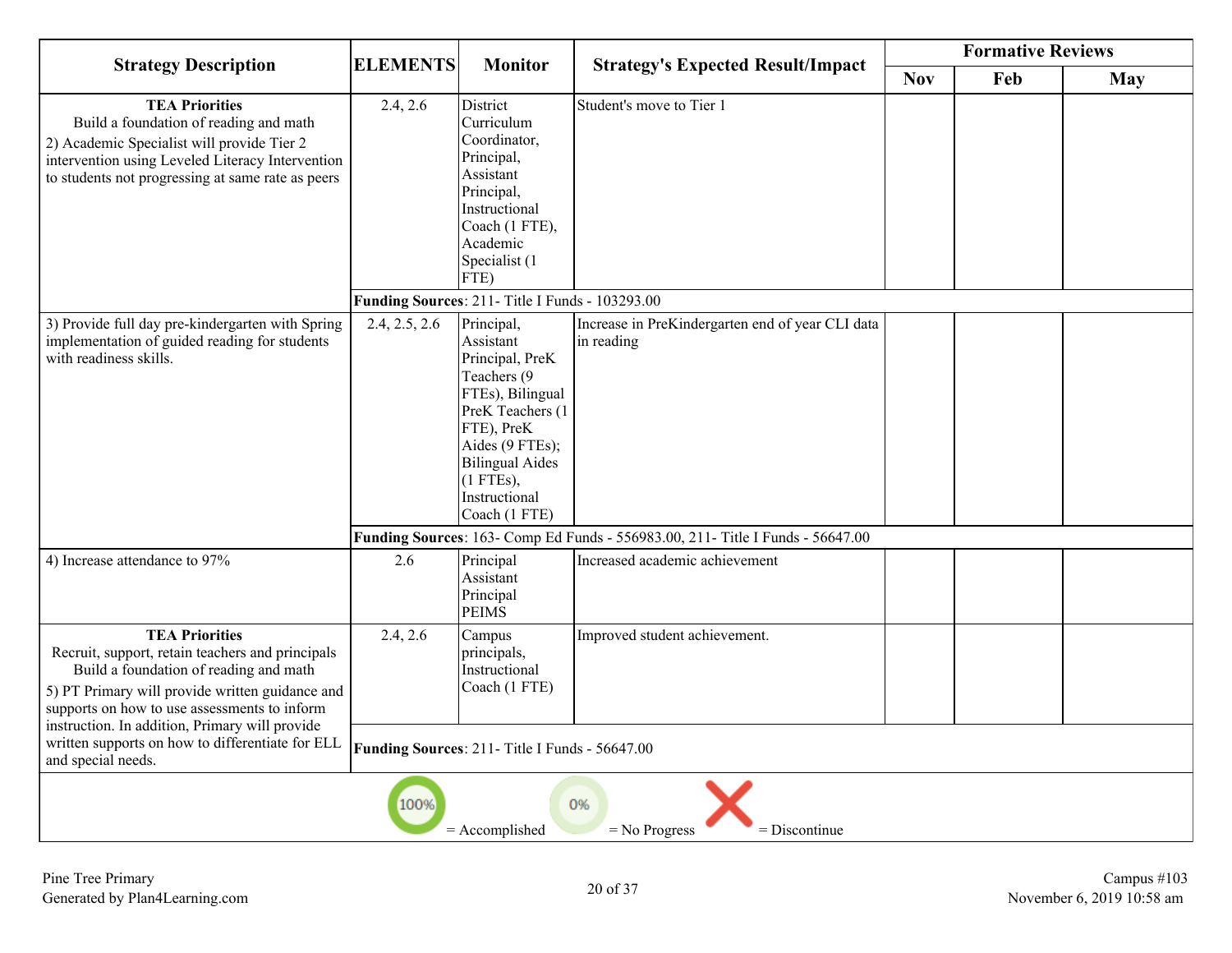**Performance Objective 2:** 95% of kindergarten students will master math standards

**Evaluation Data Source(s) 2:** End of Year Benchmark

**Summative Evaluation 2:**

**Targeted or ESF High Priority**

| <b>Strategy Description</b>                                                                          | <b>ELEMENTS</b><br><b>Monitor</b> |                                                                                                                    | <b>Formative Reviews</b>                                                                                                                              |            |     |            |  |  |
|------------------------------------------------------------------------------------------------------|-----------------------------------|--------------------------------------------------------------------------------------------------------------------|-------------------------------------------------------------------------------------------------------------------------------------------------------|------------|-----|------------|--|--|
|                                                                                                      |                                   |                                                                                                                    | <b>Strategy's Expected Result/Impact</b>                                                                                                              | <b>Nov</b> | Feb | <b>May</b> |  |  |
| 1) Teacher's will receive training on Guided<br>math and implement instructional practices<br>daily. | 2.4, 2.5, 2.6                     | District<br> Curriculum<br>Coordinator,<br>Principal,<br>Assistant<br>Principal,<br>Instructional<br>Coach (1 FTE) | 100% kindergarten students perform 70% or<br>higher on end of year math CBA<br>95% kindergarten students on level end of year<br>KEA (green=on level) |            |     |            |  |  |
|                                                                                                      |                                   | Funding Sources: 211- Title I Funds - 56647.00                                                                     |                                                                                                                                                       |            |     |            |  |  |
| 100%<br>0%<br>$=$ Accomplished<br>$=$ Discontinue<br>$=$ No Progress                                 |                                   |                                                                                                                    |                                                                                                                                                       |            |     |            |  |  |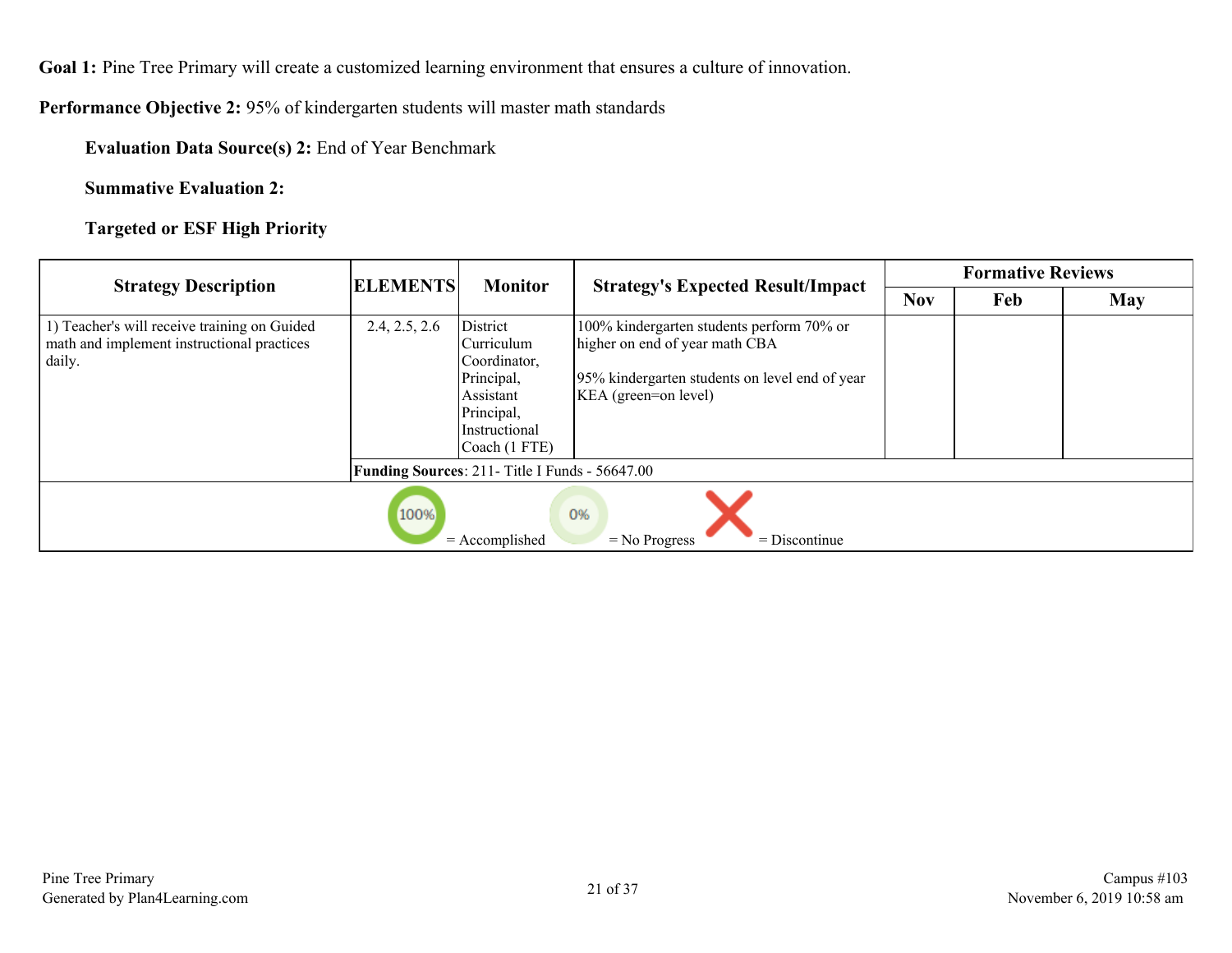**Performance Objective 3:** PT Primary will develop systems to foster an inclusive, collaborative culture.

**Evaluation Data Source(s) 3:** Climate survey; employee retention reduction

**Summative Evaluation 3:**

**Targeted or ESF High Priority**

| <b>Strategy Description</b>                                                                                                                                                                                                                                                                                              | <b>ELEMENTS</b> | <b>Monitor</b>                                                                                    | <b>Formative Reviews</b>                                                                                   |            |     |            |  |
|--------------------------------------------------------------------------------------------------------------------------------------------------------------------------------------------------------------------------------------------------------------------------------------------------------------------------|-----------------|---------------------------------------------------------------------------------------------------|------------------------------------------------------------------------------------------------------------|------------|-----|------------|--|
|                                                                                                                                                                                                                                                                                                                          |                 |                                                                                                   | <b>Strategy's Expected Result/Impact</b>                                                                   | <b>Nov</b> | Feb | <b>May</b> |  |
| 1) Pine Tree Primary will work as a Professional<br>Learning Community and will collaborate and<br>analyze data weekly, every 3 weeks, and 9<br>weeks on curriculum, instruction and<br>assessment.                                                                                                                      | 2.4, 2.6        | Teachers,<br>Principal,<br>Assistant<br>Principal,<br>Instructional<br>Coach (1 FTE)              | 50% of resources used in unit of study will<br>include various cultures                                    |            |     |            |  |
|                                                                                                                                                                                                                                                                                                                          |                 | Funding Sources: 211- Title I Funds - 56647.00                                                    |                                                                                                            |            |     |            |  |
| 2) Common planning will be scheduled each<br>week for 1 hour to ensure equity of instruction<br>across classrooms. 4 Questions will be answered<br>during meetings to ensure students at risk have<br>Tier 2 intervention in classroom and students<br>needing enrichment will receive Tier 1<br>extensions to learning. | 2.4, 2.5, 2.6   | Principal,<br>Assistant<br>Principal,<br>Instructional<br>Coach (1 FTE),<br>Classroom<br>Teachers | 100% of walkthroughs will reflect best practices<br>decided on through common planning and use of<br>data. |            |     |            |  |
|                                                                                                                                                                                                                                                                                                                          |                 | Funding Sources: 211- Title I Funds - 42725.00                                                    |                                                                                                            |            |     |            |  |
| 100%<br>0%<br>$=$ Accomplished<br>$=$ No Progress<br>$=$ Discontinue                                                                                                                                                                                                                                                     |                 |                                                                                                   |                                                                                                            |            |     |            |  |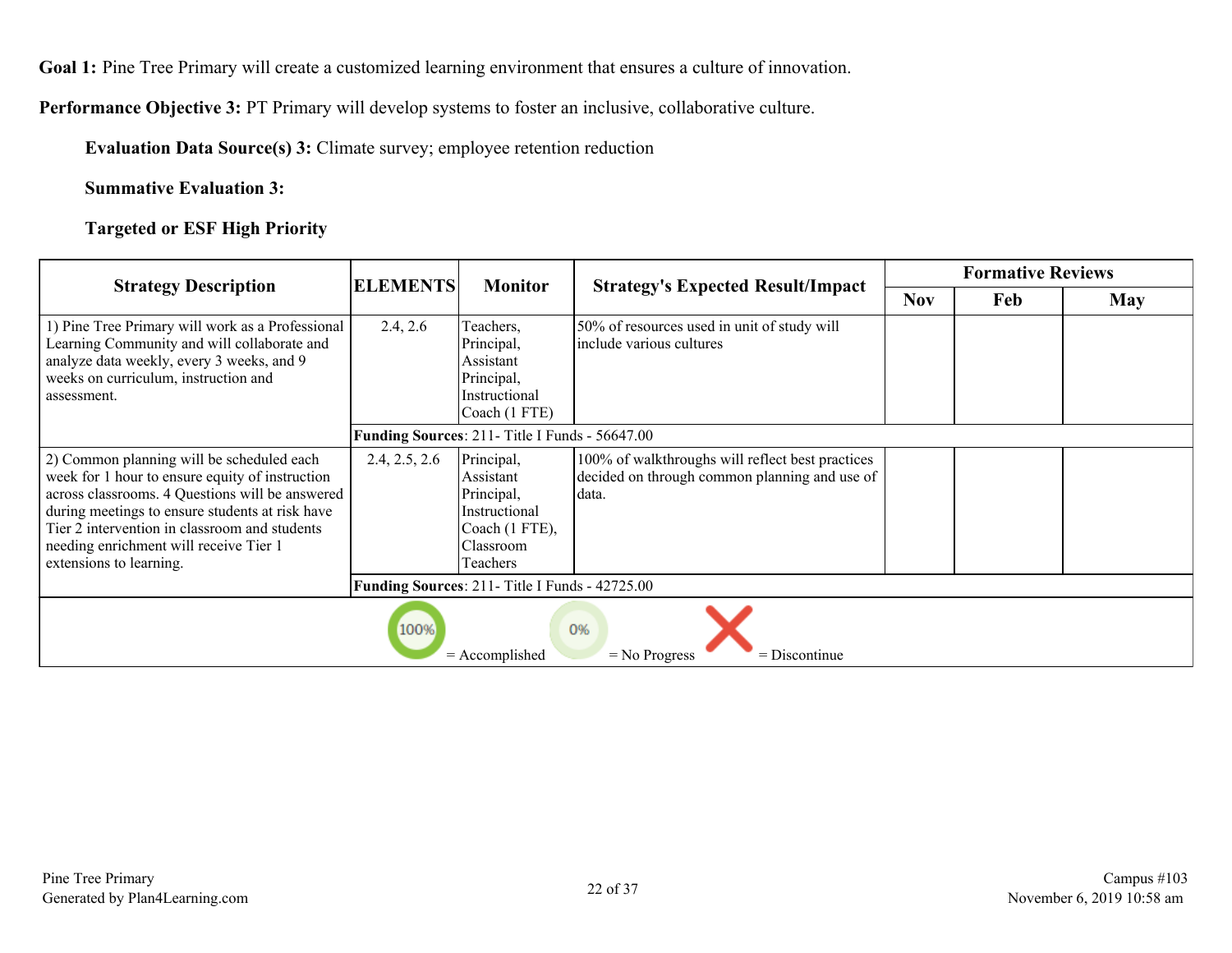**Performance Objective 4:** Increase STEAM, science, technology, engineering, arts, and mathematics opportunities for all students in all grades.

**Evaluation Data Source(s) 4:** Increased enrollment/participation in robotics; integration of computer coding during STEAM or Engineering/Science hour; increased enrollment in the STEM endorsement for graduation at PTHS

#### **Summative Evaluation 4:**

| <b>Strategy Description</b>                                          | <b>ELEMENTS</b><br><b>Monitor</b> |                                                                                                                                          | <b>Formative Reviews</b>                                                             |            |     |            |  |  |
|----------------------------------------------------------------------|-----------------------------------|------------------------------------------------------------------------------------------------------------------------------------------|--------------------------------------------------------------------------------------|------------|-----|------------|--|--|
|                                                                      |                                   |                                                                                                                                          | <b>Strategy's Expected Result/Impact</b>                                             | <b>Nov</b> | Feb | <b>May</b> |  |  |
| 1) STEAM time scheduled and planned daily                            | 2.4, 2.5                          | Principal,<br>Assistant<br>Principal,<br>Teachers.<br><i>Instructional</i><br>$\vert$ Coach (1 FTE),<br>Media Center<br>Paraprofessional | STEAM activities aligned to standards reflected<br>in lesson plans and walk-throughs |            |     |            |  |  |
|                                                                      |                                   | <b>Funding Sources: 211- Title I Funds - 56647.00</b>                                                                                    |                                                                                      |            |     |            |  |  |
| 100%<br>0%<br>$=$ Accomplished<br>$=$ Discontinue<br>$=$ No Progress |                                   |                                                                                                                                          |                                                                                      |            |     |            |  |  |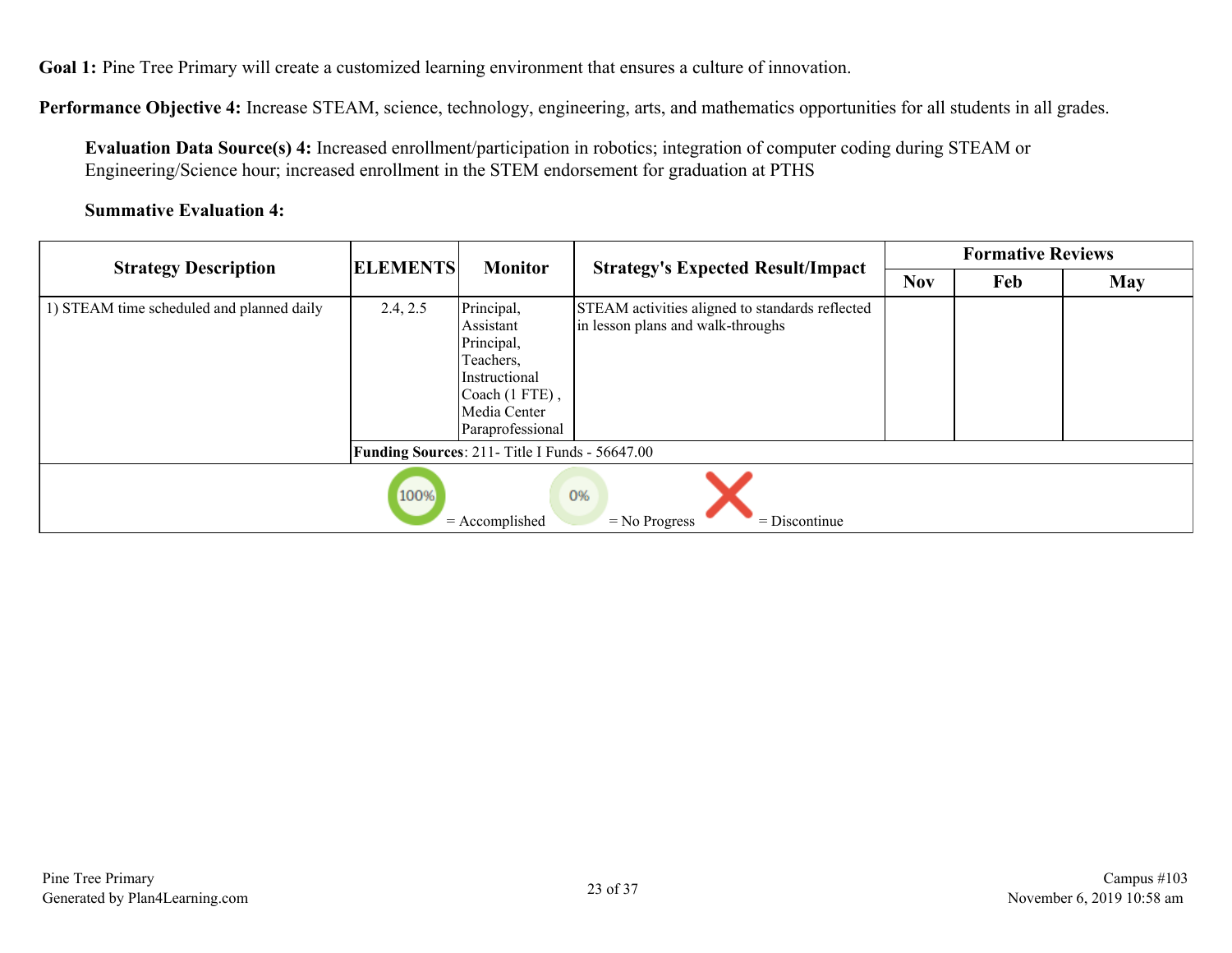**Performance Objective 5:** 100% of PreK students will be on target for entering Kindergarten

**Evaluation Data Source(s) 5:** CIRCLE assessment: all greens in area of reading and math

**Summative Evaluation 5:**

| <b>Strategy Description</b>                                                                                            | <b>ELEMENTS</b><br><b>Monitor</b> |                                                                                      | <b>Formative Reviews</b>                                                          |            |     |     |  |  |
|------------------------------------------------------------------------------------------------------------------------|-----------------------------------|--------------------------------------------------------------------------------------|-----------------------------------------------------------------------------------|------------|-----|-----|--|--|
|                                                                                                                        |                                   |                                                                                      | <b>Strategy's Expected Result/Impact</b>                                          | <b>Nov</b> | Feb | May |  |  |
| 1) Use CLI engage to collect, analyze and make<br>instructional decisions in ELAR, math, science<br>and social studies | 2.4, 2.5, 2.6                     | Teachers,<br>Principal,<br>Assistant<br>Principal,<br>Instructional<br>Coach (1 FTE) | 100% of Students will be on level in reading and<br>in math (CIRCLE score= green) |            |     |     |  |  |
|                                                                                                                        |                                   | <b>Funding Sources: 211-Title I Funds - 56647.00</b>                                 |                                                                                   |            |     |     |  |  |
| 100%<br>0%<br>$=$ Accomplished<br>$=$ No Progress<br>$=$ Discontinue                                                   |                                   |                                                                                      |                                                                                   |            |     |     |  |  |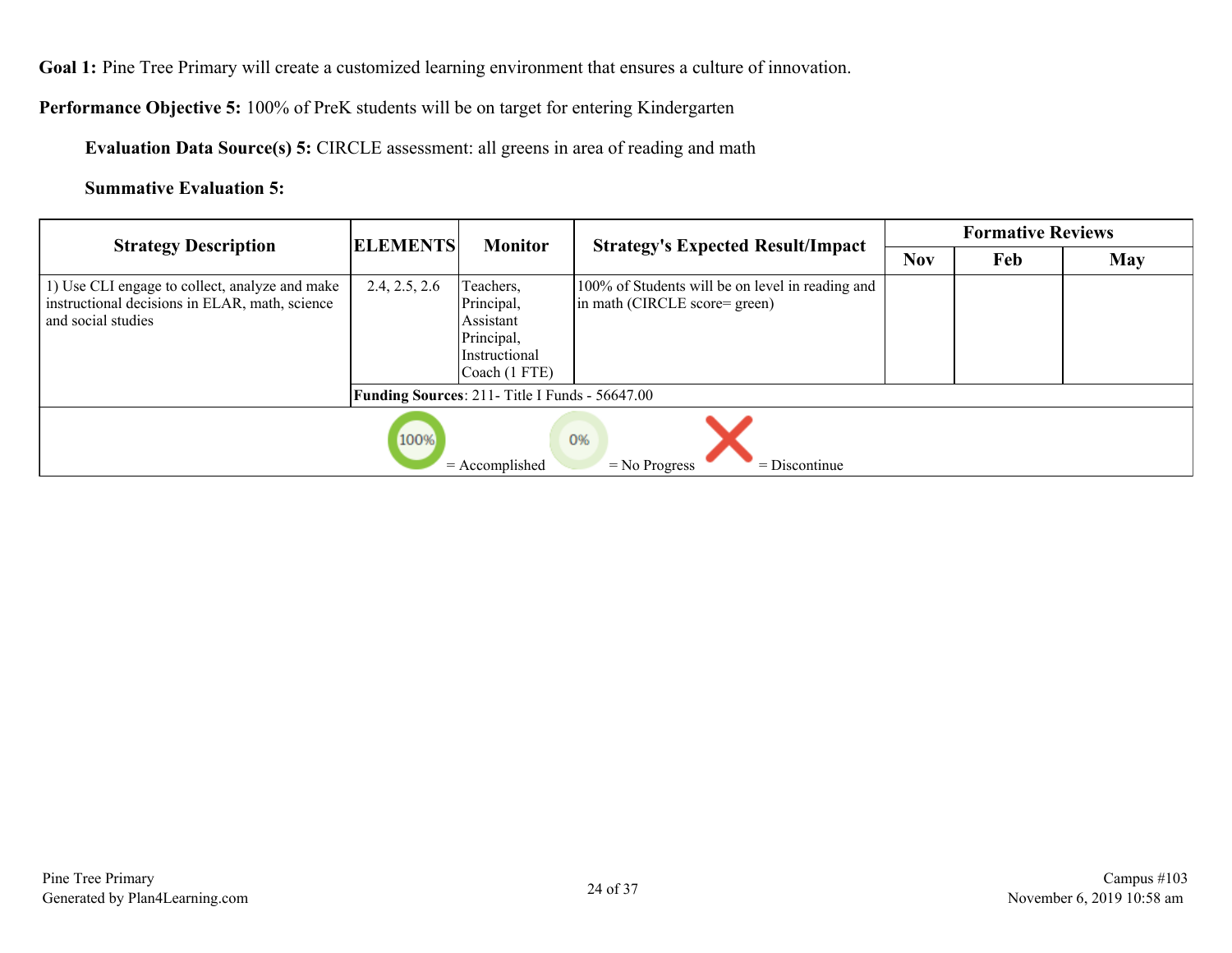**Performance Objective 6:** Pine Tree Primary will implement systems and strategies to support English Learners (EL).

**Evaluation Data Source(s) 6:** TELPAS, Teacher Certification Data, Classroom Observations

#### **Summative Evaluation 6:**

|                                                                                                                                                                                                                                           | <b>ELEMENTS</b><br><b>Monitor</b>              | <b>Strategy's Expected Result/Impact</b>                                                                                                 | <b>Formative Reviews</b>        |            |     |            |  |  |
|-------------------------------------------------------------------------------------------------------------------------------------------------------------------------------------------------------------------------------------------|------------------------------------------------|------------------------------------------------------------------------------------------------------------------------------------------|---------------------------------|------------|-----|------------|--|--|
| <b>Strategy Description</b>                                                                                                                                                                                                               |                                                |                                                                                                                                          |                                 | <b>Nov</b> | Feb | <b>May</b> |  |  |
| <b>TEA Priorities</b><br>Recruit, support, retain teachers and principals<br>Improve low-performing schools<br>1) All teachers will be ESL certified by the end<br>of the 2019-2020 SY.                                                   | 2.4, 2.6                                       | Campus<br>Administrators,<br>Coordinator of<br>Special Programs<br>(1 FTE)<br>Funding Sources: 211- Title I Funds - 83633.00             | Compliance with TEA Guidelines. |            |     |            |  |  |
| <b>TEA Priorities</b><br>Build a foundation of reading and math<br>Improve low-performing schools<br>2) Teachers will use language acquisition<br>strategies based on ELPS, progress monitor<br>individual student goals for all language | 2.4, 2.6                                       | Campus<br>Administrators,<br>Coordinator of<br>Special Programs<br>(1 FTE)                                                               | Increase in TELPAS scores.      |            |     |            |  |  |
| domains (ISIP), and identify ELPS and CCRS in<br>assessments.                                                                                                                                                                             | Funding Sources: 211- Title I Funds - 83633.00 |                                                                                                                                          |                                 |            |     |            |  |  |
| 3) TEKS, ELPS, and CCRS will be included in<br>the curriculum. Language objective and learning<br>objective will be posted. Teachers will use realia<br>and comprehensible input.                                                         | 2.4, 2.6                                       | Campus<br>Administrators,<br>Coordinator of<br>Special Programs<br>$(1$ FTE),<br>Instructional<br>Coach (1 FTE),<br>Bilingual<br>Teacher | Increase student achievement.   |            |     |            |  |  |
|                                                                                                                                                                                                                                           |                                                |                                                                                                                                          |                                 |            |     |            |  |  |
| Funding Sources: 211- Title I Funds - 140280.00<br>100%<br>0%<br>$=$ Accomplished<br>$=$ Discontinue<br>$=$ No Progress                                                                                                                   |                                                |                                                                                                                                          |                                 |            |     |            |  |  |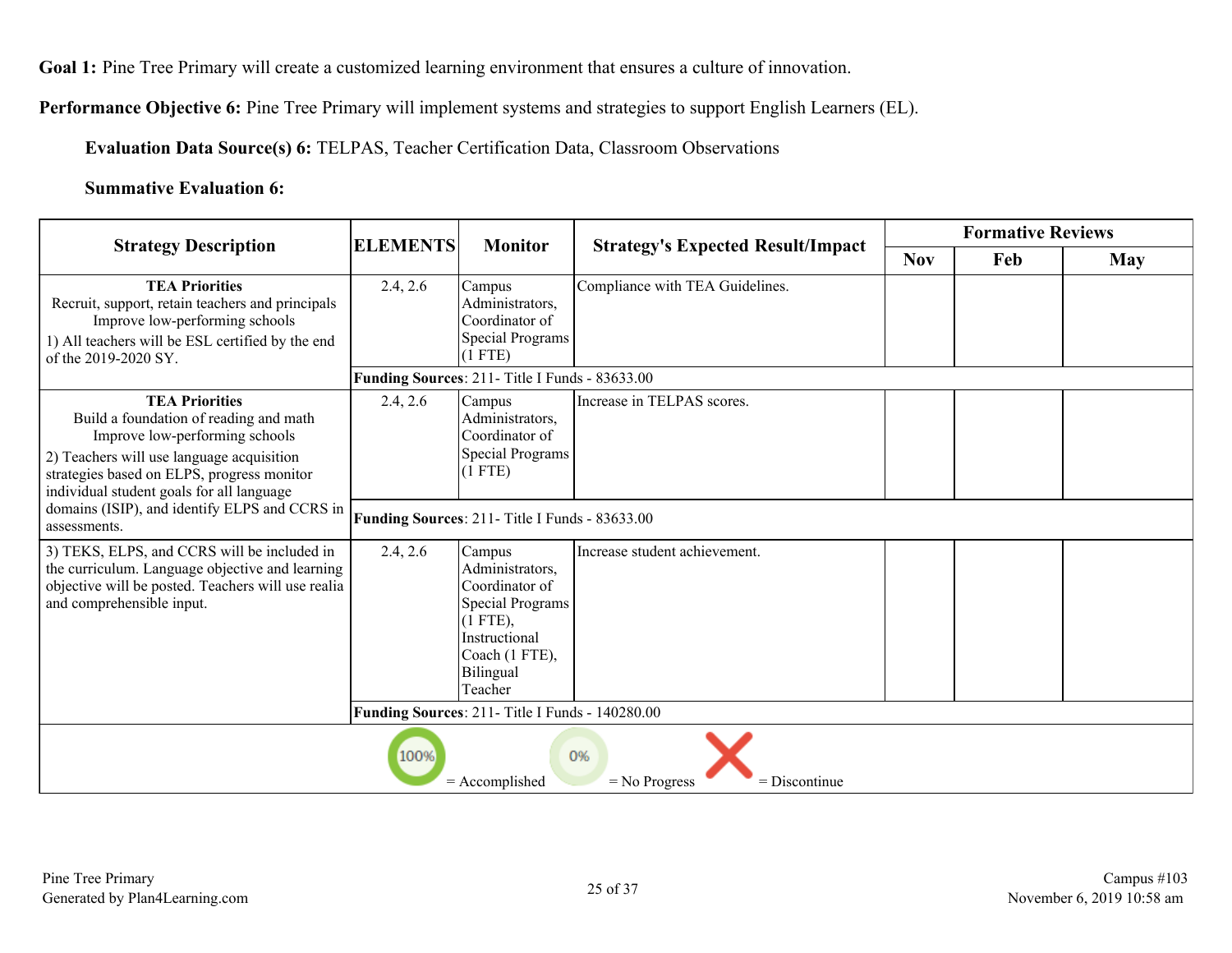## <span id="page-25-0"></span>**Goal 2: Pine Tree Primary will maximize learning through the use of advanced resources and digital literacy.**

**Performance Objective 1:** Improve the use of technology in all classrooms.

**Evaluation Data Source(s) 1:** SeeSaw usage report

#### **Summative Evaluation 1:**

| <b>Strategy Description</b>                                                                                             | <b>ELEMENTS</b><br><b>Monitor</b> | <b>Strategy's Expected Result/Impact</b>                                          | <b>Formative Reviews</b>                                                                 |            |     |            |  |  |
|-------------------------------------------------------------------------------------------------------------------------|-----------------------------------|-----------------------------------------------------------------------------------|------------------------------------------------------------------------------------------|------------|-----|------------|--|--|
|                                                                                                                         |                                   |                                                                                   |                                                                                          | <b>Nov</b> | Feb | <b>May</b> |  |  |
| 1) Provide Google App and SAMR model<br>training to all Primary staff members.                                          |                                   | Principal,<br>Assistant<br>Principal,                                             | Increased utilization of Google Education Apps.                                          |            |     |            |  |  |
| 2) Review technology devices in each classroom<br>and develop a plan to ensure consistency.                             |                                   | Principal,<br>Assistant<br>Principal,<br>Technology<br>Department<br>Techniciaon  | Consistent Technology tools in all classrooms                                            |            |     |            |  |  |
| 3) All classrooms will use SeeSaw on a weekly<br>basis to track project based learning and<br>communicate with parents. |                                   | Campus<br>Administrators.<br>Coordinator of<br><b>Special Programs</b><br>(1 FTE) | Improved communication with parents and<br>family and increase student use of technology |            |     |            |  |  |
|                                                                                                                         |                                   | Funding Sources: 211- Title I Funds - 83633.00                                    |                                                                                          |            |     |            |  |  |
| 100%<br>0%<br>$=$ Accomplished<br>$=$ No Progress<br>$=$ Discontinue                                                    |                                   |                                                                                   |                                                                                          |            |     |            |  |  |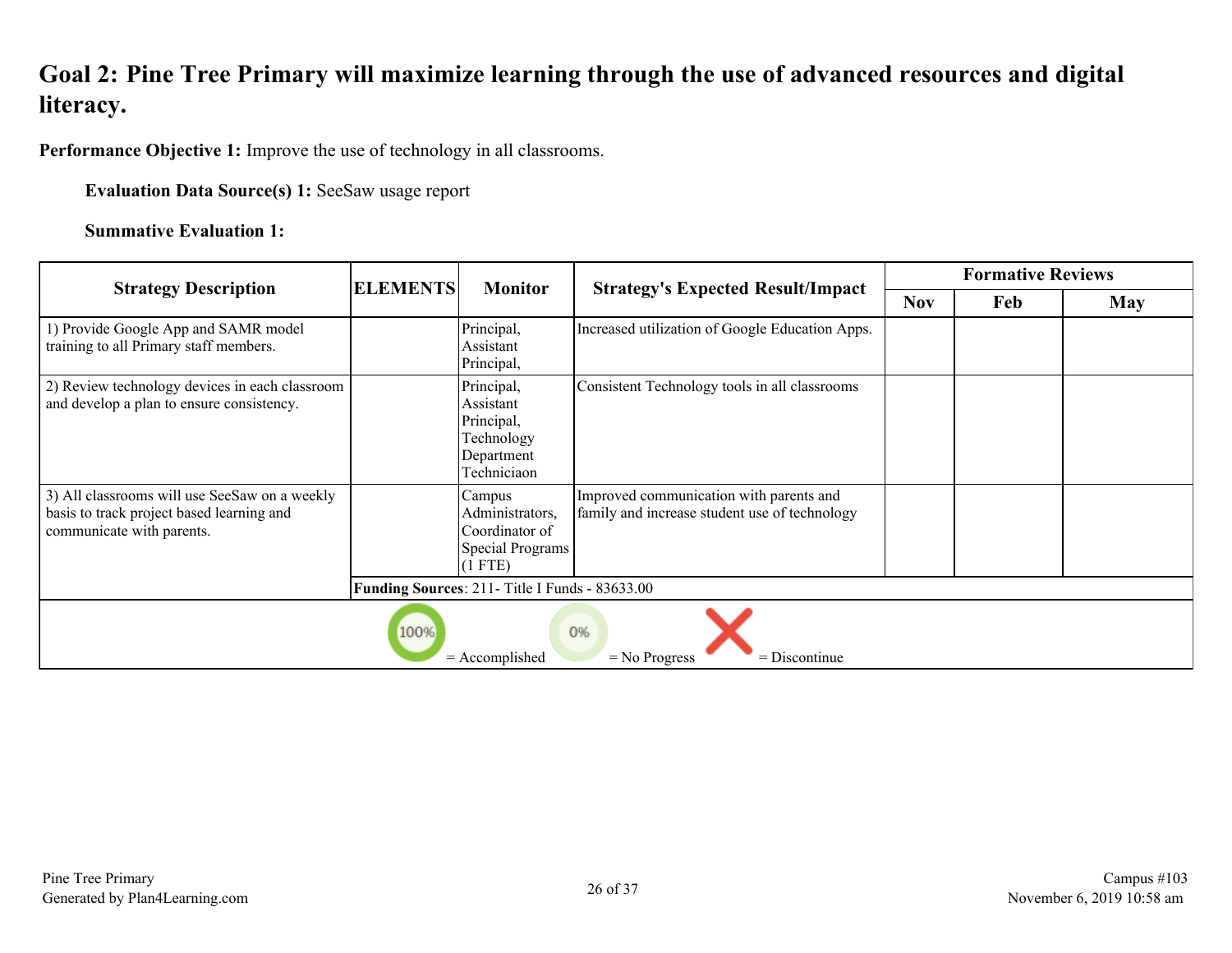## <span id="page-26-0"></span>**Goal 3: Pine Tree Primary will boldly support the social and emotional needs of all students.**

**Performance Objective 1:** Pine Tree Primary will increase student time in class and decrease melt downs.

**Evaluation Data Source(s) 1:** Staff and Parent Feedback, decrease in office and behavior referrals

#### **Summative Evaluation 1:**

|                                                                                                                                                                                                                   |          | <b>ELEMENTS</b><br><b>Monitor</b>                                                                                |                                                                        |            | <b>Formative Reviews</b> |            |  |  |
|-------------------------------------------------------------------------------------------------------------------------------------------------------------------------------------------------------------------|----------|------------------------------------------------------------------------------------------------------------------|------------------------------------------------------------------------|------------|--------------------------|------------|--|--|
| <b>Strategy Description</b>                                                                                                                                                                                       |          |                                                                                                                  | <b>Strategy's Expected Result/Impact</b>                               | <b>Nov</b> | Feb                      | <b>May</b> |  |  |
| 1) Provide individual counseling, group<br>counseling, character education and redirect<br>program to teach students appropriate<br>interpersonal skills and coping mechanisms as<br>well as conflict resolution. |          | Principal,<br>Assistant<br>Principal,<br>Behavior<br>Interventionist                                             | Tier 2 & 3 behavior students will increase class<br>instructional time |            |                          |            |  |  |
|                                                                                                                                                                                                                   |          | Funding Sources: 199 - General Funds - 0.00                                                                      |                                                                        |            |                          |            |  |  |
| 2) Use of District Parent Liaison to strengthen<br>home/school relationships and increase<br>attendance rate while decreasing truancy rate.                                                                       |          | Assistant<br>Superintendent of<br>Human<br>Resources,<br>Principal,<br>Assistant<br>Principal, Parent<br>Liaison | Parent survey will reflect positive feedback                           |            |                          |            |  |  |
|                                                                                                                                                                                                                   |          | Funding Sources: 199 - General Funds - 0.00                                                                      |                                                                        |            |                          |            |  |  |
| <b>TEA Priorities</b><br>Recruit, support, retain teachers and principals<br>3) Implement Mindful Monday's in order to<br>focus students during the week to practice self-<br>monitoring behaviors.               | 2.4, 2.5 | Campus<br>Administrators,<br>Counselor                                                                           | Decrease in misbehavior in the classroom.                              |            |                          |            |  |  |
| 100%<br>0%<br>$=$ Accomplished<br>$=$ Discontinue<br>$=$ No Progress                                                                                                                                              |          |                                                                                                                  |                                                                        |            |                          |            |  |  |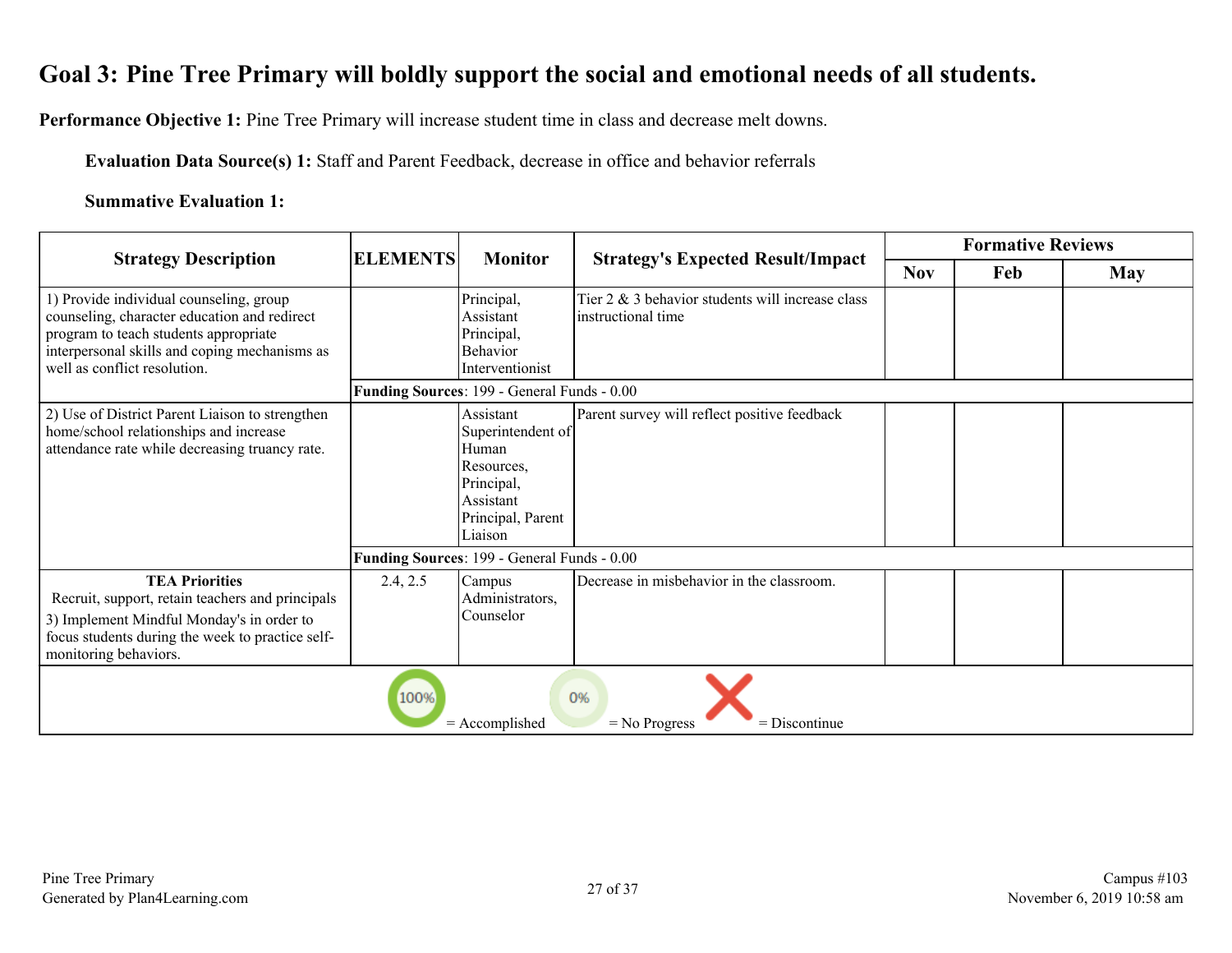**Goal 3:** Pine Tree Primary will boldly support the social and emotional needs of all students.

**Performance Objective 2:** Promote healthy lifestyle

**Evaluation Data Source(s) 2:** Master Schedule

**Summative Evaluation 2:**

| <b>Strategy Description</b>                                          | <b>ELEMENTS</b> | <b>Monitor</b>                                                                           | <b>Strategy's Expected Result/Impact</b>    | <b>Formative Reviews</b> |     |     |  |
|----------------------------------------------------------------------|-----------------|------------------------------------------------------------------------------------------|---------------------------------------------|--------------------------|-----|-----|--|
|                                                                      |                 |                                                                                          |                                             | <b>Nov</b>               | Feb | May |  |
| 1) Include morning and afternoon recess and PE<br>in master schedule | 2.5             | Principal<br>Assistant<br>Principal<br><b>PE</b> Teacher<br><b>Classroom</b><br>Teachers | Less off task behavior in academic settings |                          |     |     |  |
|                                                                      | 100%            | $=$ Accomplished                                                                         | 0%<br>$=$ Discontinue<br>$=$ No Progress    |                          |     |     |  |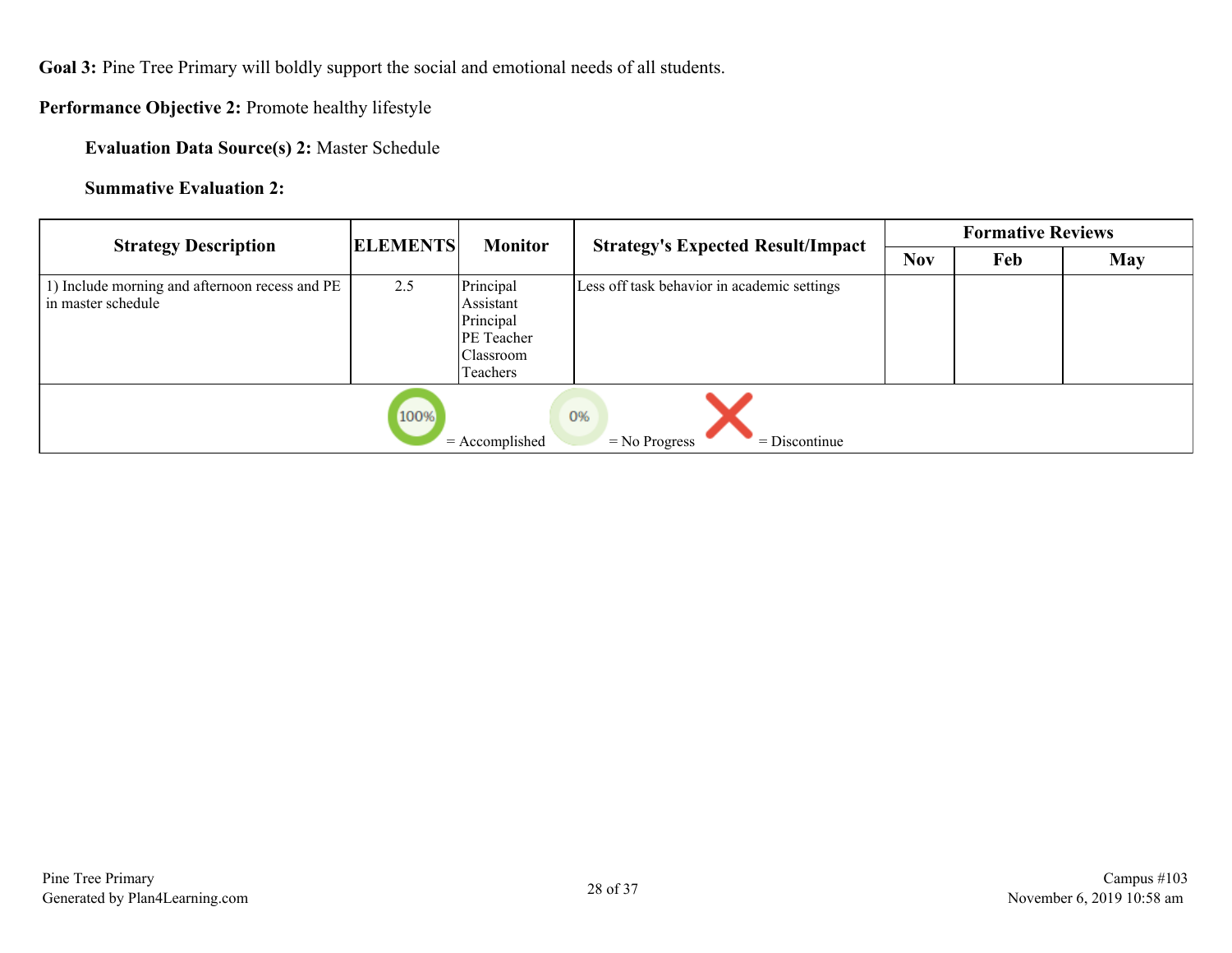## <span id="page-28-0"></span>**Goal 4: Pine Tree Primary will ensure student leadership is an integral part of our learning culture.**

**Performance Objective 1:** Implement leadership roles and responsibilities throughout the campus and classroom

**Evaluation Data Source(s) 1:** Leadership Team minutes, Faculty Learning minutes, Facebook/Twitter and Website posts

#### **Summative Evaluation 1:**

| <b>Strategy Description</b>                                                                  | <b>ELEMENTS</b> | <b>Monitor</b>                                                                                         | <b>Strategy's Expected Result/Impact</b> | <b>Formative Reviews</b> |     |            |  |  |  |
|----------------------------------------------------------------------------------------------|-----------------|--------------------------------------------------------------------------------------------------------|------------------------------------------|--------------------------|-----|------------|--|--|--|
|                                                                                              |                 |                                                                                                        |                                          | <b>Nov</b>               | Feb | <b>May</b> |  |  |  |
| 1) CHAMPS will be implemented across<br>campus as a foundation discipline management<br>plan |                 | Principal,<br>Assistant<br>Principal,<br>Teachers,<br>Counselor,<br><b>Behavior</b><br>Interventionist | Improved student behavior.               |                          |     |            |  |  |  |
| 100%<br>0%<br>$=$ Accomplished<br>$=$ Discontinue<br>$=$ No Progress                         |                 |                                                                                                        |                                          |                          |     |            |  |  |  |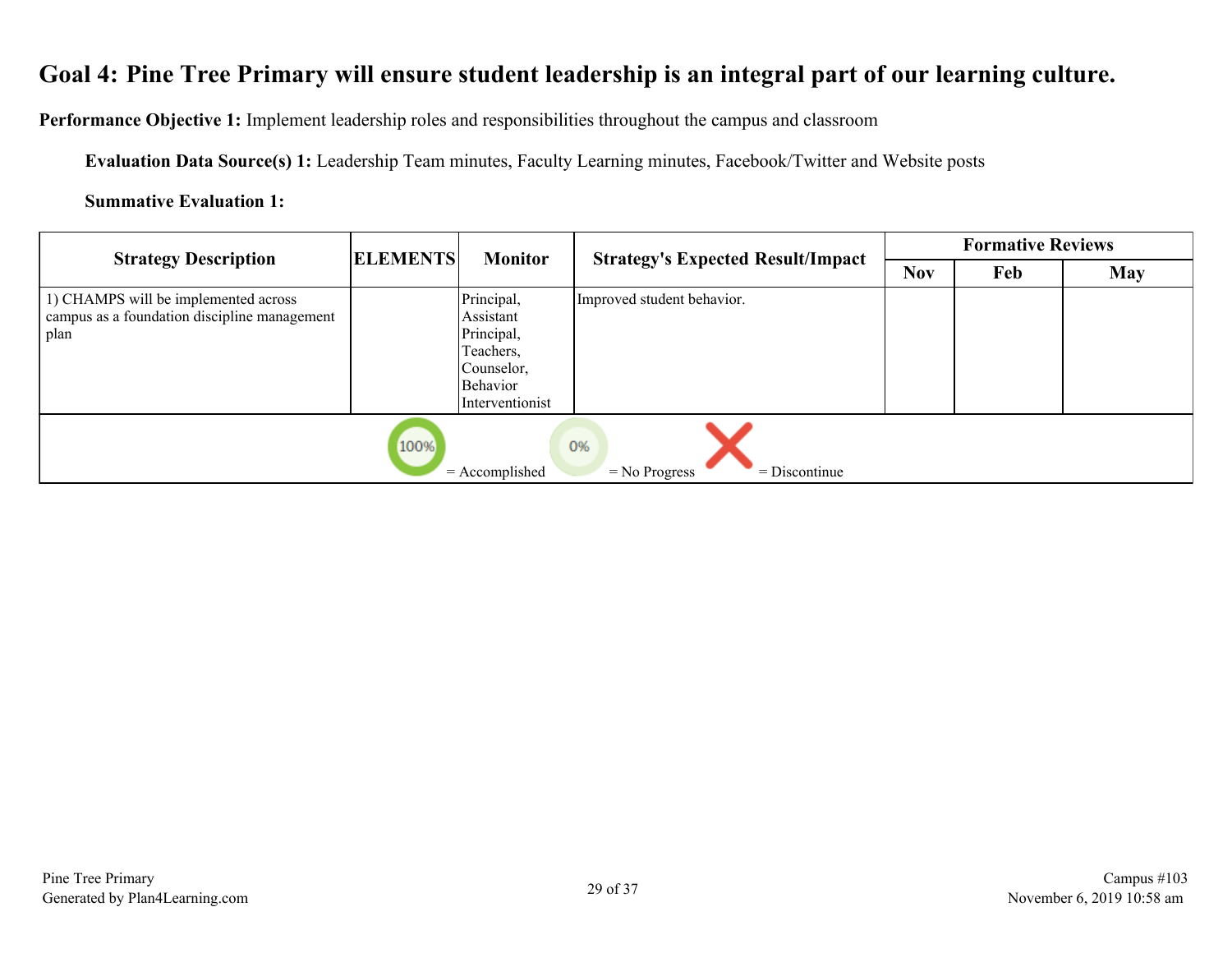## <span id="page-29-0"></span>**Goal 5: Pine Tree Primary will recruit, develop, support, and retain the highest quality staff.**

Performance Objective 1: In an effort to reduce the teacher turnover rate, PT Primary will implement systems to support, recruit, and retain high quality staff.

**Evaluation Data Source(s) 1:** Reduced teacher turnover rate; University recruitment fair attendance

#### **Summative Evaluation 1:**

| <b>Strategy Description</b>                                         | <b>ELEMENTS</b> | <b>Monitor</b>   | <b>Strategy's Expected Result/Impact</b>                                                                                                               | <b>Formative Reviews</b> |     |     |
|---------------------------------------------------------------------|-----------------|------------------|--------------------------------------------------------------------------------------------------------------------------------------------------------|--------------------------|-----|-----|
|                                                                     |                 |                  |                                                                                                                                                        | <b>Nov</b>               | Feb | May |
| ) Improve campus culture by implementing<br>district strategic plan |                 |                  | All Primary Staff Campus Climate Survey will reflect<br>understanding of the connection between district<br>strategic plan and positive campus climate |                          |     |     |
|                                                                     | 100%            | $=$ Accomplished | 0%<br>$=$ No Progress<br>$=$ Discontinue                                                                                                               |                          |     |     |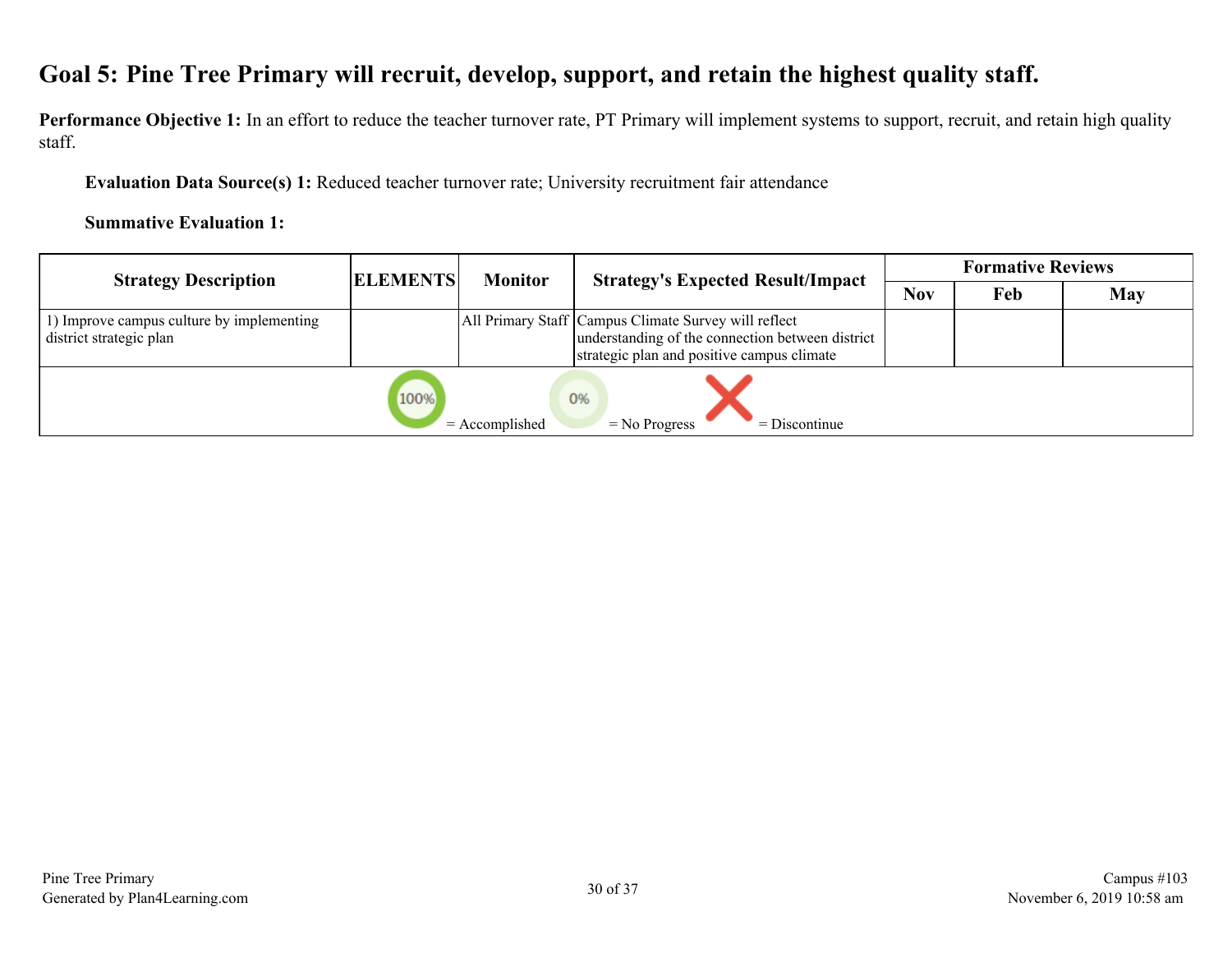**Goal 5:** Pine Tree Primary will recruit, develop, support, and retain the highest quality staff.

**Performance Objective 2:** PT Primary will strengthen the relationships among all staff members.

**Evaluation Data Source(s) 2:** Develop annual community and PTISD family celebrations; Promote a culture of "All In" district-wide.

**Summative Evaluation 2:**

| <b>Strategy Description</b>                                                                                                                                       | <b>ELEMENTS</b> | <b>Monitor</b>   | <b>Strategy's Expected Result/Impact</b>                                                                                                               | <b>Formative Reviews</b> |     |     |
|-------------------------------------------------------------------------------------------------------------------------------------------------------------------|-----------------|------------------|--------------------------------------------------------------------------------------------------------------------------------------------------------|--------------------------|-----|-----|
|                                                                                                                                                                   |                 |                  |                                                                                                                                                        | <b>Nov</b>               | Feb | May |
| 1) Faculty learning each month is focused<br>around team building. Master schedule allows<br>staff to collaborate with a variety of peers<br>throughout the week. |                 |                  | All Primary Staff Campus Climate Survey will reflect<br>understanding of the connection between district<br>strategic plan and positive campus climate |                          |     |     |
|                                                                                                                                                                   | 100%            | $=$ Accomplished | 0%<br>$=$ No Progress<br>$=$ Discontinue                                                                                                               |                          |     |     |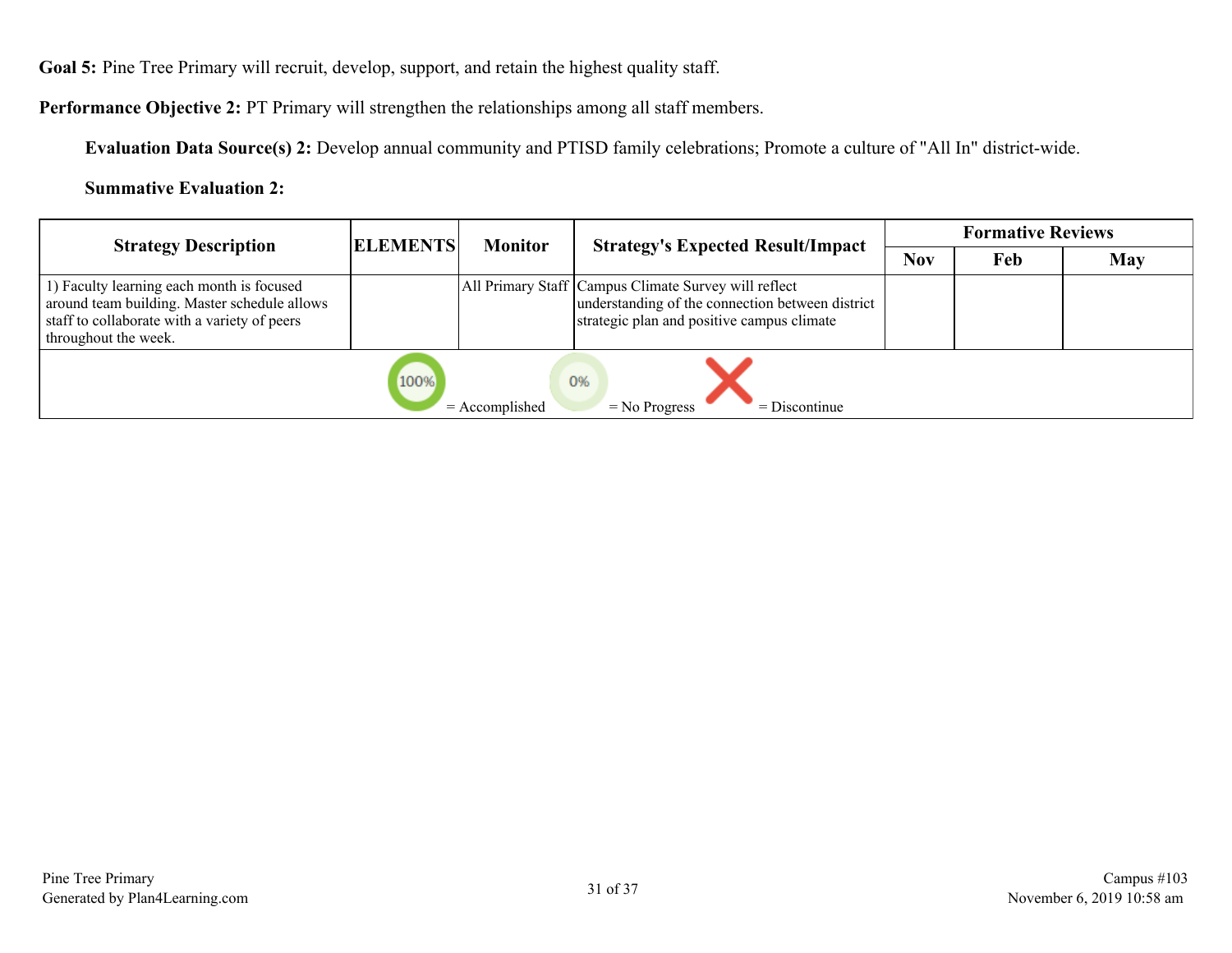## <span id="page-31-0"></span>**Goal 6: Pine Tree Primary will increase Parent, Family, and Community Engagement.**

**Performance Objective 1:** Increase parent communication and engagement with teachers and staff at Pine Tree Primary

**Evaluation Data Source(s) 1:** Title I parent survey, sign-in sheets from events

#### **Summative Evaluation 1:**

|                                                                                                                                                                             | <b>ELEMENTS</b><br><b>Monitor</b>              | <b>Strategy's Expected Result/Impact</b>                                                    |                                           | <b>Formative Reviews</b> |     |     |  |  |
|-----------------------------------------------------------------------------------------------------------------------------------------------------------------------------|------------------------------------------------|---------------------------------------------------------------------------------------------|-------------------------------------------|--------------------------|-----|-----|--|--|
| <b>Strategy Description</b>                                                                                                                                                 |                                                |                                                                                             |                                           |                          | Feb | May |  |  |
| 1) Create, distribute, implement and monitor<br>Family and Community Engagement Plan and<br>School and Family Compact with input from all<br>stakeholders.                  | 3.1                                            | <b>Site Based</b><br>Decision Making<br>Team<br>Principal<br>Assistant<br>Principal         | Increase Family and Community Engagement  |                          |     |     |  |  |
| 2) Provide opportunities for parents to be<br>involved:<br>Family Night<br><b>Parent Conferences</b><br>Literacy Nights<br>Watch Dogs<br>Literacy Army<br>Grandparent's Day | 3.1, 3.2                                       | Principal<br>Assistant<br>Principal<br>Classroom<br>Teacher<br>Parent Liason<br>$(.33$ FTE) | Increased parental involvement            |                          |     |     |  |  |
|                                                                                                                                                                             | Funding Sources: 211- Title I Funds - 25558.00 |                                                                                             |                                           |                          |     |     |  |  |
| 3) Pine Tree Primary will host two family/care<br>giver outreach events to notify of enrollment<br>period and documentation needed.                                         | 3.1                                            | Campus<br>Administrators                                                                    | Increase community and family engagement. |                          |     |     |  |  |
| 4) Annual Title I meeting with parents to<br>communicate Title I requirements, components,<br>and assistance to campus.                                                     | 3.1                                            | Campus<br>Administrators,<br>Coordinator of<br><b>Special Programs</b><br>$(1$ FTE)         | Increase parent engagement                |                          |     |     |  |  |
|                                                                                                                                                                             |                                                | Funding Sources: 211- Title I Funds - 83633.00                                              |                                           |                          |     |     |  |  |
| 100%<br>0%<br>$=$ Accomplished<br>$=$ No Progress<br>$=$ Discontinue                                                                                                        |                                                |                                                                                             |                                           |                          |     |     |  |  |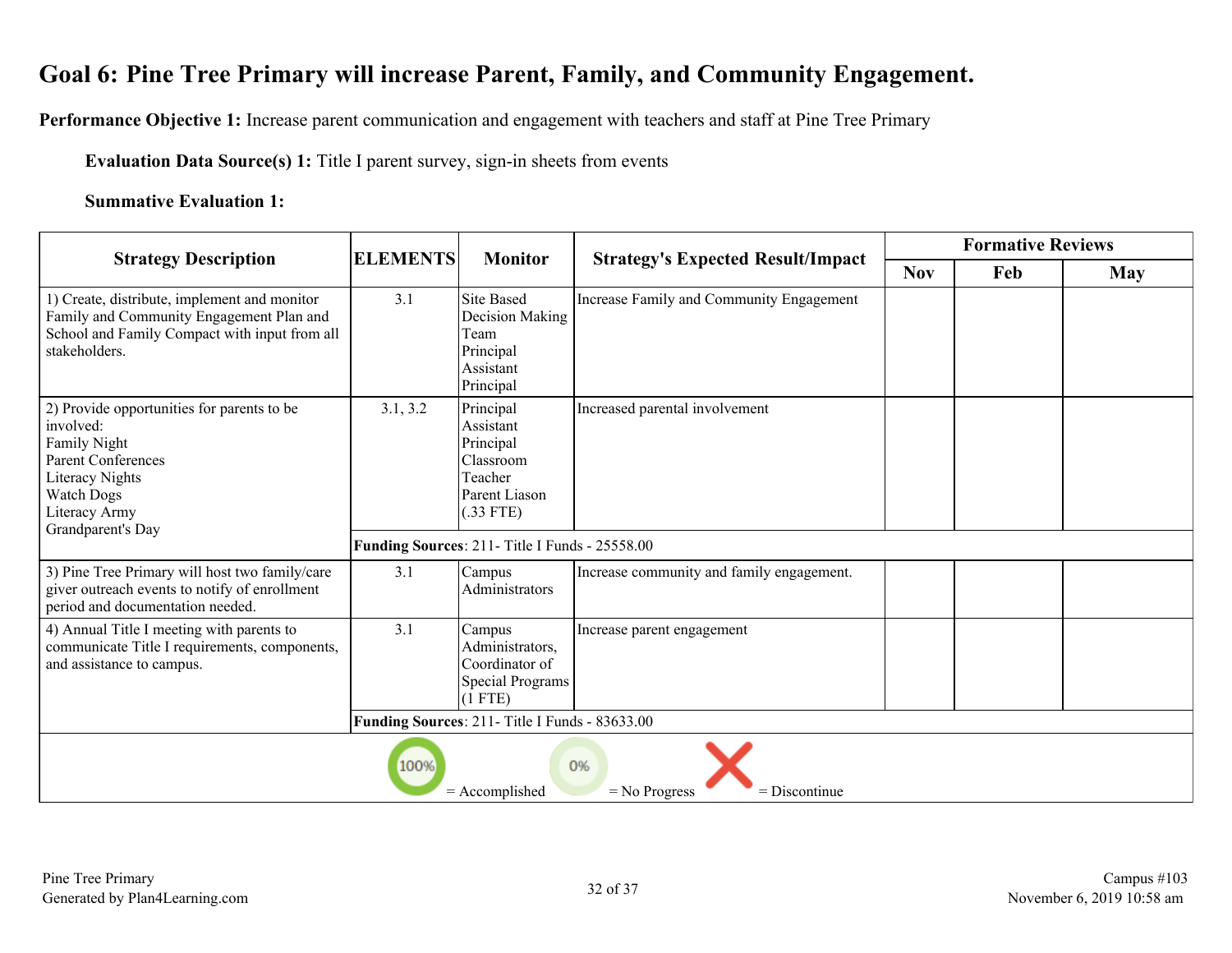## **State Compensatory**

## <span id="page-32-0"></span>**Personnel for Pine Tree Primary:**

| Name                 | Position                            | Program   | <b>FTE</b>   |
|----------------------|-------------------------------------|-----------|--------------|
| Allyson Wright       | PreKindergarten Teacher             | PreK      |              |
| Angelia Malloy       | PreKindergarten Teacher             | PreK      |              |
| <b>Ashley Melton</b> | PReKindergarten Teacher             | PreK      |              |
| Claudia Ruiz         | Kindergarten Bilingual Teacher      | Bilingual |              |
| Esther Zaragoza      | PreKindergarten Bilingual Teacher   | Bilingual |              |
| Evelyn Nowlin        | PreKindergarten Classroom Assistant | PreK      | $\mathbf{1}$ |
| Gloria Guereero      | <b>PreK Classroom Assistant</b>     | PreK      |              |
| Janel Hewitt         | PreKindergarten Classroom Assistant | PreK      | $\mathbf{1}$ |
| Janina Abrams        | PreKindergarten Teacher             | PreK      | $\mathbf{1}$ |
| Kim Bozarth          | PreKindergarten Teacher             | PreK      | $\mathbf{1}$ |
| Linda Storms         | PreKindergarten Teacher             | PreK      | $\mathbf{1}$ |
| Patricia Brager      | PreKindergarten Classroom Assistant | PreK      |              |
| Renellda Robinson    | PreKindergarten Classroom Assistant | PreK      |              |
| Sarah Farmer         | PreKindergarten Classroom Assistant | PreK      |              |
| Shenika Bacon        | PreKindergarten Classroom Assistant | PreK      |              |
| Stephanie Pearce     | PreKindergarten Teacher             | PreK      |              |
| Tara Fail            | PreKindergarten Classroom Assistant | PreK      |              |
| Teresa Jenkins       | PreKindergarten Teacher             | PreK      |              |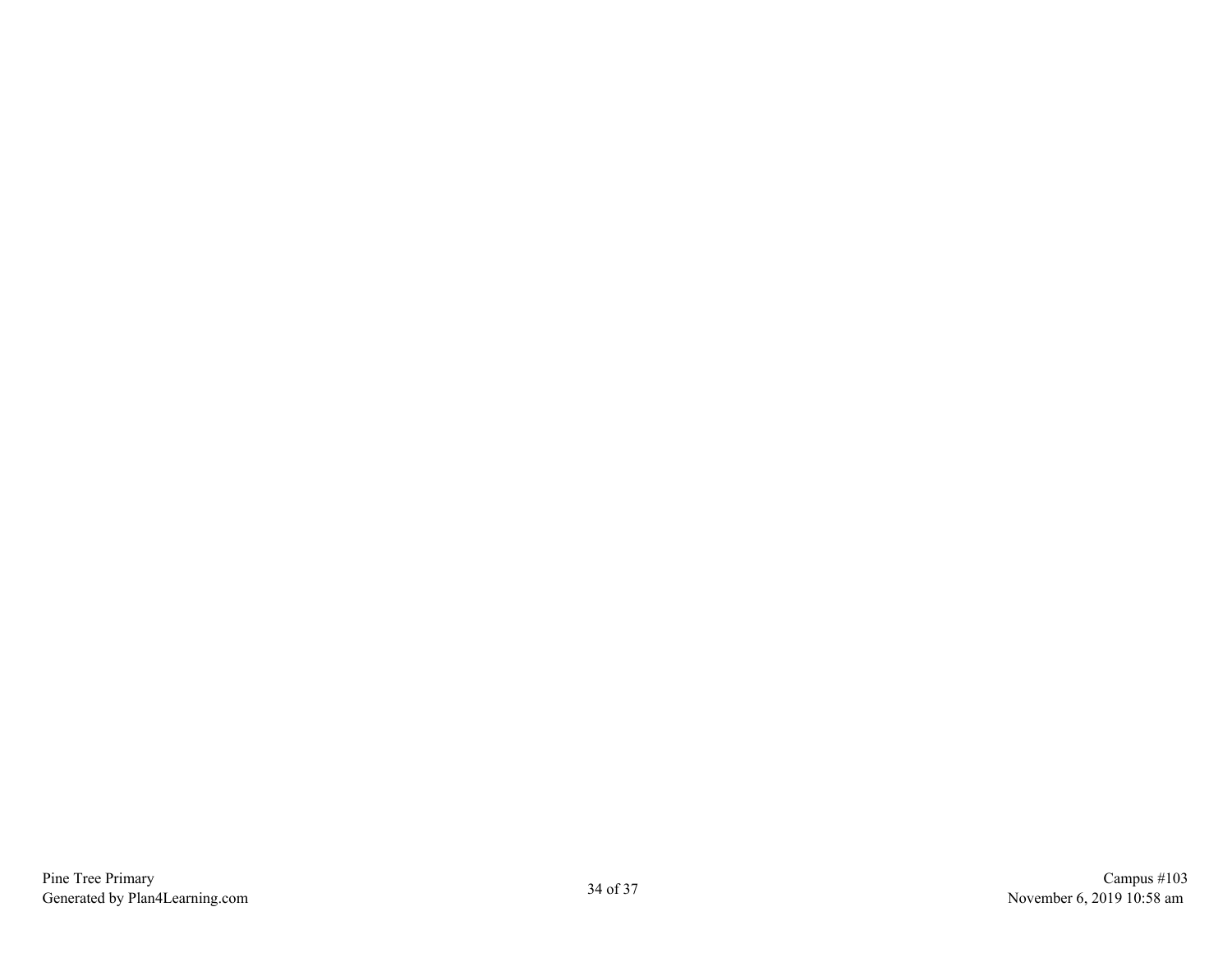# **District Funding Summary**

<span id="page-34-0"></span>

|                | 199 - General Funds |                 |                            |                                        |                               |                               |                |  |  |  |
|----------------|---------------------|-----------------|----------------------------|----------------------------------------|-------------------------------|-------------------------------|----------------|--|--|--|
| Goal           | Objective           |                 | <b>Strategy</b>            | <b>Resources Needed</b>                |                               | <b>Account Code</b>           | <b>Amount</b>  |  |  |  |
| 3              | 1                   |                 |                            |                                        |                               | \$0.00                        |                |  |  |  |
| $\overline{3}$ | 1                   |                 | $\overline{2}$             |                                        |                               |                               | \$0.00         |  |  |  |
|                |                     |                 |                            |                                        |                               | <b>Sub-Total</b>              | \$0.00         |  |  |  |
|                | 211-Title I Funds   |                 |                            |                                        |                               |                               |                |  |  |  |
| Goal           | Objective           | <b>Strategy</b> |                            | <b>Resources Needed</b>                |                               | <b>Account Code</b>           | <b>Amount</b>  |  |  |  |
|                | $\mathbf{1}$        | $\mathbf{1}$    | <b>Instructional Coach</b> |                                        |                               | 163 E 11 6119 00 103 0 32 000 | \$56,647.00    |  |  |  |
|                | $\mathbf{1}$        | $\overline{2}$  | Academic Specialist        |                                        |                               | 211 E 11 6119 00 103 9 32 000 | \$103,293.00   |  |  |  |
|                | $\mathbf{1}$        | $\overline{3}$  | <b>Instructional Coach</b> |                                        |                               |                               | \$56,647.00    |  |  |  |
|                | $\mathbf{1}$        | 5               | <b>Instructional Coach</b> |                                        |                               |                               | \$56,647.00    |  |  |  |
|                | $\overline{2}$      | $\mathbf{1}$    | <b>Instructional Coach</b> |                                        | 211                           |                               | \$56,647.00    |  |  |  |
|                | $\overline{3}$      | $\mathbf{1}$    | <b>Instructional Coach</b> |                                        |                               | 211 E 11 6116 00 103 1 32 000 | \$56,647.00    |  |  |  |
|                | $\overline{3}$      | $\overline{2}$  | <b>Instructional Coach</b> |                                        | 211 E 11 6119 00 103 1 32 000 | \$42,725.00                   |                |  |  |  |
|                | $\overline{4}$      | $\mathbf{1}$    | <b>Instructional Coach</b> |                                        |                               |                               | \$56,647.00    |  |  |  |
|                | 5                   | $\mathbf{1}$    | <b>Instructional Coach</b> |                                        |                               |                               | \$56,647.00    |  |  |  |
|                | 6                   | $\mathbf{1}$    |                            | <b>Coordinator of Special Programs</b> |                               |                               | \$83,633.00    |  |  |  |
|                | 6                   | $\overline{2}$  |                            | <b>Coordinator of Special Programs</b> |                               |                               | \$83,633.00    |  |  |  |
|                | 6                   | $\overline{3}$  |                            |                                        |                               |                               | \$140,280.00   |  |  |  |
| $\overline{2}$ | $\mathbf{1}$        | $\overline{3}$  | Coordinator of Special     |                                        |                               |                               | \$83,633.00    |  |  |  |
| 6              | $\mathbf{1}$        | $\overline{2}$  | Parent Liason              |                                        |                               |                               | \$25,558.00    |  |  |  |
| 6              | $\mathbf{1}$        | $\overline{4}$  |                            | <b>Coordinator of Special Programs</b> |                               |                               |                |  |  |  |
|                |                     |                 |                            |                                        |                               | Sub-Total                     | \$1,042,917.00 |  |  |  |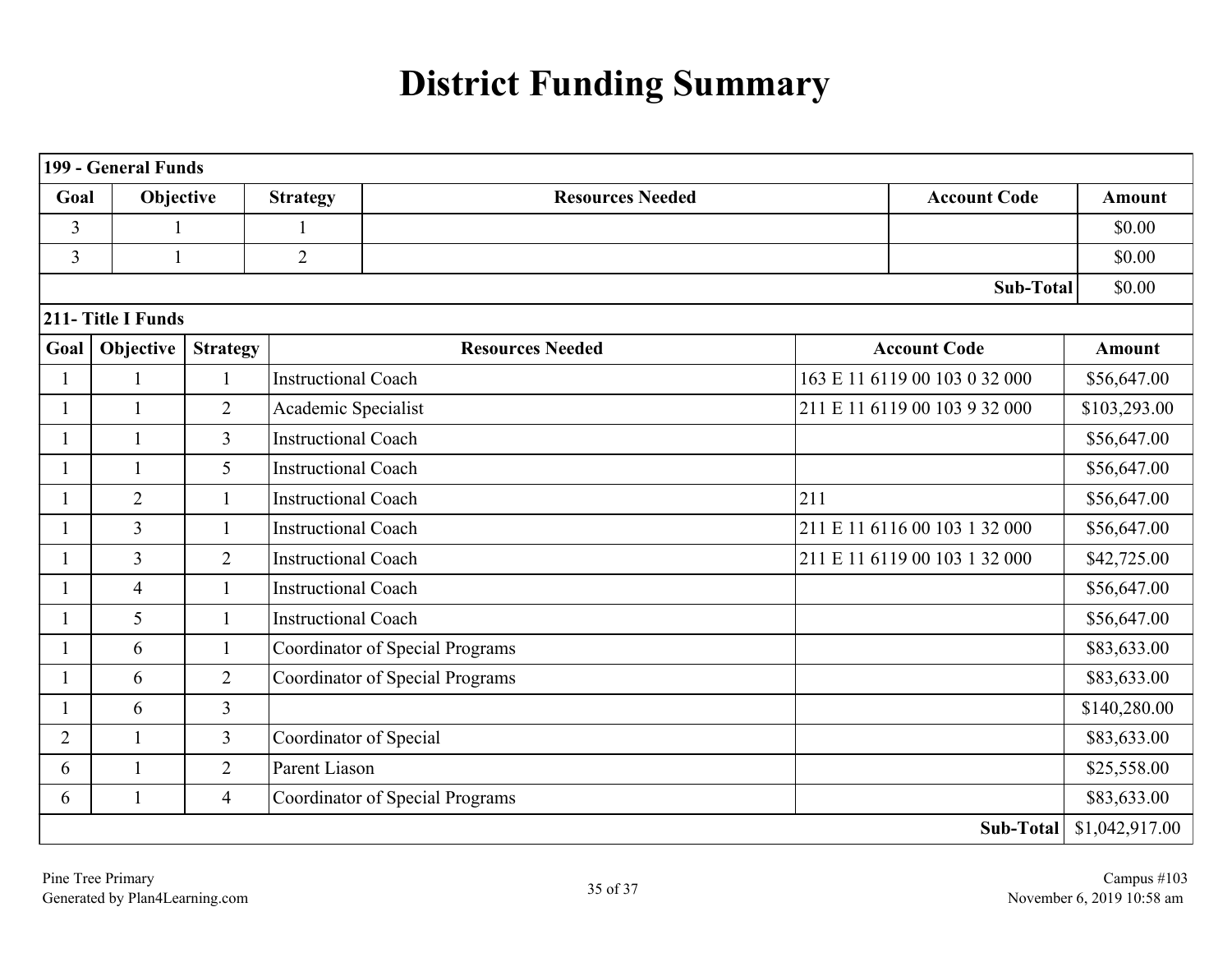|      | $163$ - Comp Ed Funds |                 |                         |                     |                |
|------|-----------------------|-----------------|-------------------------|---------------------|----------------|
| Goal | <b>Objective</b>      | <b>Strategy</b> | <b>Resources Needed</b> | <b>Account Code</b> | Amount         |
|      |                       |                 | <b>Pre-K</b> Teachers   |                     | \$556,983.00   |
|      |                       |                 |                         | Sub-Total           | \$556,983.00   |
|      |                       |                 |                         | <b>Grand Total</b>  | \$1,599,900.00 |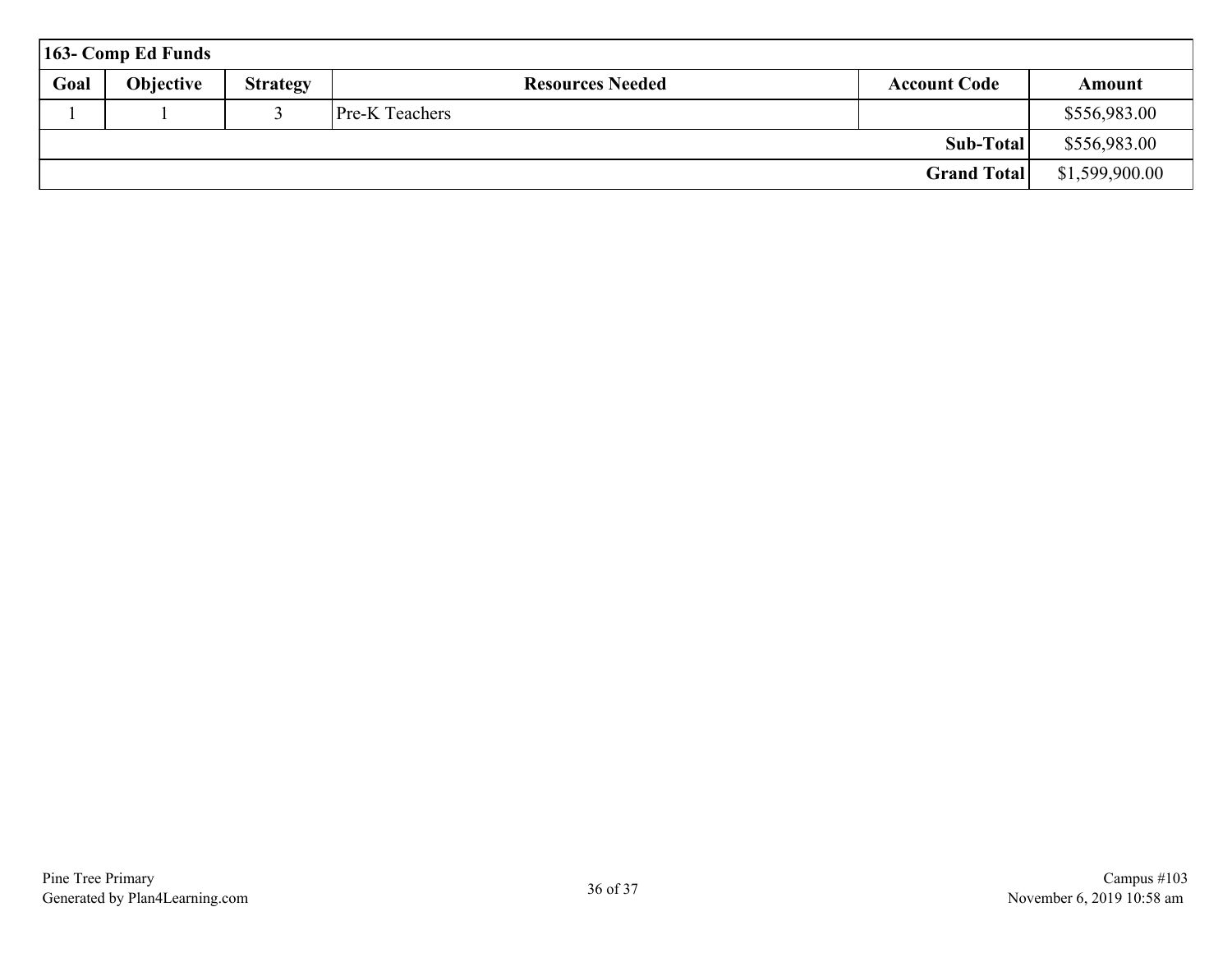## <span id="page-36-0"></span>**Addendums**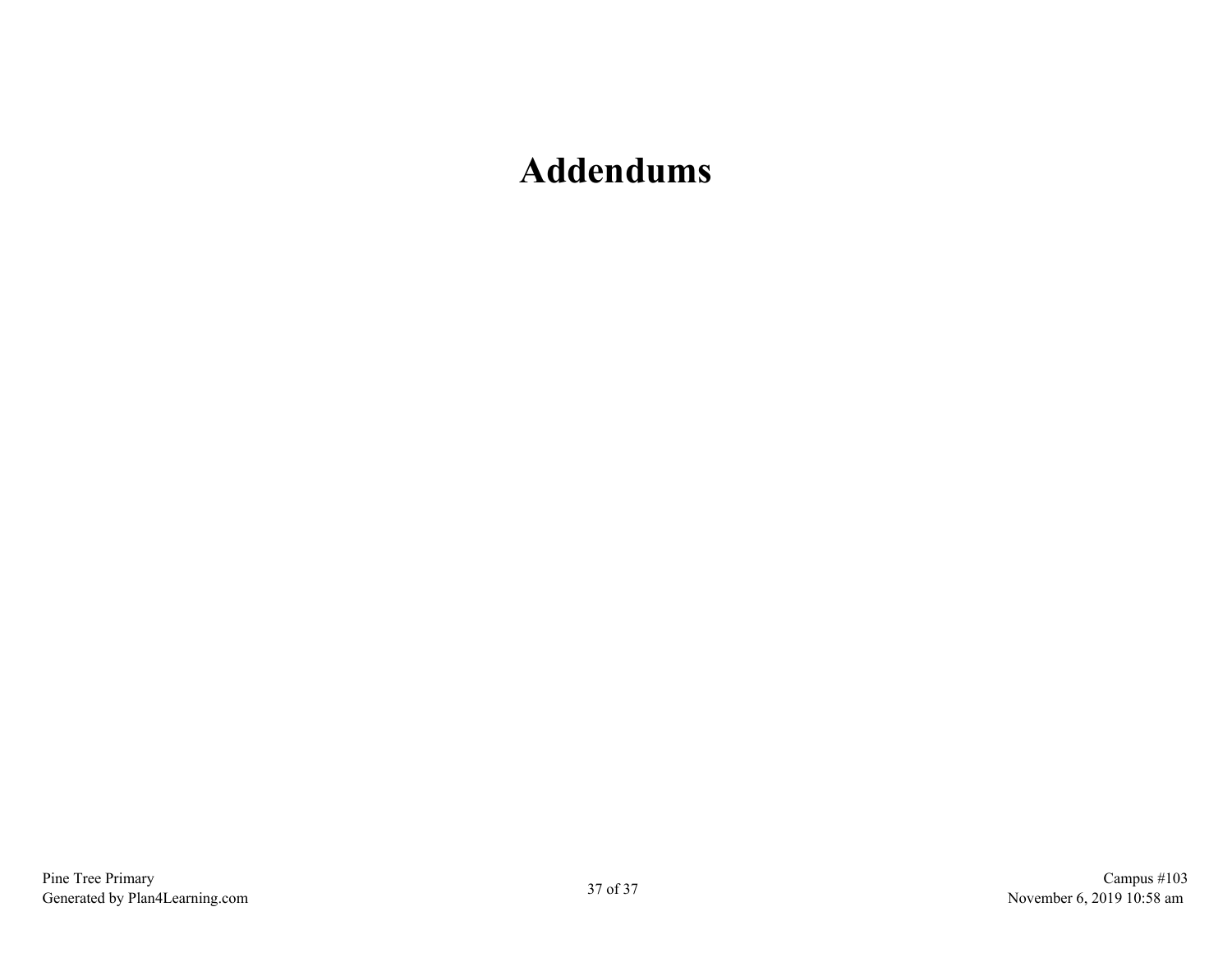

2018-2019 ISIP EOY Scores included bilingual students taking the English assessment. That is why there is a slight drop in ISIP scores. The previous years we did not test bilingual students in English. 2018-2019 scores are our benchmark for upcoming years in order to track growth

|                | <b>Fountas &amp; Pinnell BAS</b> |                         |                         |             |             |                         | <b>IStation ISIP</b>    |             |                                                                     |
|----------------|----------------------------------|-------------------------|-------------------------|-------------|-------------|-------------------------|-------------------------|-------------|---------------------------------------------------------------------|
| <b>Teacher</b> | 2015                             | 2016-2017               | 2017-2018               | 2018-2019   | 2015        | 2016-2017               | 2017-2018               | 2018-2019   | <b>Notes</b>                                                        |
|                | 2016                             | 1 <sup>st</sup> Yr. PLC | 2 <sup>nd</sup> Yr. PLC | 3rd Yr. PLC | 2016        | 1 <sup>st</sup> Yr. PLC | 2 <sup>nd</sup> Yr. PLC | 3rd Yr. PLC |                                                                     |
| Chrisman       | 55%                              | <b>NA</b>               | <b>NA</b>               | 85%         |             | <b>NA</b>               | <b>NA</b>               | 75%         | Resigned for 2 Yrs                                                  |
| Kraus          | 84%                              | 89%                     | 100%                    | 100%        |             | 79%                     | 95%                     | 100%        |                                                                     |
| Mosley         | 84%                              | 89%                     | 100%                    | 83%         | Summary     | 79%                     | 90%                     | 100%        |                                                                     |
| Richardson     | 68%                              | 89%                     | 86%                     | 88%         | expunged    | 68%                     | 85%                     | 76%         |                                                                     |
| Silvey         | 47%                              | 74%                     | 95%                     | 88%         | are         | 53%                     | 72%                     | 88%         |                                                                     |
| Sinclair       | 79%                              | 76%                     | 95%                     | 94%         | Classroom   | 48%                     | 91%                     | 84%         |                                                                     |
| Stroman        | 72%                              | 68%                     | 86%                     | 95%         | Reports     | 74%                     | 80%                     | 83%         |                                                                     |
| Veralli        | 60%                              | 60%                     | 76%                     | 83%         | <b>ISIP</b> | 50%                     | 71%                     | 78%         |                                                                     |
| Yoder          | 70%                              | 95%                     | 95%                     | 74%         |             | 79%                     | 86%                     | 68%         | 1 <sup>st</sup> Yr. of Inclusion                                    |
| <b>CAMPUS</b>  | 69%                              | 68%                     | 86%                     | 89%         | 80%         | 82%                     | 82%                     | 78%         | 2018=2019 ISIP included bilingual English scores as a baseline year |
|                |                                  |                         |                         |             |             |                         |                         |             |                                                                     |
| Ellison        |                                  | 58%                     | 83%                     | 78%         |             | 53%                     | 83%                     | 83%         |                                                                     |
| Ruiz           |                                  | 56%                     | 57%                     | 95%         |             | 44%                     | 55%                     | 68%         |                                                                     |
| Timmons        |                                  | 50%                     | 85%                     | 83%         |             | 53%                     | 73%                     | 83%         |                                                                     |
|                |                                  |                         |                         |             |             |                         |                         |             |                                                                     |
| Garcia         |                                  |                         | 70%                     | 94%         |             |                         | 96%                     | 94%         |                                                                     |
| Stanley        |                                  |                         | 95%                     | 89%         |             |                         | 90%                     | 89%         |                                                                     |
| Crockett       |                                  |                         | 85%                     | 84%         |             |                         | 76%                     | 74%         |                                                                     |
|                |                                  |                         |                         |             |             |                         |                         |             |                                                                     |
| Dickey         |                                  |                         |                         | 94%         |             |                         |                         | 94%         | 1 <sup>st</sup> Year Teacher                                        |
| Mathis         |                                  |                         |                         | 94%         |             |                         |                         | 89%         | Looped from 2018 students                                           |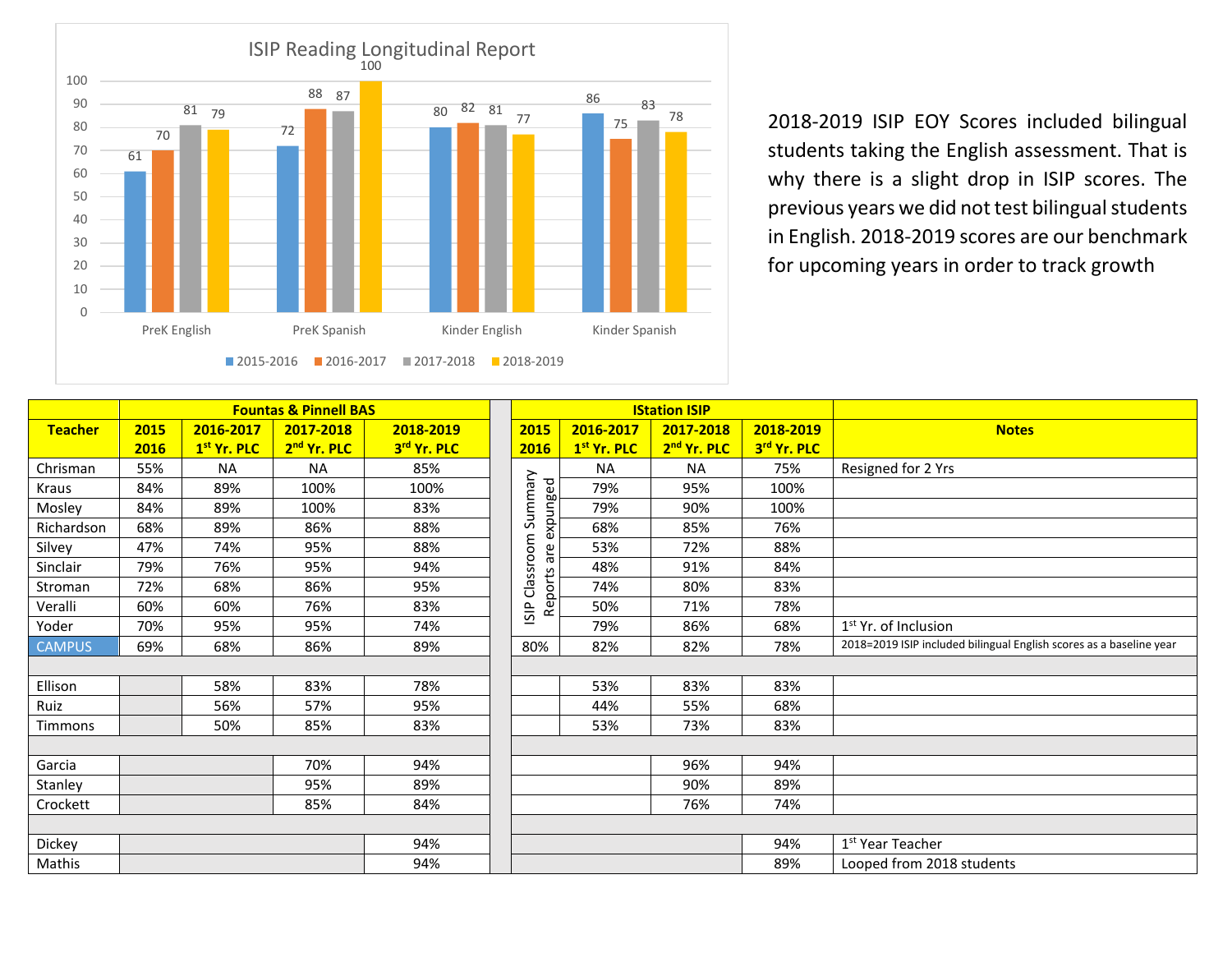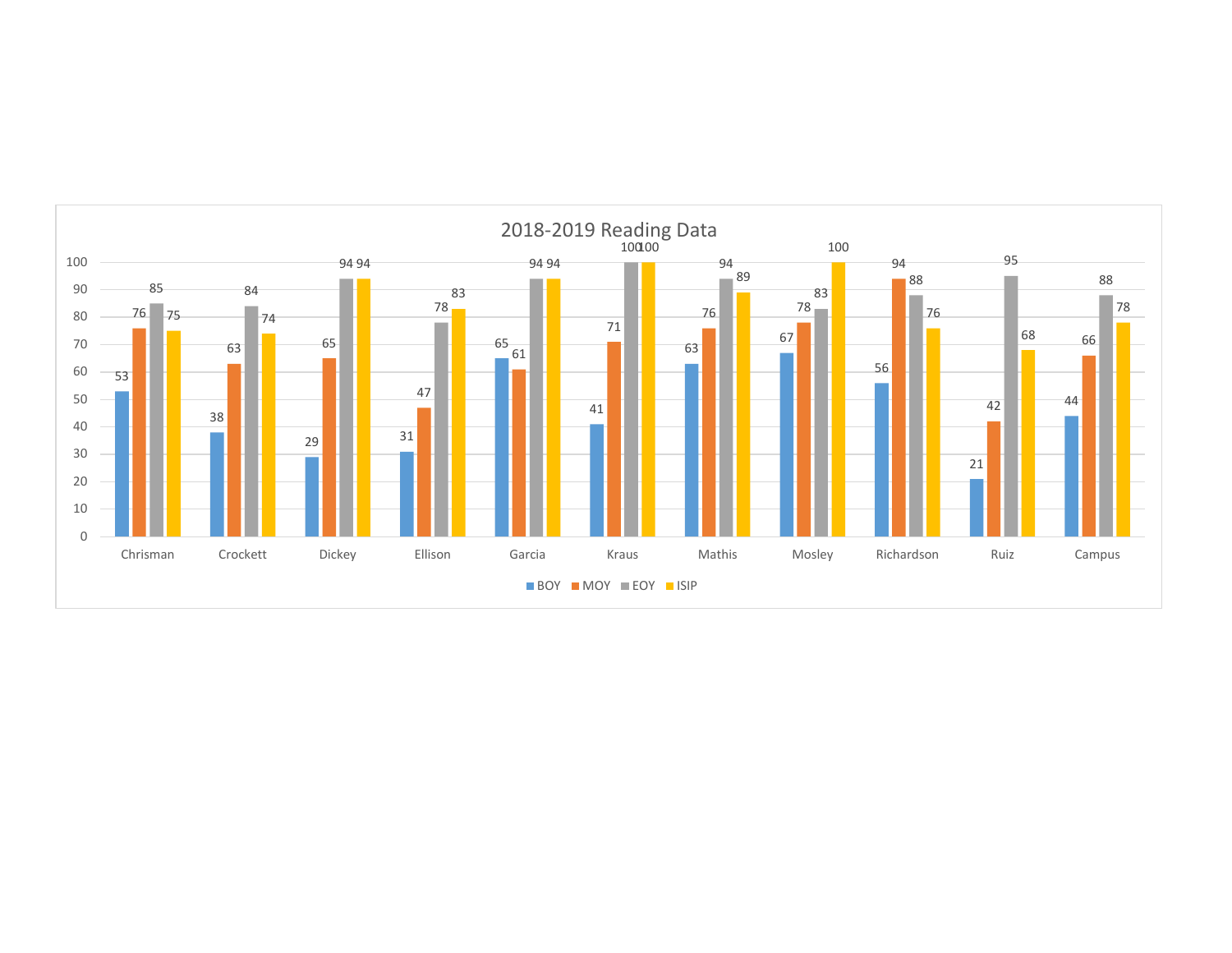



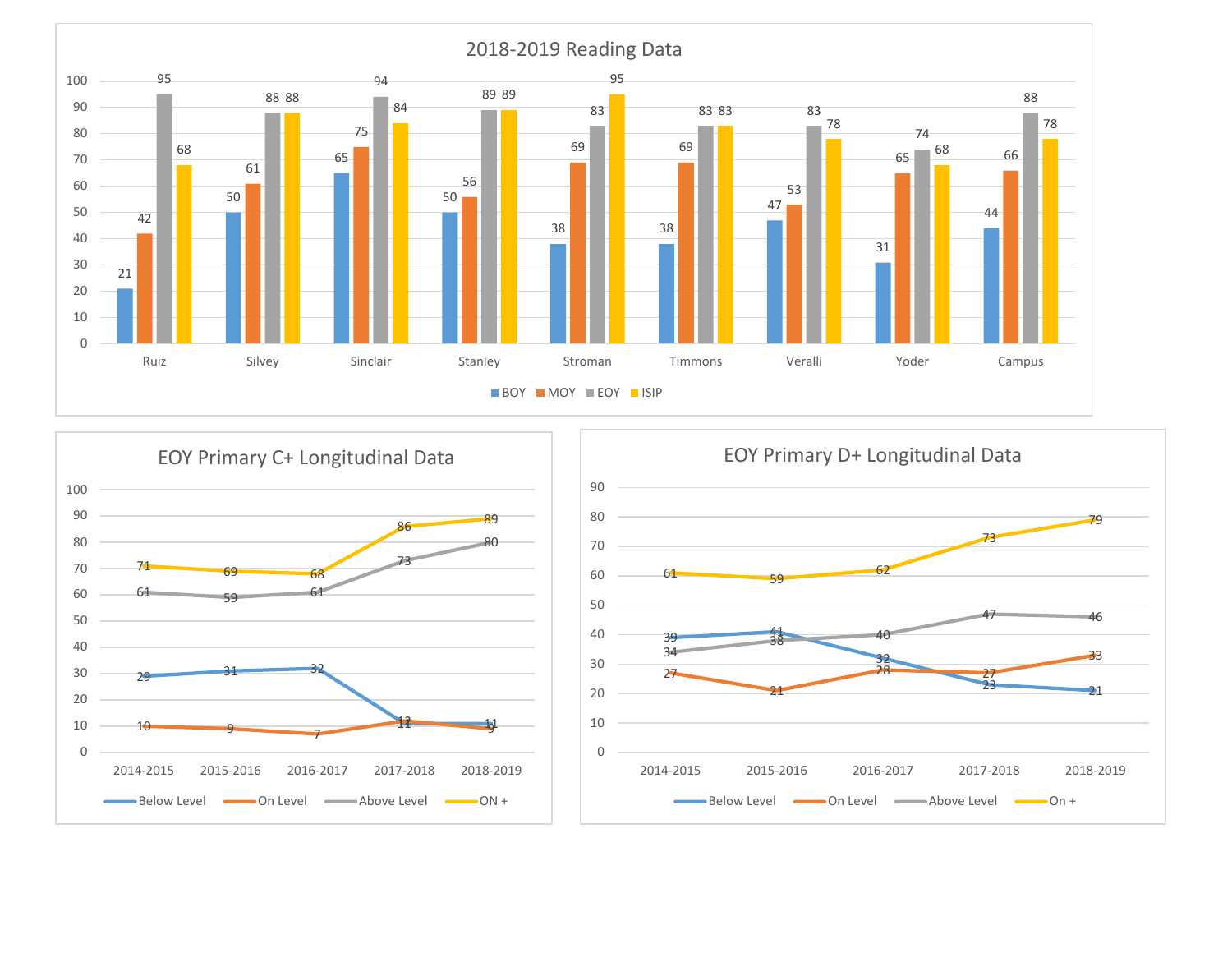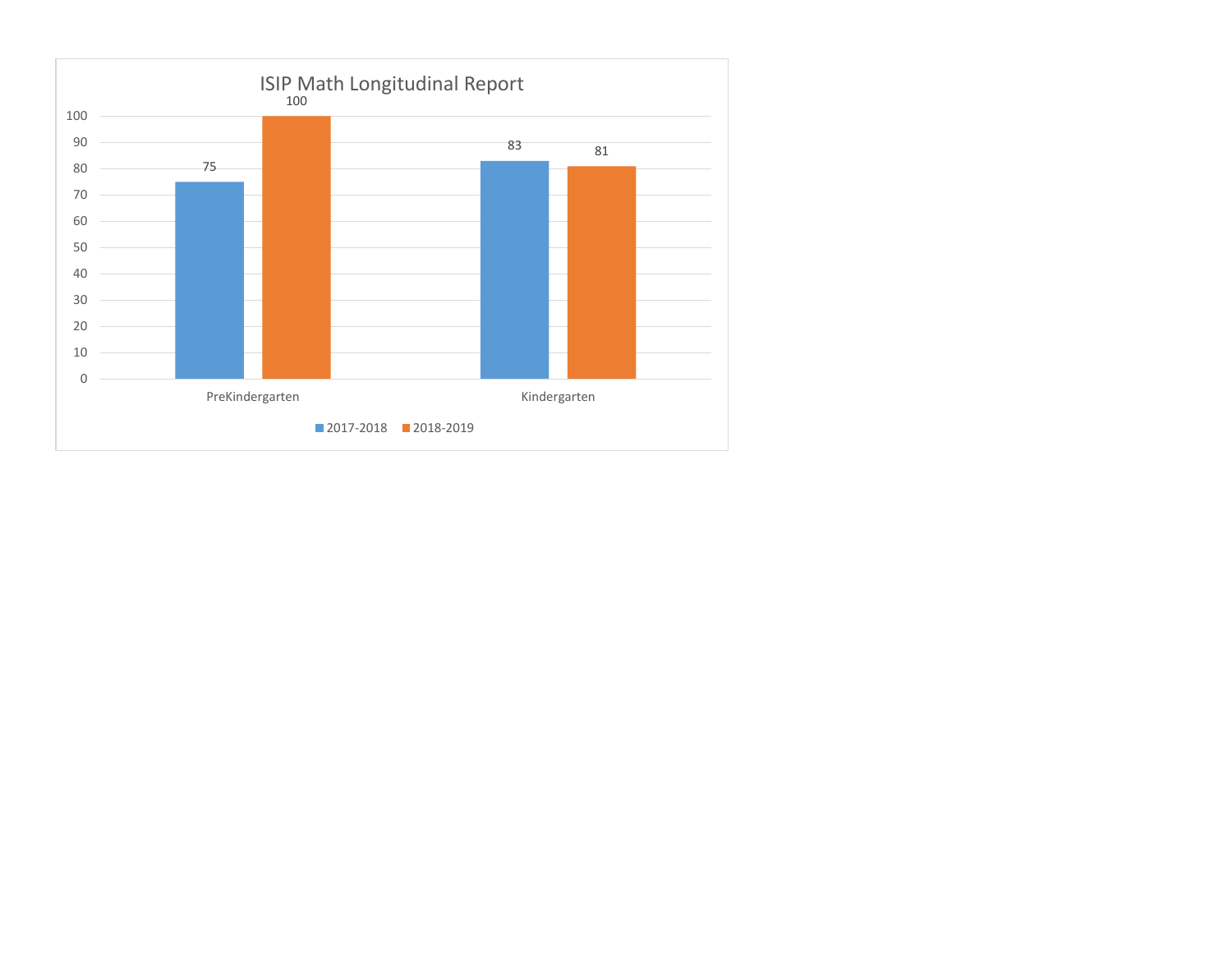#### Texas PK-16 Public Education Information Resource

## **Texas Public Kindergarten Programs and Kindergarten Readiness**



**District: PINE TREE ISD (092904), LONGVIEW, TX**



114 (36.9%) Kindergartners Attended Texas Public PreK for 80 or More Days in 2017-18 School Year



#### Kindergarten **students assessed** in 2018-19 decreased by 2.5 percentage points from the previous school year

Kindergarten **ready students** in 2018-19 increased by 15.7 percentage points from the previous school year

|                 |                |                 | All Kindergartners |              |                |
|-----------------|----------------|-----------------|--------------------|--------------|----------------|
|                 | <b>Schools</b> | <b>Students</b> | % Students         | Kindergarten | % Kindergarten |
|                 | Reporting      | Assessed        | Assessed           | Ready        | Ready          |
| All Assessments |                | 296             | 95.8%              | 215          | 72.6%          |
| TX-KEA-E        |                | 261             | 84.5%              | 184          | 70.5%          |
| TX-KEA-S        |                | 36              | 11.7%              | 31           | 86.1%          |

Notes: 1. Students may take multiple assessments. 2. Readiness is based on literacy assessment only and does not provide comprehensive information on student readiness across important developmental domains.







#### **Public Kindergarten Readiness Assessments and Results for 2018-19 Kindergartners Who Attended Texas Public PreK in the 2017-18 School Year for 80 or More Days**



Kindergarten **students assessed** in 2018-19 decreased by 1.0 percentage points from the previous school year

Kindergarten **ready students** in 2018-19 increased by 24.5 percentage points from the

|                 |          | Attended Texas Public PreK for 80 or More Days in 2017-18 |              |                |
|-----------------|----------|-----------------------------------------------------------|--------------|----------------|
|                 | Students | % Students                                                | Kindergarten | % Kindergarten |
|                 | Assessed | Assessed                                                  | Ready        | Ready          |
| All Assessments | 111      | 97.4%                                                     | 104          | 93.7%          |

Notes: 1. Data values shown as asterisks (\*) in data tables are masked and graphed as zeros in charts, but not all zeros in charts represent masked data. 2. Data are masked to protect the confidentiality of student data. 3. Enrollment and Students Assessed percentages are calculated using total students enrolled.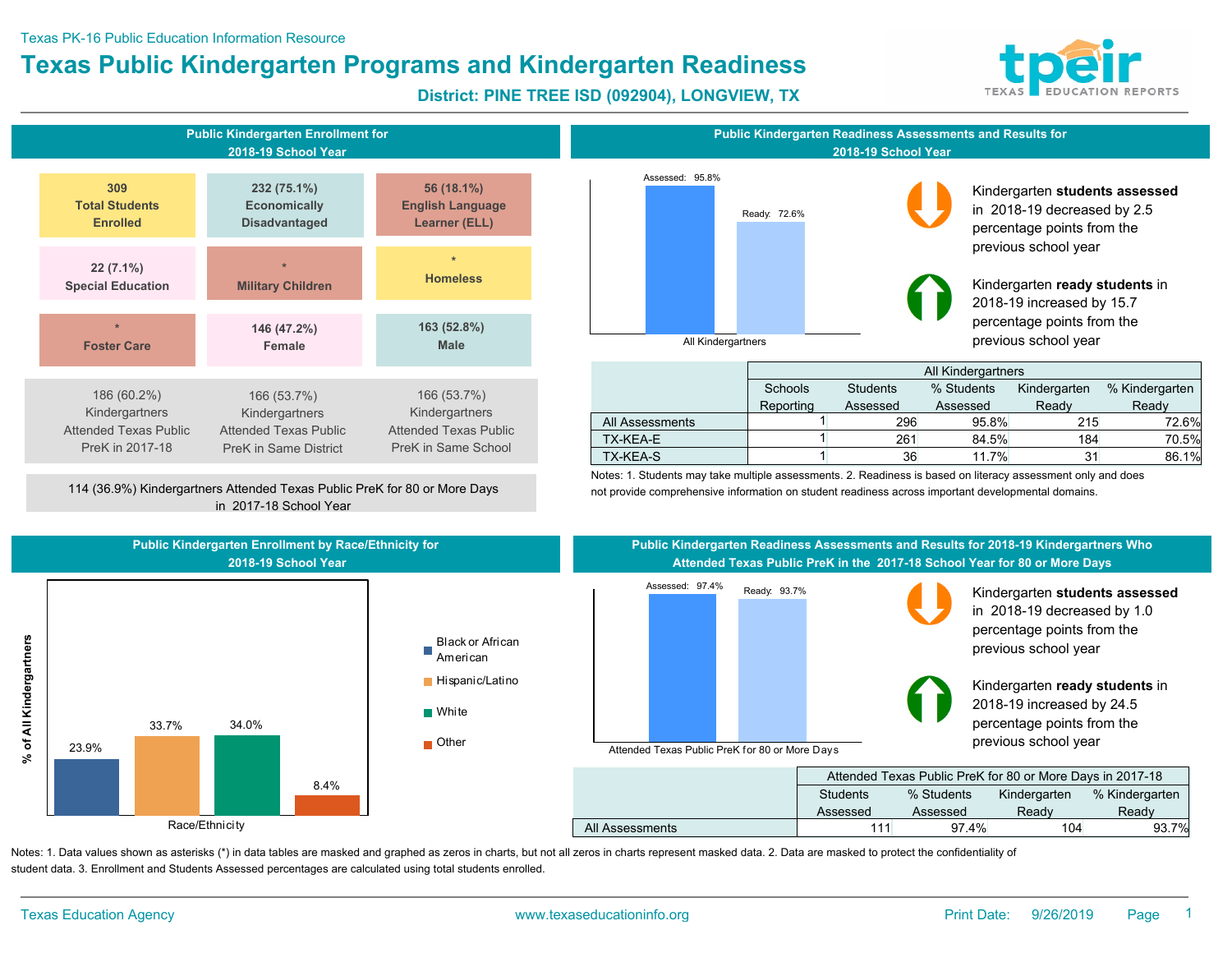

**District: PINE TREE ISD (092904), LONGVIEW, TX**

#### **2018-19 Kindergarten Readiness for All Kindergartners and Kindergartners Who Attended Texas Public PreK 80 or More Days in the 2017-18 School Year**



Notes: 1. Data values shown as asterisks (\*) in data tables are masked and graphed as zeros in charts, but not all zeros in charts represent masked data. 2. Data are masked to protect the confidentiality of student data.

#### **Public Kindergarten Enrollment, Readiness Assessments and Results by Kindergarten School Year**

|         |                 |                                                                 | All Kindergarten Students |       |       |  |         |          |                 |            | Attended Public PreK for 80 or More Days in the Previous School Year |                |
|---------|-----------------|-----------------------------------------------------------------|---------------------------|-------|-------|--|---------|----------|-----------------|------------|----------------------------------------------------------------------|----------------|
|         | <b>Students</b> | % Students<br>Kindergarten<br>% Kindergarten<br><b>Students</b> |                           |       |       |  |         | Students | <b>Students</b> | % Students | Kindergarten                                                         | % Kindergarten |
|         | Enrolled        | Assessed                                                        | Assessed                  | Readv | Readv |  |         | Enrolled | Assessed        | Assessed   | Readv                                                                | Readv          |
| 2016-17 | 333             | 256                                                             | 76.9%                     | 156   | 60.9% |  | 2016-17 | 159      | 134             | 84.3%      | 86                                                                   | 64.2%          |
| 2017-18 | 359             | 353                                                             | 98.3%                     | 201   | 56.9% |  | 2017-18 | 188      | 185             | 98.4%      | 128                                                                  | 69.2%          |
| 2018-19 | 309             | 296                                                             | 95.8%                     | 215   | 72.6% |  | 2018-19 | 114      |                 | 97.4%      | 104                                                                  | 93.7%          |

|         | Kindergarten Enrollment by Full or Half-Day<br>and School Year |                 |         |                 |             | by Kindergarten School Year | Kindergartners Who Attended Public PreK the Previous Year |                      |         | <b>Schools Reporting Assessments</b><br>by School Year |
|---------|----------------------------------------------------------------|-----------------|---------|-----------------|-------------|-----------------------------|-----------------------------------------------------------|----------------------|---------|--------------------------------------------------------|
|         | Full-Day                                                       | Half-Day        |         | <b>Students</b> | Attended    | % Attended                  | <b>Attended PreK</b>                                      | <b>Attended PreK</b> |         | Number of Schools                                      |
|         | <b>Students</b>                                                | <b>Students</b> |         | Enrolled        | <b>PreK</b> | PreK                        | in Same District                                          | in Same School       |         | Reporting                                              |
| 2016-17 | 333                                                            |                 | 2016-17 | 333             | 178         | 53.5%                       | 132                                                       | 132                  | 2016-17 |                                                        |
| 2017-18 | 359                                                            |                 | 2017-18 | 359             | 206         | 57.4%                       | 173                                                       | 173                  | 2017-18 |                                                        |
| 2018-19 | 309                                                            |                 | 2018-19 | 309             | 186         | 60.2%                       | 166                                                       | 166                  | 2018-19 |                                                        |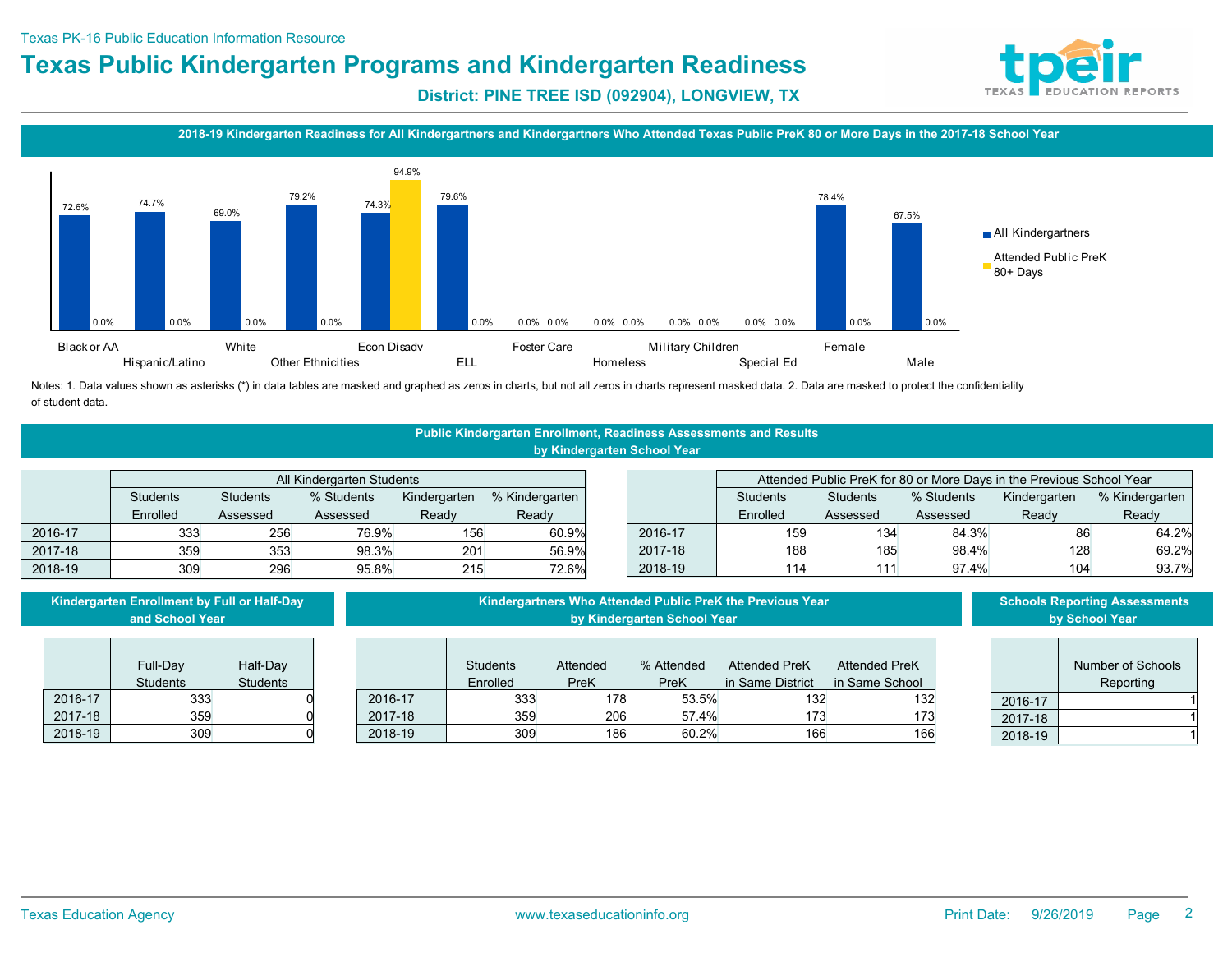

#### **District: PINE TREE ISD (092904), LONGVIEW, TX**

#### **Public Kindergarten Enrollment, Readiness Assessments and Results by Race/Ethnicity and School Year**

|                                  |                | <b>Enrolled Kindergartners by Race/Ethnicity</b> |                      |                |                |                      |                |                |                      |  |  |  |  |  |
|----------------------------------|----------------|--------------------------------------------------|----------------------|----------------|----------------|----------------------|----------------|----------------|----------------------|--|--|--|--|--|
|                                  |                | 2016-17                                          |                      |                | 2017-18        |                      |                | 2018-19        |                      |  |  |  |  |  |
|                                  | All            | $%$ All                                          | <b>Attended PreK</b> | All            | $%$ All        | <b>Attended PreK</b> | All            | $%$ All        | <b>Attended PreK</b> |  |  |  |  |  |
|                                  | Kindergartners | Kindergartners                                   | 80+ Days             | Kindergartners | Kindergartners | 80+ Days             | Kindergartners | Kindergartners | 80+ Days             |  |  |  |  |  |
| <b>Black or African American</b> | 67             | 20.1%                                            | 45                   | 74             | 20.6%          |                      |                | 23.9%          | 35                   |  |  |  |  |  |
| Hispanic/Latino                  | 117            | 35.1%                                            | 82                   | 129            | 35.9%          | 94                   | 104            | 33.7%          | 50                   |  |  |  |  |  |
| White                            | 123            | 36.9%                                            | ົ                    | 131            | 36.5%          | 40                   | 105            | 34.0%          | 22                   |  |  |  |  |  |
| Other                            | 26             | 7.8%                                             |                      | 25             | 7.0%           |                      | 26             | 8.4%           |                      |  |  |  |  |  |
| Total                            | 333            | 100.0%                                           | 159                  | 359            | 100.0%         | 188                  | 309            | 100.0%         | 114                  |  |  |  |  |  |

|                                  |          | Assessments and Results for All Kindergartners |              |              |                 |            |              |              |                 |            |              |              |  |  |
|----------------------------------|----------|------------------------------------------------|--------------|--------------|-----------------|------------|--------------|--------------|-----------------|------------|--------------|--------------|--|--|
|                                  |          |                                                | 2016-17      |              |                 |            | 2017-18      |              |                 | 2018-19    |              |              |  |  |
|                                  | Students | % Students                                     | Kindergarten | %            | <b>Students</b> | % Students | Kindergarten | %            | <b>Students</b> | % Students | Kindergarten | %            |  |  |
|                                  | Assessed | Assessed                                       | Ready        | Kindergarten | Assessed        | Assessed   | Ready        | Kindergarten | Assessed        | Assessed   | Ready        | Kindergarten |  |  |
|                                  |          |                                                |              | Ready        |                 |            |              | Ready        |                 |            |              | Ready        |  |  |
| <b>Black or African American</b> | 49       | 73.1%                                          | 26           | 53.1%        | 70              | 94.6%      | 29           | 41.4%        | 73              | 98.6%      | 53           | 72.6%        |  |  |
| Hispanic/Latino                  | 97       | 82.9%                                          | 60           | 61.9%        | 129             | 100.0%     | 84           | 65.1%        | 99              | 95.2%      | 74           | 74.7%        |  |  |
| White                            | 94       | 76.4%                                          | 62           | 66.0%        | 131             | 100.0%     | 76           | 58.0%        | 100             | 95.2%      | 69           | 69.0%        |  |  |
| Other                            | 16       | 61.5%                                          |              | 50.0%        | 23              | 92.0%      | 12           | 52.2%        | 24              | 92.3%      | 19           | 79.2%        |  |  |
| Total                            | 256      |                                                | 156          | 60.9%        | 353             |            | 201          | 56.9%        | 296             |            | 215          | 72.6%        |  |  |

|                                  |          |            |              |              | Assessments and Results for Kindergartners Who |                    |                                                |              |          |            |              |              |
|----------------------------------|----------|------------|--------------|--------------|------------------------------------------------|--------------------|------------------------------------------------|--------------|----------|------------|--------------|--------------|
|                                  |          |            |              |              |                                                |                    | Attended Texas Public PreK for 80 or More Days |              |          |            |              |              |
|                                  |          |            | 2016-17      |              |                                                | 2018-19<br>2017-18 |                                                |              |          |            |              |              |
|                                  | Students | % Students | Kindergarten | $\%$         | Students                                       | % Students         | Kindergarten                                   | $\%$         | Students | % Students | Kindergarten | %            |
|                                  | Assessed | Assessed   | Ready        | Kindergarten | Assessed                                       | Assessed           | Ready                                          | Kindergarten | Assessed | Assessed   | Ready        | Kindergarten |
|                                  |          |            |              | Ready        |                                                |                    |                                                | Ready        |          |            |              | Ready        |
| <b>Black or African American</b> | 35       | 77.8%      | 19           | 54.3%        | 37                                             | 94.9%              | 20                                             | 54.1%        | 35       | 100.0%     |              |              |
| Hispanic/Latino                  | 74       | 90.2%      | 48           | 64.9%        | 94                                             | 100.0%             | 72                                             | 76.6%        | 48       | 96.0%      |              |              |
| White                            | 21       | 77.8%      | 16           | 76.2%        | 40                                             | 100.0%             | 29                                             | 72.5%        | 21       | 95.5%      |              |              |
| Other                            |          |            |              |              | 14                                             | 93.3%              |                                                | 50.0%        |          | 100.0%     |              |              |
| Total                            | 134      |            | 86           | 64.2%        | 185                                            |                    | 128                                            | 69.2%        | 111      |            | 104          | 93.7%        |

Notes: 1. Due to rounding, percentages may not add to 100%. 2. Students Assessed percentages are calculated using students enrolled. 3. Other race/ethnicity is a person belonging to either Asian, American Indian or Alaska Native, Hawaiian/Other Pacific Islander or two or more races racial categories.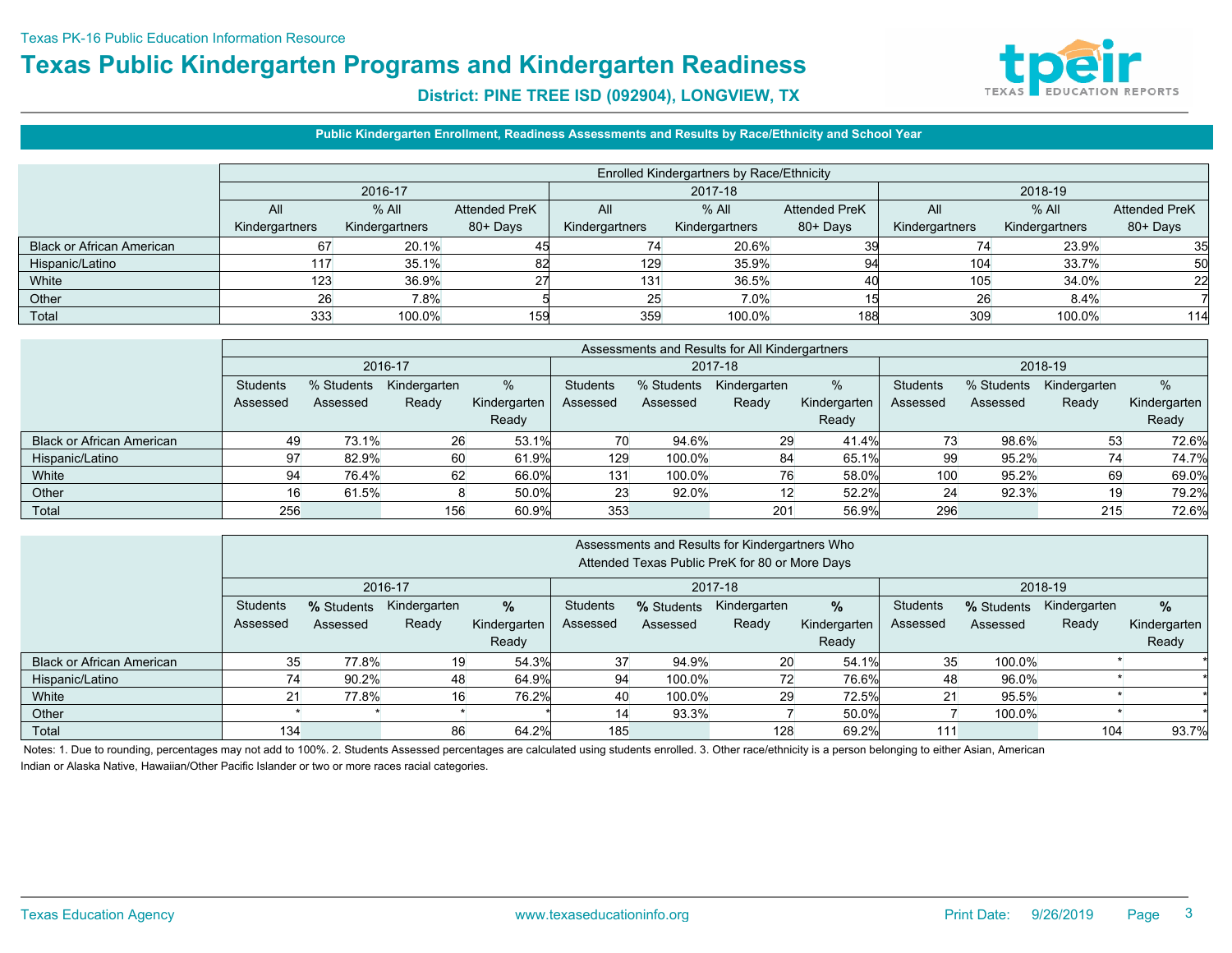

|                          |                |                |                      | Public Kindergarten Enrollment, Readiness Assessments and Results by Subpopulation and School Year |                                |                      |                |                |                      |
|--------------------------|----------------|----------------|----------------------|----------------------------------------------------------------------------------------------------|--------------------------------|----------------------|----------------|----------------|----------------------|
|                          |                |                |                      |                                                                                                    | <b>Enrolled Kindergartners</b> |                      |                |                |                      |
|                          |                | 2016-17        |                      |                                                                                                    | 2017-18                        |                      |                | 2018-19        |                      |
|                          | All            | $%$ All        | <b>Attended PreK</b> | All                                                                                                | $%$ All                        | <b>Attended PreK</b> | All            | $%$ All        | <b>Attended PreK</b> |
|                          | Kindergartners | Kindergartners | 80+ Days             | Kindergartners                                                                                     | Kindergartners                 | 80+Days              | Kindergartners | Kindergartners | 80+ Days             |
| Econ Disadv              | 220            | 66.1%          | 139                  | 265                                                                                                | 73.8%                          | 168                  | 232            | 75.1%          | 101                  |
| <b>ELL</b>               | 65             | 19.5%          | 54                   | 76                                                                                                 | 21.2%                          | 65                   | 56             | 18.1%          | 38                   |
| <b>Foster Care</b>       |                | $0.0\%$        |                      |                                                                                                    |                                |                      |                |                |                      |
| <b>Homeless</b>          |                | 2.7%           |                      |                                                                                                    |                                |                      |                |                |                      |
| Military Children        |                | $0.0\%$        |                      |                                                                                                    |                                |                      |                |                |                      |
| <b>Special Education</b> | 18             | 5.4%           |                      | 13                                                                                                 | 3.6%                           |                      | 22             | 7.1%           |                      |
| Female                   | 174            | 52.3%          | 81                   | 178                                                                                                | 49.6%                          | 91                   | 146            | 47.2%          | 58                   |
| Male                     | 159            | 47.7%          | 78                   | 181                                                                                                | 50.4%                          | 97                   | 163            | 52.8%          | 56                   |

|                          |                 |            |              |              |                 | Assessments and Results for All Kindergartners |              |              |                 |            |              |              |  |  |
|--------------------------|-----------------|------------|--------------|--------------|-----------------|------------------------------------------------|--------------|--------------|-----------------|------------|--------------|--------------|--|--|
|                          |                 |            | 2016-17      |              |                 |                                                | 2017-18      |              |                 | 2018-19    |              |              |  |  |
|                          | Students        | % Students | Kindergarten | %            | <b>Students</b> | % Students                                     | Kindergarten | %            | <b>Students</b> | % Students | Kindergarten | %            |  |  |
|                          | Assessed        | Assessed   | Ready        | Kindergarten | Assessed        | Assessed                                       | Ready        | Kindergarten | Assessed        | Assessed   | Ready        | Kindergarten |  |  |
|                          |                 |            |              | Ready        |                 |                                                |              | Ready        |                 |            |              | Ready        |  |  |
| Econ Disady              | 168             | 76.4%      | 99           | 58.9%        | 260             | 98.1%                                          | 148          | 56.9%        | 222             | 95.7%      | 165          | 74.3%        |  |  |
| ELL                      | 55              | 84.6%      | 31           | 56.4%        | 76              | 100.0%                                         | 60           | 78.9%        | 54              | 96.4%      | 43           | 79.6%        |  |  |
| Foster Care              |                 | $0.0\%$    |              | 0.0%         |                 |                                                |              |              |                 |            |              |              |  |  |
| <b>Homeless</b>          | 5               | 55.6%      |              |              |                 |                                                |              |              |                 | 0.0%       |              | 0.0%         |  |  |
| Military Children        |                 | $0.0\%$    |              | 0.0%         |                 |                                                |              |              |                 |            |              |              |  |  |
| <b>Special Education</b> | 12 <sup>2</sup> | 66.7%      |              |              | 10 <sup>°</sup> | 76.9%                                          |              | 50.0%        | 18              | 81.8%      |              |              |  |  |
| Female                   | 139             | 79.9%      | 90           | 64.7%        | 175             | 98.3%                                          | 114          | 65.1%        | 139             | 95.2%      | 109          | 78.4%        |  |  |
| Male                     | 117             | 73.6%      | 66           | 56.4%        | 178             | 98.3%                                          | 87           | 48.9%        | 157             | 96.3%      | 106          | 67.5%        |  |  |

|                          | Assessments and Results for Kindergartners Who |            |              |              |          |            |                                                |              |          |            |              |              |  |
|--------------------------|------------------------------------------------|------------|--------------|--------------|----------|------------|------------------------------------------------|--------------|----------|------------|--------------|--------------|--|
|                          |                                                |            |              |              |          |            | Attended Texas Public PreK for 80 or More Days |              |          |            |              |              |  |
|                          |                                                |            | 2016-17      |              |          |            | 2017-18                                        |              | 2018-19  |            |              |              |  |
|                          | Students                                       | % Students | Kindergarten | %            | Students | % Students | Kindergarten                                   | %            | Students | % Students | Kindergarten | %            |  |
|                          | Assessed                                       | Assessed   | Ready        | Kindergarten | Assessed | Assessed   | Ready                                          | Kindergarten | Assessed | Assessed   | Ready        | Kindergarten |  |
|                          |                                                |            |              | Ready        |          |            |                                                | Ready        |          |            |              | Ready        |  |
| Econ Disadv              | 116                                            | 83.5%      | 73           | 62.9%        | 165      | 98.2%      | 114                                            | 69.1%        | 98       | 97.0%      | 93           | 94.9%        |  |
| <b>ELL</b>               | 49                                             | 90.7%      | 29           | 59.2%        | 65       | 100.0%     | 56                                             | 86.2%        | 36       | 94.7%      |              |              |  |
| <b>Foster Care</b>       | $\Omega$                                       | $0.0\%$    | $\Omega$     | 0.0%         | 0        | $0.0\%$    | $\mathbf{0}$                                   | 0.0%         |          |            |              |              |  |
| <b>Homeless</b>          |                                                |            |              |              |          |            |                                                |              | $\Omega$ | $0.0\%$    |              | 0.0%         |  |
| <b>Military Children</b> | 0                                              | $0.0\%$    |              | 0.0%         |          |            |                                                |              |          |            |              |              |  |
| <b>Special Education</b> | 8                                              | 66.7%      |              |              | 5        | 83.3%      |                                                |              |          | 87.5%      |              |              |  |
| Female                   | 73                                             | 90.1%      | 49           | 67.1%        | 89       | 97.8%      | 70                                             | 78.7%        | 58       | 100.0%     |              |              |  |
| Male                     | 61                                             | 78.2%      | 37           | 60.7%        | 96       | 99.0%      | 58                                             | 60.4%        | 53       | 94.6%      |              |              |  |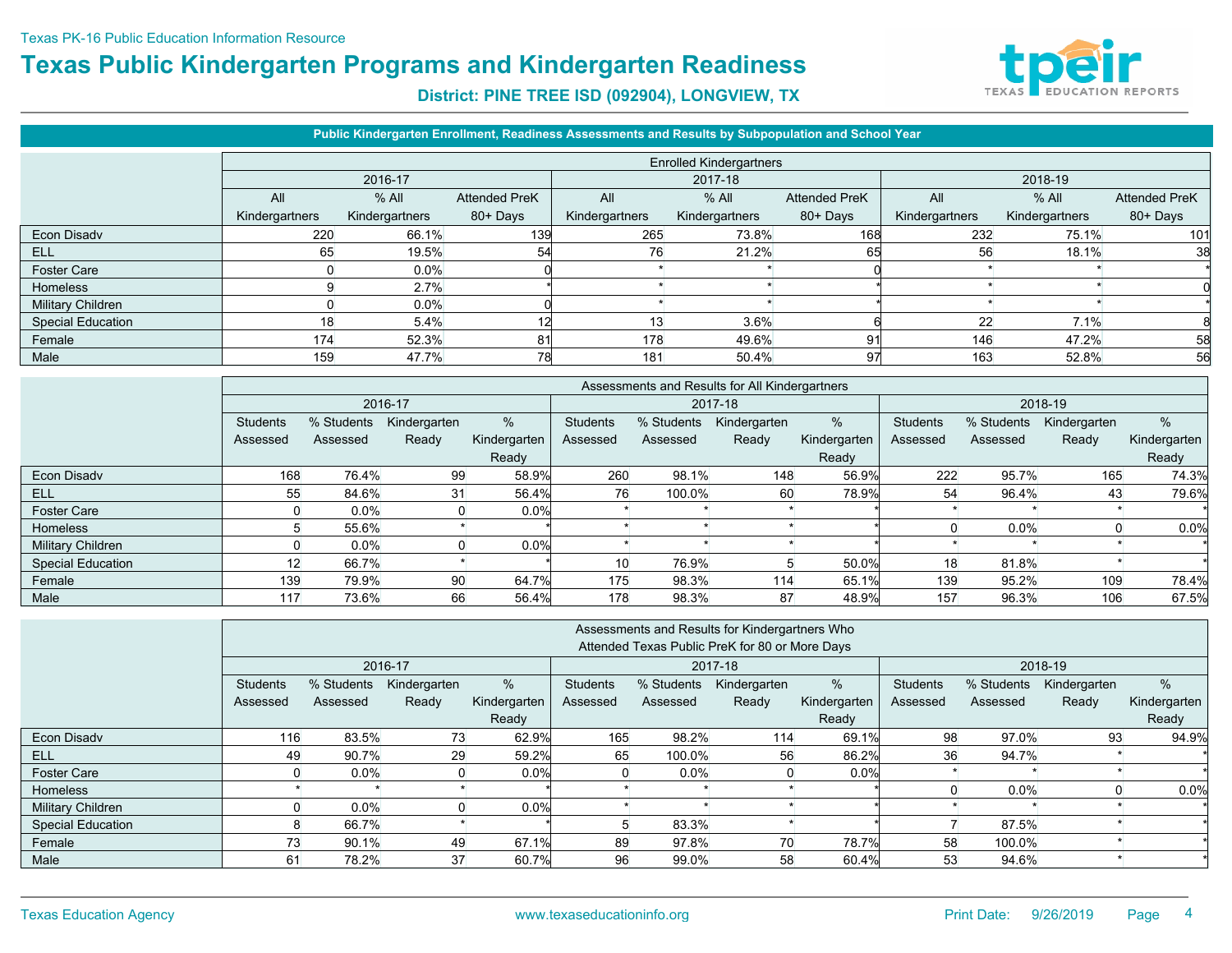

**District: PINE TREE ISD (092904), LONGVIEW, TX**

#### **PINE TREE ISD (092904) Public Kindergarten Programs and Kindergarten Readiness by School of Enrollment for the 2018-19 School Year**

|                           | ರ<br>Enrolle<br>Students<br>Total | $\sigma$<br>Ō<br>ဖ<br><b>SD</b><br>ဖ<br>Ö<br>◀<br>Students | ady<br>æ<br>rgarten<br>Kinder | $\sigma$<br>⋖<br>nts<br>Stude<br>ō<br>$\Omega$ | ā<br>$\mathbf{a}$<br>te<br>rga<br>$\mathbf{d}$<br><b>PO</b><br>Ϋ<br>$\overline{a}$<br>$\mathbf{d}$<br>c<br>$\omega$ | ation<br>ess<br>adin<br>inform<br>Instrument(s)<br>$\omega$<br>po<br>£<br>eans<br>БŐ<br>sment<br>Ē<br>Φ<br>ᄒ<br>š<br>n/a<br>(Note: n/a<br>available)<br>Public<br>Asses: | Enrolled<br>Students<br>Half-Day | Enrolled<br>Students<br>Full-Day | 르.<br>$\frac{\kappa}{\kappa}$<br>┶<br>௳<br>ublic<br>௳<br>exas<br>ರ<br>$\frac{\infty}{2}$<br>ᅙ<br>⊂<br>$rac{4}{201}$ | 크.<br>$\times$<br>Φ<br>൨<br>ublic<br>$\infty$<br>$\overline{\phantom{0}}$<br>$\overline{ }$<br>ສ<br>exas<br>ಕ<br>. —<br>Dis<br>ded<br>⊂<br>Attei<br>Sam | 크.<br>$\frac{1}{2}$<br>۰.<br>௨<br>ublic<br>$\infty$<br>$\overline{\phantom{0}}$<br>~<br>$\overline{\phantom{0}}$<br>$\overline{c}$<br>xas<br>ᅙ<br>$\omega$<br>$\circ$<br>흉<br>59<br>ၯ<br>ᅙ<br>Same<br>Atten | ರ<br>antageo<br>ㅎ<br>σ<br>öŝ<br>$\triangleq$<br>onomic<br>입 | earner<br>-<br>anguage<br>$\overline{\phantom{0}}$<br>English | ਠ<br>$\overline{\mathbf{v}}$<br>Childre<br>Military<br>১<br>Φ<br>ಹ<br>ဖာ<br>ഗ<br>ပ<br>Ф<br>Ō<br>Foster<br>E<br>Hon | ۴<br>merica<br>◀<br>۹Ű<br>Afric<br>১<br>Black | Ξ<br>ω<br>Spi<br>Hisp | White | ဖ<br>Race:<br>Other |
|---------------------------|-----------------------------------|------------------------------------------------------------|-------------------------------|------------------------------------------------|---------------------------------------------------------------------------------------------------------------------|--------------------------------------------------------------------------------------------------------------------------------------------------------------------------|----------------------------------|----------------------------------|---------------------------------------------------------------------------------------------------------------------|---------------------------------------------------------------------------------------------------------------------------------------------------------|-------------------------------------------------------------------------------------------------------------------------------------------------------------------------------------------------------------|-------------------------------------------------------------|---------------------------------------------------------------|--------------------------------------------------------------------------------------------------------------------|-----------------------------------------------|-----------------------|-------|---------------------|
| PINE TREE PRI (092904103) | 309                               | 296                                                        | 215                           | 95.8%                                          |                                                                                                                     | 72.6% TX-KEA-E,<br>TX-KEA-S                                                                                                                                              | $\Omega$                         | 309                              | 186                                                                                                                 | 166                                                                                                                                                     | 166                                                                                                                                                                                                         | 232                                                         | 56                                                            |                                                                                                                    | 74                                            | 104                   | 105   | 26                  |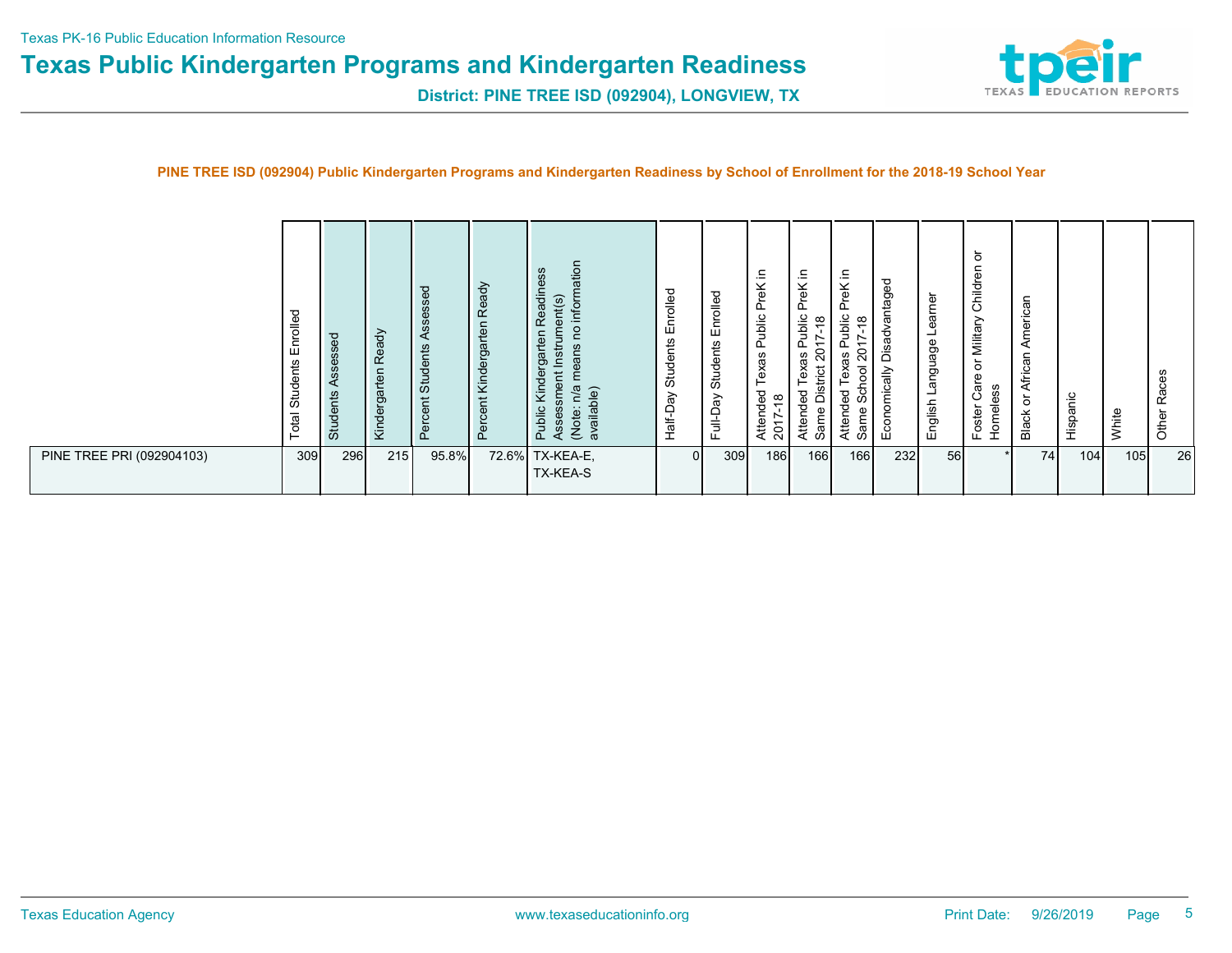

**District: PINE TREE ISD (092904), LONGVIEW, TX**

### About the Data

| Purpose | This report provides information on Texas public school kindergarten enrollment and beginning of year reading assessments.             |
|---------|----------------------------------------------------------------------------------------------------------------------------------------|
|         | Enrollment in kindergarten is shown for students by ethnicity, gender, economically disadvantaged, English language learners (ELL),    |
|         | and other student programs. Counts are provided of kindergartners who attended Texas public prekindergarten in the same district or    |
|         | school as they enrolled for kindergarten. Additionally, this report provides high-level information on enrolled kindergartners         |
|         | administered a reading assessment and assessment results. Kindergarten readiness information is provided for all kindergartners and    |
|         | for those kindergartners who attended Texas public prekindergarten the previous school year for eighty or more days. The state level   |
|         | report also compares kindergarten readiness for those kindergartners who were eligible for and attended Texas public prekindergarten   |
|         | the previous school year for one or more days to kindergartners who were eligible for Texas public prekindergarten but did not attend. |
|         | This report is available at the state level and by individual school districts.                                                        |

Data Source Data in this report for Texas public school district kindergarten enrollment come from the Texas Student Data Systems (TSDS) Public Education Information Management System (PEIMS). Data for kindergarten reading assessments in Texas public schools come from the Early Childhood Data System (ECDS). In this report, public kindergarten student enrollment is defined as the number of kindergarten enrollees who were reported enrolled as of the Fall Snapshot date (last Friday in October) of each year. Kindergarten reading assessment data are reported for those kindergartners enrolled as of the Fall Snapshot date who took a beginning of year reading assessment on the Commissioner's List of Reading Instruments. In order to protect student confidentiality, small data numbers in this report are shown as asterisks (\*) in data tables and graphed as zeros in charts, but not all zeros in charts represent masked data. Data in this report are updated annually.

#### Data Elements

| Commissioner's List of<br>Reading Instruments | For information about the Commissioner's List of Reading Instruments, see documents at the bottom of the TEA website English<br>Language Arts and Reading page:<br>http://tea.texas.gov/Academics/Subject Areas/English Language Arts and Reading/English Language Arts and Reading/.                                  |
|-----------------------------------------------|------------------------------------------------------------------------------------------------------------------------------------------------------------------------------------------------------------------------------------------------------------------------------------------------------------------------|
|                                               | For information about the Commissioner's List of Reading Instruments and the TSDS Early Childhood Data System collection of both<br>prekindergarten and kindergarten data, see the TEA website at:<br>http://www.texasstudentdatasystem.org/TSDS/TEDS/TEDS Section 10 - TSDS Core Collections/.                        |
| Economically<br>Disadvantaged                 | A student is designated as economically disadvantaged if he/she is eligible for free or reduced-price lunch or eligible for other public<br>assistance.                                                                                                                                                                |
| English Language Learner<br>(ELL)             | English language learner (ELL) or student of limited English proficiency (LEP) means a student whose primary language is other than<br>English and whose English language skills are such that the student has difficulty performing ordinary classwork in English. The<br>terms LEP and ELL are used interchangeably. |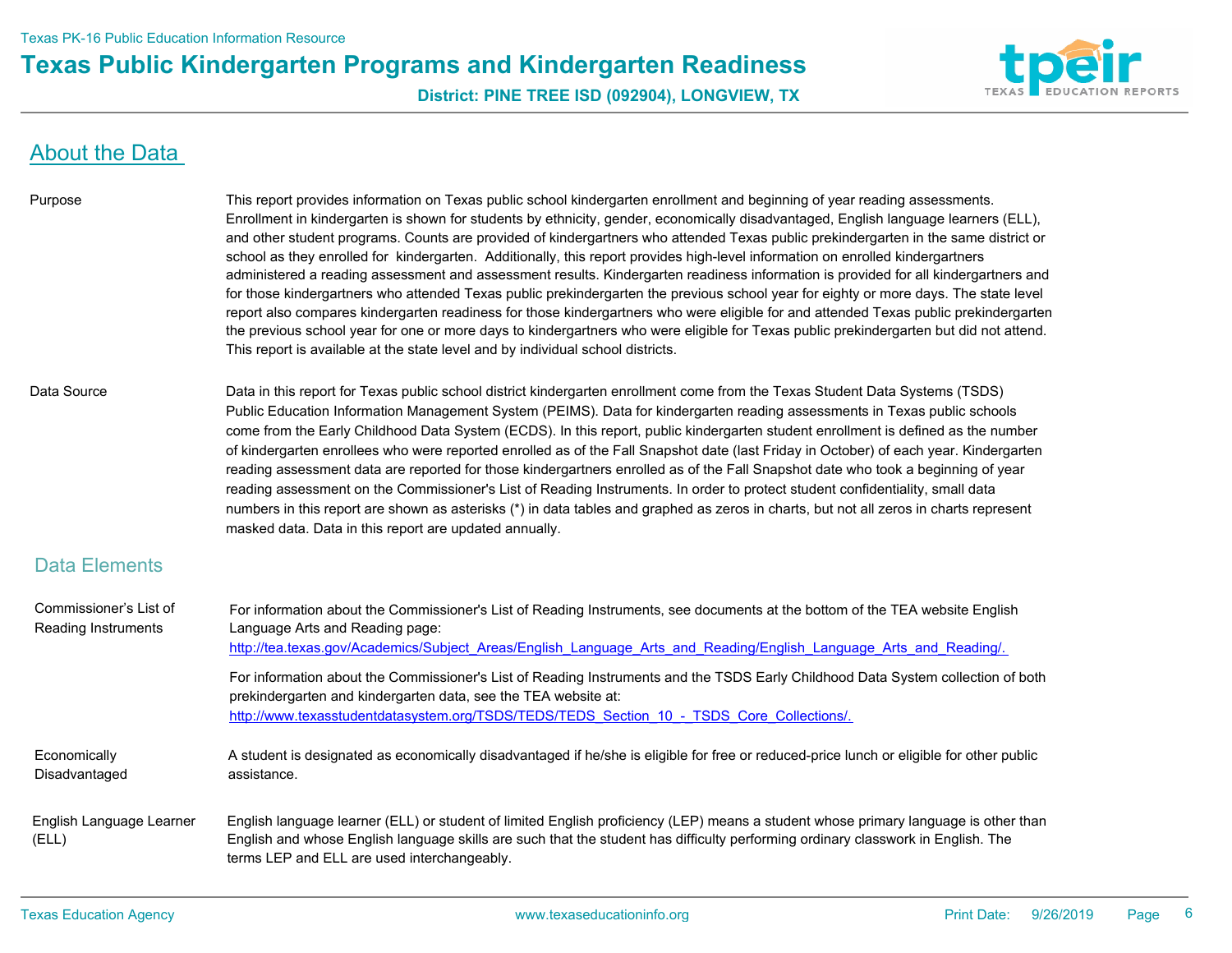

**District: PINE TREE ISD (092904), LONGVIEW, TX**

| <b>Foster Care</b>              | Students who are in or who have ever been in the conservatorship of the Texas Department of Family and Protective Services (DFPS)<br>(i.e., in foster care) following an adversary hearing are eligible for free prekindergarten. These students include not only students who<br>are in or who have ever been in DFPS conservatorship but also students who have been adopted or returned to their parents after<br>having been in DFPS conservatorship.                                     |
|---------------------------------|-----------------------------------------------------------------------------------------------------------------------------------------------------------------------------------------------------------------------------------------------------------------------------------------------------------------------------------------------------------------------------------------------------------------------------------------------------------------------------------------------|
| Homeless                        | The Texas Education Code, Section 25.001, adheres to the McKinney-Vento Act's definition of homeless children and youth. The<br>McKinney-Vento Act defines homeless children and youth as individuals who lack a fixed, regular, and adequate nighttime residence.<br>For more information about homeless students in Texas public schools see:<br>http://www.lbb.state.tx.us/Documents/Publications/Issue Briefs/3088 Homeless Students.pdf.                                                 |
| Military Child                  | A student who is the child of an active duty, injured or killed member of the armed forces of the United States, including the state<br>military forces or a reserved component of the armed forces.                                                                                                                                                                                                                                                                                          |
| Prekindergarten<br>(PK or PreK) | A public school district is required to offer a prekindergarten program if it identifies 15 or more eligible students who are at least four<br>years of age by September 1 of the school year. A school district may offer prekindergarten if the district identifies 15 or more eligible<br>children who are at least three years of age. To be eligible to attend a state funded prekindergarten program, the child must meet one of<br>the following prekindergarten eligibility criteria: |
|                                 | • is unable to speak and comprehend the English language;<br>• is educationally disadvantaged, which means a student eligible to participate in the national free or reduced-price lunch program;<br>• is homeless:<br>• is the child of an active duty member of the armed forces of the United States;                                                                                                                                                                                      |

- is the child of a member of the armed forces who was injured or killed while on active duty;
- is the child of a person eligible for the Star of Texas Award as a peace officer, firefighter, or emergency medical first responder; or
- is or ever has been in foster care.

A school district may offer a tuition-based program for an additional half day of prekindergarten classes to those children who are eligible for free prekindergarten classes or half-day and full-day prekindergarten classes to children who are ineligible for free prekindergarten classes.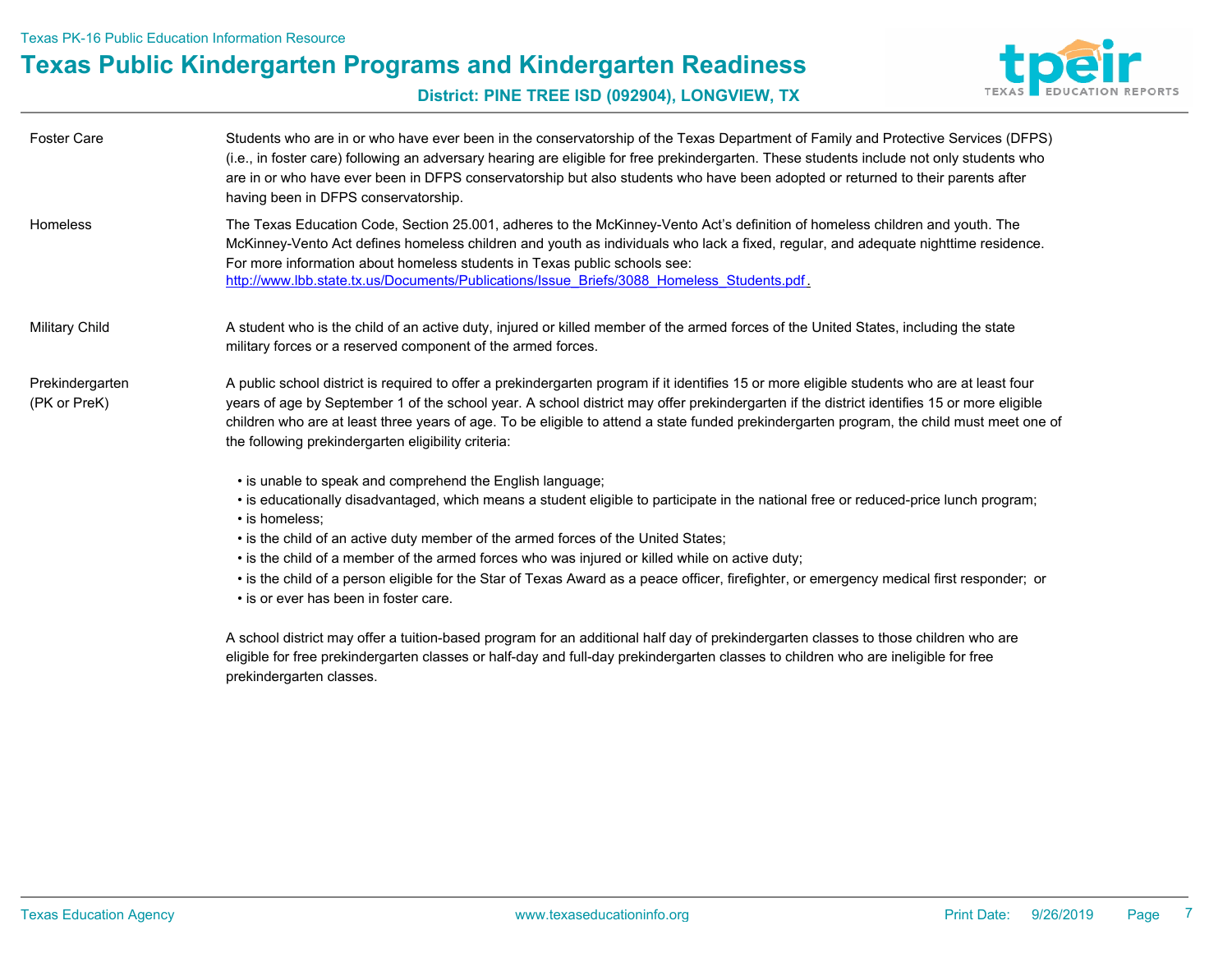

#### **District: PINE TREE ISD (092904), LONGVIEW, TX**

| Race/Ethnicity                  | Race/ethnicity is one of the demographic characteristics reported for each student at the time of enrollment.<br>The categories used in this report are described in the PEIMS Data Standards as:                                                                                                                                                                                                                                                                                                                                                                                                                                                                                                                                                                                                                                                                                                                                                                                                                                                                                                                                                                                                                                                                                               |
|---------------------------------|-------------------------------------------------------------------------------------------------------------------------------------------------------------------------------------------------------------------------------------------------------------------------------------------------------------------------------------------------------------------------------------------------------------------------------------------------------------------------------------------------------------------------------------------------------------------------------------------------------------------------------------------------------------------------------------------------------------------------------------------------------------------------------------------------------------------------------------------------------------------------------------------------------------------------------------------------------------------------------------------------------------------------------------------------------------------------------------------------------------------------------------------------------------------------------------------------------------------------------------------------------------------------------------------------|
|                                 | Asian - A person having origins in any of the original peoples of the Far East, Southeast Asia, or the Indian subcontinent,<br>including, for example, Cambodia, China, India, Japan, Korea, Malaysia, Pakistan, the Philippine Islands, Thailand, and<br>Vietnam.<br>Hispanic/Latino - A person of Cuban, Mexican, Puerto Rican, South or Central American, or other Spanish culture or<br>origin, regardless of race.<br>American Indian or Alaska Native (AI/AN) - A person having origins in any of the original peoples of North and South<br>America (including Central America), and who maintains a tribal affiliation or community attachment.<br>White - A person having origins in any of the original peoples of Europe, the Middle East, or North Africa.<br>٠<br>Native Hawaiian/Other Pacific Islander (NH/PI) - A person having origins in any of the original peoples of Hawaii, Guam,<br>Samoa, or other Pacific Islands.<br>Two or more races - A person having origins in any two, or more than two, non-Hispanic racial categories, e.g., Black or<br>African American and White.<br>Other - In the district report, a person belonging to either Asian, American Indian or Alaska Native, Hawaiian/Other<br>٠<br>Pacific Islander or two or more races racial categories. |
| <b>Special Education</b>        | Special education is a program that serves students with disabilities. It provides instructional and related services for eligible students<br>with cognitive, physical, and/or emotional disabilities.                                                                                                                                                                                                                                                                                                                                                                                                                                                                                                                                                                                                                                                                                                                                                                                                                                                                                                                                                                                                                                                                                         |
| <b>Calculated Data Elements</b> |                                                                                                                                                                                                                                                                                                                                                                                                                                                                                                                                                                                                                                                                                                                                                                                                                                                                                                                                                                                                                                                                                                                                                                                                                                                                                                 |
|                                 |                                                                                                                                                                                                                                                                                                                                                                                                                                                                                                                                                                                                                                                                                                                                                                                                                                                                                                                                                                                                                                                                                                                                                                                                                                                                                                 |

The number of students enrolled in kindergarten in the Texas public school system as of the Fall Snapshot date (the last Friday in October of each year). Kindergarten enrollment of all ages includes any student served by a public school district including charter schools but not including the Texas School for the Deaf, Texas School for the Blind and Visually Impaired, or the Texas Juvenile Justice Department (TJJD) schools. Total Students Enrolled or All Kindergartners

The percentage of All Kindergartners who attended prekindergarten in the previous year or belong to a particular race/ethnicity or subpopulation. Percentage (%) Enrolled

Students Assessed The number of kindergartners enrolled in the Texas public school system as of the Fall Snapshot date (the last Friday in October of each year) who were administered, at the beginning of year (BOY) administration, an assessment on the Commissioner's List of Reading Instruments. Students may take multiple assessments.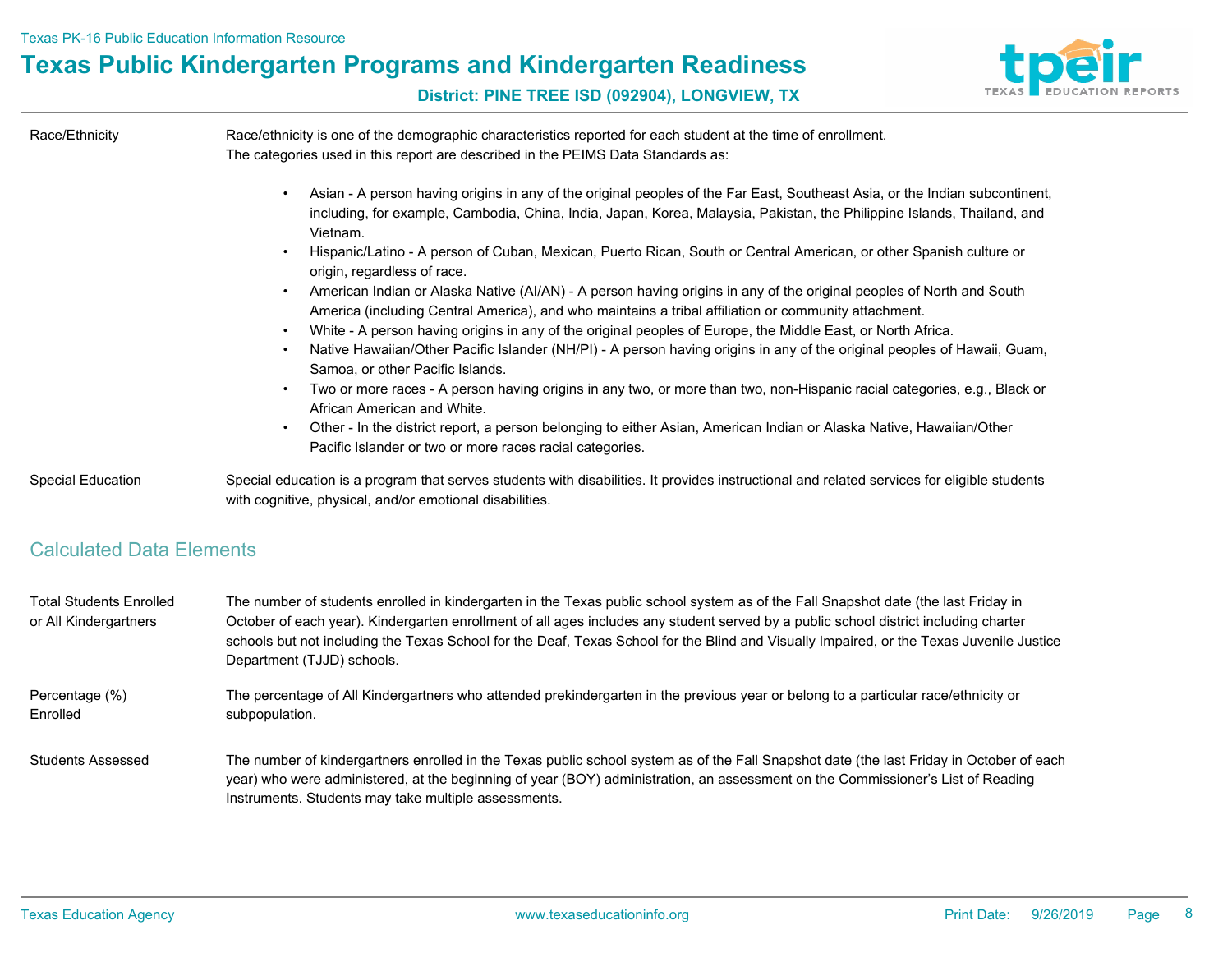

| Students Assessed who<br>were PreK Eligible                             | The number of kindergartners enrolled in the Texas public school system as of the Fall Snapshot date (the last Friday in<br>October of each year) who were administered, at the beginning of year (BOY) administration, an assessment on the<br>Commissioner's List of Reading Instruments. Students may take multiple assessments. Kindergarten students are<br>determined to have been eligible for prekindergarten the prior year if they were reported through PEIMS their kindergarten<br>year as economically disadvantaged, as an English language learner (ELL), in foster care, homeless, or as a qualifying<br>military child.                                                                                                                                                   |
|-------------------------------------------------------------------------|--------------------------------------------------------------------------------------------------------------------------------------------------------------------------------------------------------------------------------------------------------------------------------------------------------------------------------------------------------------------------------------------------------------------------------------------------------------------------------------------------------------------------------------------------------------------------------------------------------------------------------------------------------------------------------------------------------------------------------------------------------------------------------------------|
| Assessed Students who<br>were PreK Eligible and<br><b>Attended PreK</b> | The number of Students Assessed who were Prek Eligible and attended Texas public prekindergarten the prior year for one or more<br>days.                                                                                                                                                                                                                                                                                                                                                                                                                                                                                                                                                                                                                                                   |
| Assessed Students who<br>were PreK Eligible and<br>Did Not Attend PreK  | The number of Students Assessed who were Prek Eligible and did not attend Texas public prekindergarten the prior year.                                                                                                                                                                                                                                                                                                                                                                                                                                                                                                                                                                                                                                                                     |
| Assessed Students who<br>were Not PreK Eligible                         | The number of kindergartners enrolled in the Texas public school system as of the Fall Snapshot date (the last Friday in October of<br>each year) who were not eligible for Texas public prekindergarten the prior year and who were administered, at the beginning of year<br>(BOY) administration, an assessment on the Commissioner's List of Reading Instruments. Students may take multiple<br>assessments.                                                                                                                                                                                                                                                                                                                                                                           |
| Percentage (%)<br>Assessed                                              | The percentage of all kindergartners who were administered, at the beginning of year (BOY) administration, an assessment on the<br>Commissioner's List of Reading Instruments.                                                                                                                                                                                                                                                                                                                                                                                                                                                                                                                                                                                                             |
| Percentage (%) of<br><b>Students Not Assessed</b>                       | The percentage of all kindergartners who were not reported by a Texas public school district or school reporting assessments, for the<br>beginning of year administration, on the Commissioner's List of Reading Instruments.                                                                                                                                                                                                                                                                                                                                                                                                                                                                                                                                                              |
| Kindergarten Ready                                                      | The number of Students Assessed who met or exceeded the cut-off score for a particular assessment on the Commissioner 's List of<br>Reading Instruments. Kindergarten readiness for each assessment is assessed differently across multiple assessment domains with<br>varying benchmarks/cut-off scores of readiness. A student must pass all required assessment domains to be considered kindergarten<br>ready. For school years 2013-14 through 2016-17, readiness is based on literacy assessment only and does not provide comprehensive<br>information on student readiness across important developmental domains. For information about the Commissioner's List of Reading<br>Instruments, see documents at the bottom of the TEA website English Language Arts and Reading page: |
|                                                                         | http://tea.texas.gov/Academics/Subject Areas/English Language Arts and Reading/English Language Arts and Reading/.                                                                                                                                                                                                                                                                                                                                                                                                                                                                                                                                                                                                                                                                         |
| Percentage (%)<br>Kindergarten Ready                                    | The percentage of Students Assessed who met or exceeded the cut-off score for a particular assessment on the Commissioner's List of<br>Reading Instruments.                                                                                                                                                                                                                                                                                                                                                                                                                                                                                                                                                                                                                                |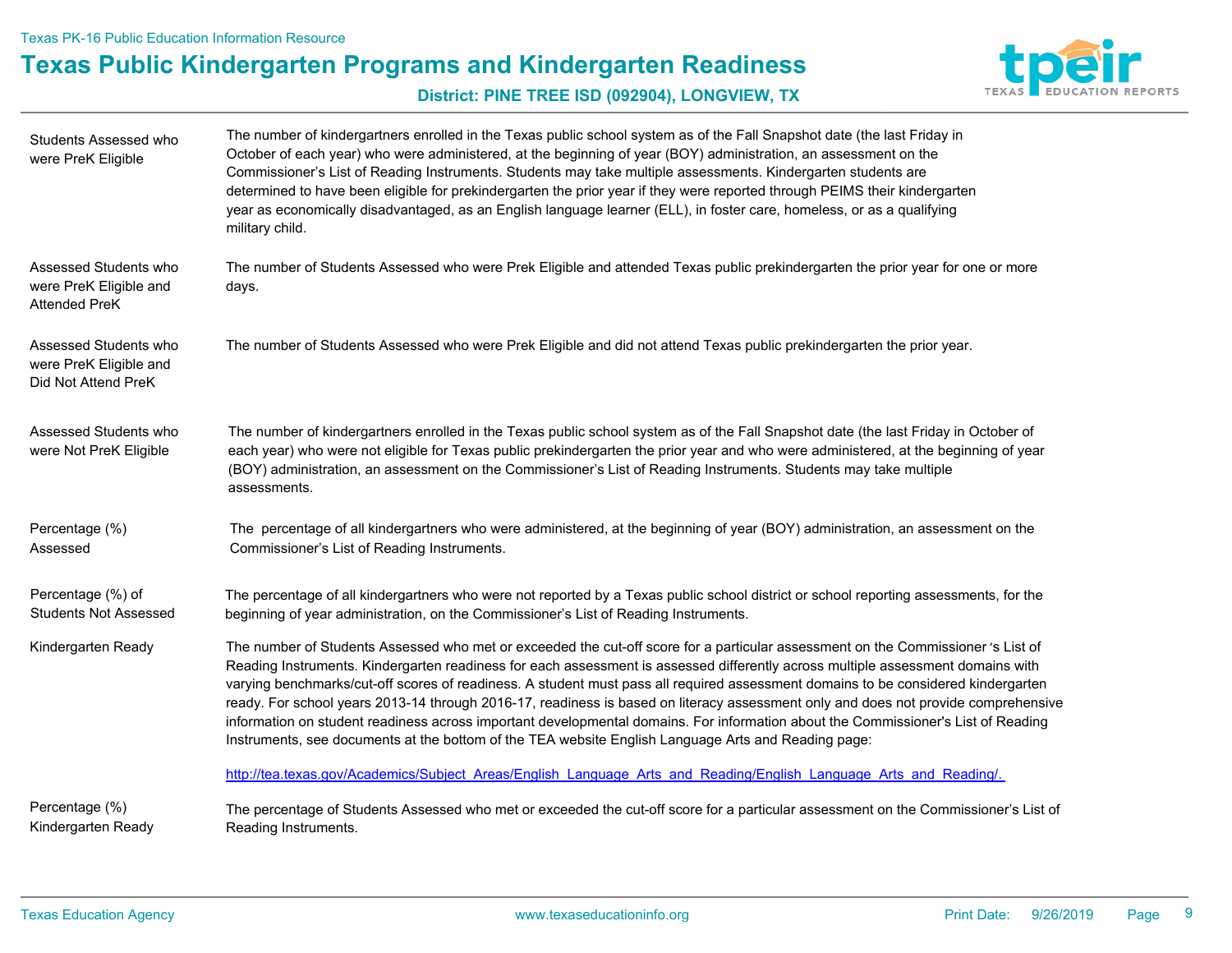Texas PK-16 Public Education Information Resource

## **Texas Public Kindergarten Programs and Kindergarten Readiness**



| Percentage (%)<br><b>Total Eligible</b><br>Kindergarten Ready                                   | The percentage of kindergartners who were eligible for Texas public prekindergarten the prior year who met or exceeded the cut-off<br>score for a particular assessment on the Commissioner's List of Reading Instruments.                                                                                                                                                                             |
|-------------------------------------------------------------------------------------------------|--------------------------------------------------------------------------------------------------------------------------------------------------------------------------------------------------------------------------------------------------------------------------------------------------------------------------------------------------------------------------------------------------------|
| Percentage (%)                                                                                  | The percentage of kindergartners who were eligible for Texas public prekindergarten the prior year, attended Texas public                                                                                                                                                                                                                                                                              |
| PreK Eligible & Attended                                                                        | prekindergarten the prior year for one or more days, and met or exceeded the cut-off score for a particular assessment on the                                                                                                                                                                                                                                                                          |
| PreK                                                                                            | Commissioner's List of Reading Instruments.                                                                                                                                                                                                                                                                                                                                                            |
| Percentage (%)                                                                                  | The percentage of kindergartners who were eligible for Texas public prekindergarten the prior year, did not attend Texas public                                                                                                                                                                                                                                                                        |
| PreK Eligible & Did Not                                                                         | prekindergarten the prior year, and met or exceeded the cut-off score for a particular assessment on the Commissioner's List of                                                                                                                                                                                                                                                                        |
| <b>Attend PreK</b>                                                                              | Reading Instruments.                                                                                                                                                                                                                                                                                                                                                                                   |
| Change in Students                                                                              | The change in Students Assessed is the percentage point difference calculated as percentage of students assessed in the current year                                                                                                                                                                                                                                                                   |
| Assessed                                                                                        | minus percentage of students assessed in the previous year.                                                                                                                                                                                                                                                                                                                                            |
| Change in Kindergarten                                                                          | The change in Kindergarten Ready Students is the percentage point difference calculated as percentage of kindergarten ready students in                                                                                                                                                                                                                                                                |
| <b>Ready Students</b>                                                                           | the current year minus percentage of kindergarten ready students in the previous year.                                                                                                                                                                                                                                                                                                                 |
| Percentage (%) Not                                                                              | The percentage of Students Assessed who did not meet the cut-off score for a particular assessment on the Commissioner's List of                                                                                                                                                                                                                                                                       |
| Kindergarten Ready                                                                              | Reading Instruments.                                                                                                                                                                                                                                                                                                                                                                                   |
| Students Enrolled who                                                                           | The number of students enrolled in kindergarten in the Texas public school system as of the Fall Snapshot date (the last Friday in                                                                                                                                                                                                                                                                     |
| <b>Attended Texas Public</b>                                                                    | October of each year) who were four years old as of September 1 the previous year and enrolled in a Texas Public Prekindergarten                                                                                                                                                                                                                                                                       |
| PreK                                                                                            | program as of the Fall Snapshot date the previous year.                                                                                                                                                                                                                                                                                                                                                |
| Students Enrolled who                                                                           | The number of students enrolled in kindergarten in the Texas public school system as of the Fall Snapshot date (the last Friday in                                                                                                                                                                                                                                                                     |
| <b>Attended Texas Public</b>                                                                    | October of each year) who were four years old as of September 1 the previous year, enrolled in a Texas Public Prekindergarten program                                                                                                                                                                                                                                                                  |
| PreK for 80 or More                                                                             | as of the Fall Snapshot date the previous year and attended a Texas Public Prekindergarten half-day or full-day program the previous year                                                                                                                                                                                                                                                              |
| Days                                                                                            | for 80 or more days.                                                                                                                                                                                                                                                                                                                                                                                   |
| Students Enrolled who<br><b>Attended Texas Public</b><br>PreK in the Same<br>District or School | The number of students enrolled in kindergarten in the Texas public school system as of the Fall Snapshot date (the last Friday in<br>October of each year) who were four years old as of September 1 the previous year and enrolled in a Texas Public Prekindergarten<br>program as of the Fall Snapshot date the previous year in the same district or same school as they enrolled in kindergarten. |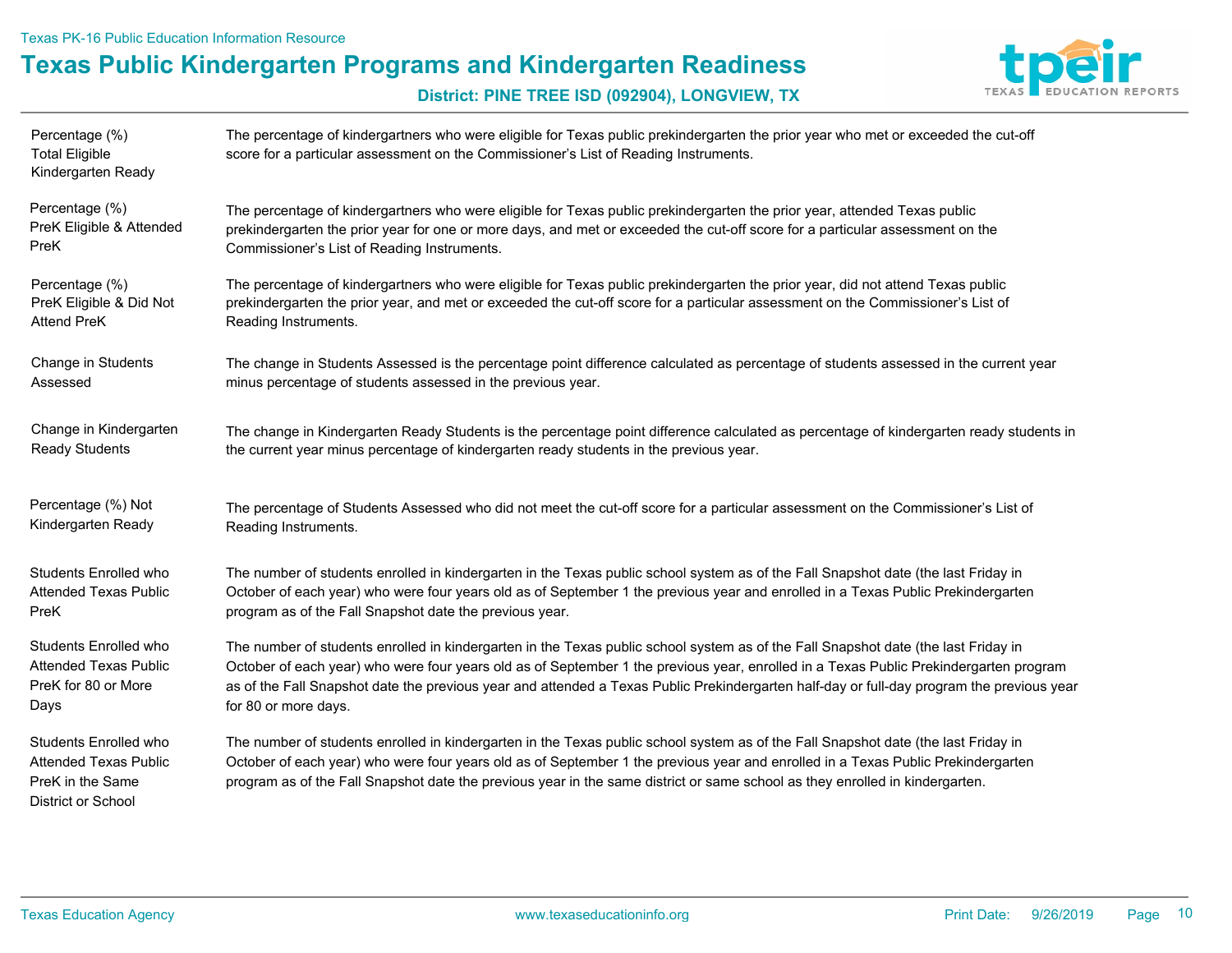Texas PK-16 Public Education Information Resource

**Texas Public Kindergarten Programs and Kindergarten Readiness**



| Students Assessed who<br><b>Attended Texas Public</b><br>PreK for 80 or More<br>Days                      | The number of kindergarten Students Enrolled who Attended Texas Public PreK for 80 or More Days who took a beginning of year<br>assessment on the Commissioner's List of Reading Instruments.                                                                                                                                                                                                           |
|-----------------------------------------------------------------------------------------------------------|---------------------------------------------------------------------------------------------------------------------------------------------------------------------------------------------------------------------------------------------------------------------------------------------------------------------------------------------------------------------------------------------------------|
| Percentage (%) of<br>Students Assessed who<br><b>Attended Texas Public</b><br>PreK for 80 or More<br>Days | The percentage of kindergarten Students Enrolled who Attended Texas Public PreK for 80 or More Days and who took a beginning of year<br>assessment on the Commissioner's List of Reading Instruments.                                                                                                                                                                                                   |
| Percentage (%)<br>Kindergarten Ready who<br><b>Attended Texas Public</b><br>PreK for 80 or More<br>Days   | The percentage of kindergarten Students Assessed who Attended Texas Public PreK for 80 or More Days who met or exceeded the<br>cut-off score for a particular assessment on the Commissioner's List of Reading Instruments.                                                                                                                                                                             |
| Districts (or Schools)<br><b>Reporting Assessments</b>                                                    | The number of districts (or schools) with enrolled kindergartners as of the Fall Snapshot date (the last Friday in October of each year) and<br>reported results for at least one assessment on the Commissioner's List of Reading Instruments for the beginning of year administration.                                                                                                                |
| Percentage (%) of<br>Districts (or Schools)<br><b>Reporting Assessments</b>                               | The percentage of all Districts Reporting Assessment results for a particular assessment on the Commissioner's List of Reading<br>Instruments for the beginning of year administration, e.g., percentage of all districts who reported Dynamic Indicators of Basic Early<br>Literacy Skills, Next (DIBELS Next).                                                                                        |
| Percentage (%) of<br>Students Assessed by<br>Readiness Assessment                                         | At the state level, the percentage of all Students Assessed who took a particular assessment on the Commissioner's List of Reading<br>Instruments, e.g., percentage of assessed students who took Dynamic Indicators of Basic Early Literacy Skills, Next (DIBELS Next).<br>At the district level, the percentage of all enrolled students who took a particular assessment on the Commissioner's List. |
| Percentage (%)<br>Kindergarten Ready by<br><b>Readiness Assessment</b>                                    | The percentage of Students Assessed who took a particular assessment, e.g., Dynamic Indicators of Basic Early Literacy Skills,<br>Next (DIBELS Next), on the Commissioner's List of Reading Instruments and met or exceeded the cut-off score for the assessment.                                                                                                                                       |
| <b>Full-Day Students</b>                                                                                  | Enrolled kindergartners who are provided instruction for at least 4 hours each school day.                                                                                                                                                                                                                                                                                                              |
| Half-Day Students                                                                                         | Enrolled kindergartners who are provided instruction for at least 2 hours but fewer than 4 hours each school day.                                                                                                                                                                                                                                                                                       |
| Not in Membership                                                                                         | Enrolled kindergartners who are provided fewer than 2 hours of instruction each school day.                                                                                                                                                                                                                                                                                                             |